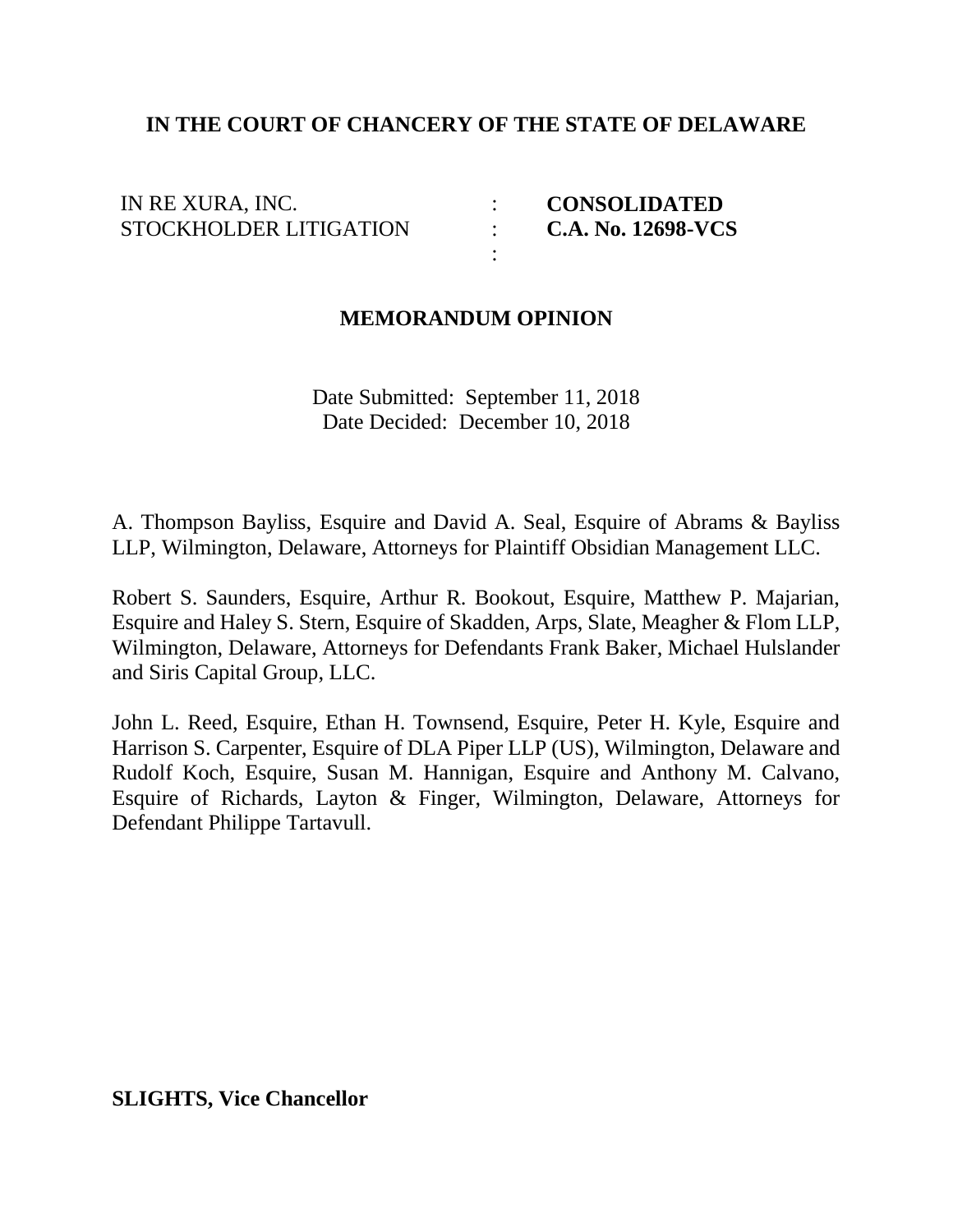What began as an appraisal case has become, with the benefit of appraisal discovery, a breach of fiduciary duty case. The plaintiff here, Obsidian Management LLC, is a former stockholder of Xura, Inc. When an affiliate of Siris Capital Group, LLC acquired Xura via merger, Obsidian dissented and sought appraisal. According to Obsidian, in the discovery that followed the filing of its petition for appraisal in this Court, Obsidian uncovered evidence that Xura's former CEO, Philippe Tartavull, breached his fiduciary duties to Xura stockholders in the sale process leading up to the merger. It initiated this breach of fiduciary duty and aiding and abetting action individually, on its own behalf, against Tartavull and Siris, respectively, soon after.

The appraisal and fiduciary duty actions have been consolidated and the appraisal action stayed pending final adjudication of the breach of fiduciary duty and aiding and abetting claims. Defendants, Tartavull and Siris, have moved to dismiss those claims with prejudice under Court of Chancery Rule 12(b)(6). While Defendants base their principal merits defense on the so-called *Corwin* doctrine,<sup>1</sup> they also challenge Plaintiff's standing to bring this fiduciary duty action given that Plaintiff purportedly seeks identical relief in its pending appraisal action. If the

<sup>1</sup> *See Corwin v. KKR Fin. Hldgs. LLC*, 125 A.3d 304 (Del. 2015) (holding that "when a transaction not subject to the entire fairness standard is approved by a fully informed, uncoerced vote of the disinterested stockholders, the business judgment rule applies.").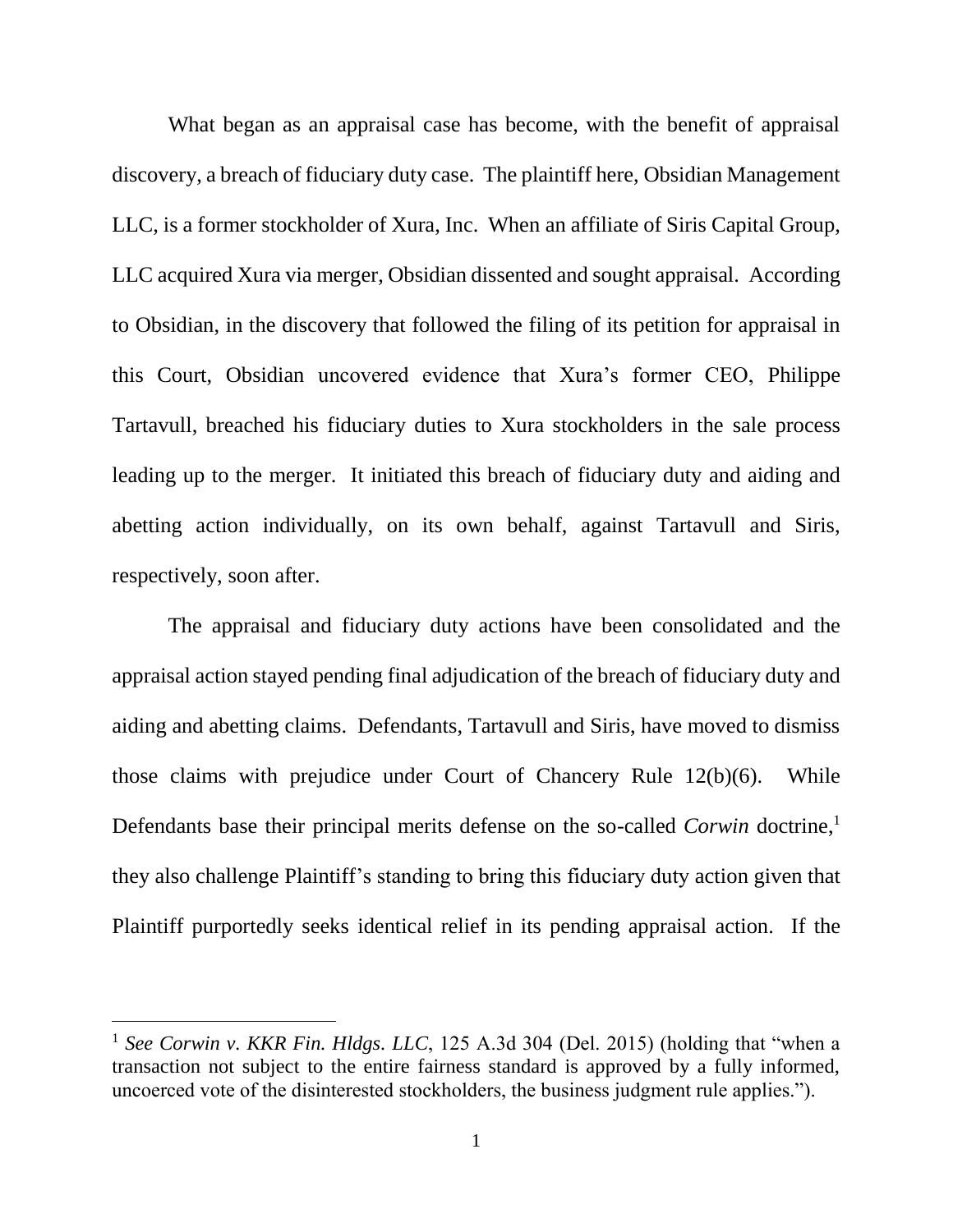Court determines that Plaintiff has standing, and that *Corwin* does not apply at the pleading stage, then Defendants challenge whether Plaintiff has stated viable claims—Tartavull challenges the sufficiency of Plaintiff's *Revlon*, care and loyalty claims and Siris challenges the sufficiency of the pled aiding and abetting claim.

In this Memorandum Opinion, I conclude (1) Plaintiff has standing to pursue these claims notwithstanding its pending appraisal action; (2) Plaintiff has pled facts that support a reasonable inference that the stockholder vote approving the merger was uninformed; (3) Plaintiff has pled a viable breach of fiduciary duty claim against Tartavull as Xura's CEO; and (4) Plaintiff has failed to plead a viable aiding and abetting claim against Siris. My reasons follow.

## **I. FACTUAL BACKGROUND**

I draw the facts from the allegations in the Complaint, $2$  documents incorporated by reference or integral to the Complaint and judicially noticeable facts available in public Securities and Exchange Commission filings.<sup>3</sup> For the purposes

<sup>&</sup>lt;sup>2</sup> I cite to the Plaintiff's Verified Complaint for Breach of Fiduciary Duty as "Compl.  $\P$ "; Philippe Tartavull's Opening Brief in Support of his Motion to Dismiss Plaintiff's Verified Complaint for Breach of Fiduciary Duty as "TOB"; Philippe Tartavull's Reply Brief in Further Support of his Motion to Dismiss Plaintiff's Verified Complaint for Breach of Fiduciary Duty as "TRB"; the Siris Defendants' Opening Brief in Support of Their Motion to Dismiss Plaintiff's Verified Complaint for Breach of Fiduciary Duty as "SOB"; the Siris Defendants' Reply Brief in Further Support of Their Motion to Dismiss Plaintiff's Verified Complaint for Breach of Fiduciary Duty as "SRB"; and Plaintiff's Combined Opposition to Defendants' Motions to Dismiss as "PAB."

<sup>3</sup> *Wal-Mart Stores, Inc. v. AIG Life Ins. Co.*, 860 A.2d 312, 320 (Del. 2004) (holding that, on a motion to dismiss, the Court may consider documents that are "incorporated by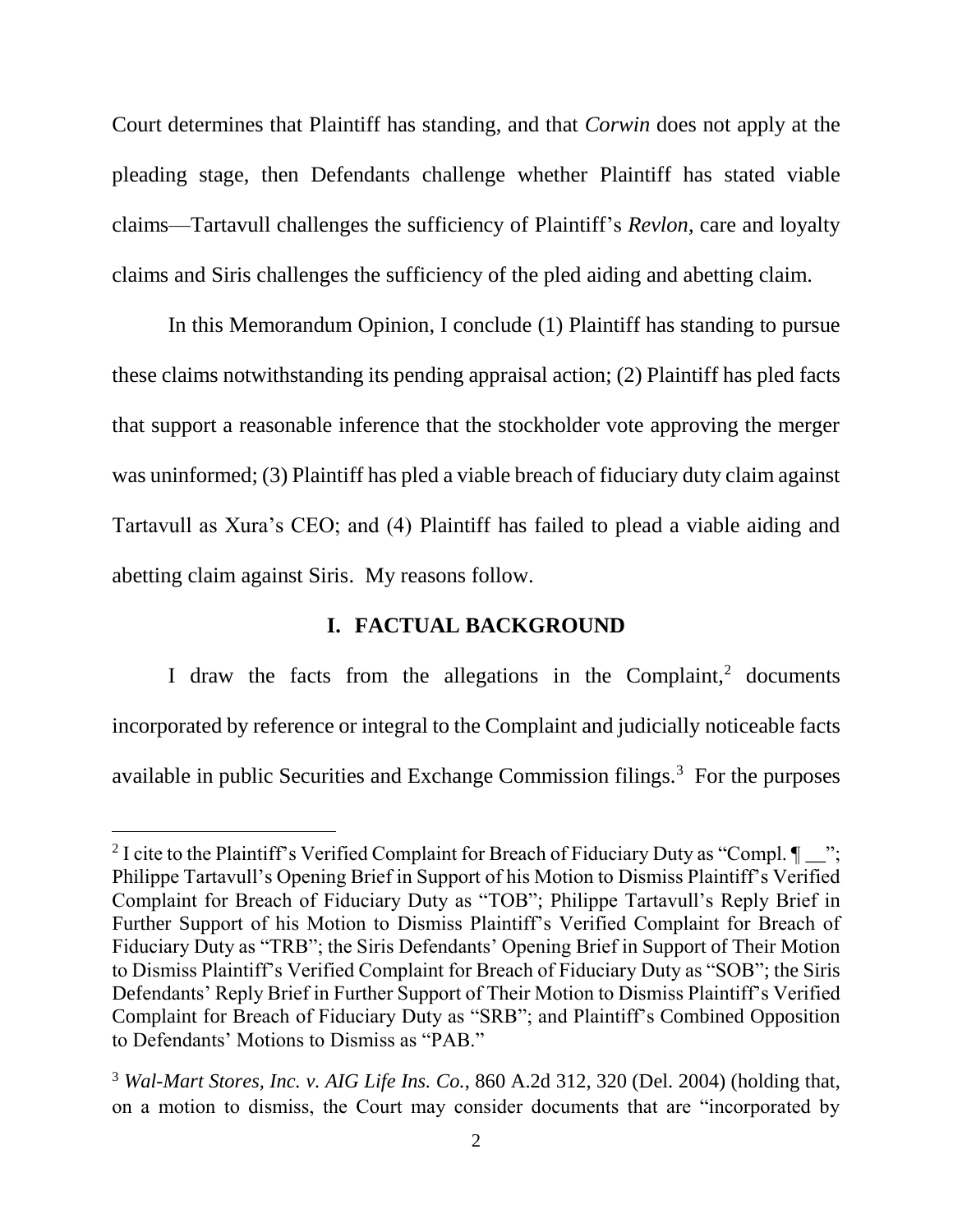of this Motion to Dismiss, I accept as true the Complaint's well-pled factual allegations and draw all reasonable inferences in Plaintiff's favor.<sup>4</sup>

### **A. Parties and Relevant Non-Parties**

Plaintiff, Obsidian Management LLC, is a Delaware Limited Liability Company and former Xura, Inc. stockholder at all times relevant to this litigation.<sup>5</sup> Obsidian owned 933,555 shares of Xura common stock prior to the Merger.<sup>6</sup> As noted, Obsidian is also currently pursuing an appraisal of its Xura shares in this Court (the "Appraisal Action"). 7

Defendant, Philippe Tartavull, was Xura's CEO from 2012 until December 19, 2016.<sup>8</sup> He served as a director of Xura from 2012 until August 19, 2016—when an affiliate of Defendant, Siris Capital Group, LLC, acquired all

6 *Id.*

reference" or "integral" to the complaint); *In re Gen. Motors (Hughes) S'holder Litig.*, 897 A.2d 162, 170 (Del. 2006) (holding that trial courts may take judicial notice of facts in SEC filings that are "*not* subject to reasonable dispute") (emphasis in original).

<sup>4</sup> *Gen. Motors (Hughes) S'holder Litig.*, 897 A.2d at 168.

 $5$  Compl.  $\P$  20.

<sup>7</sup> *Id.* ¶ 2. *See Obsidian Mgmt. LLC v. Xura, Inc.*, C.A. No. 12698-VCS (Del. Ch.).

<sup>8</sup> Compl. ¶ 21.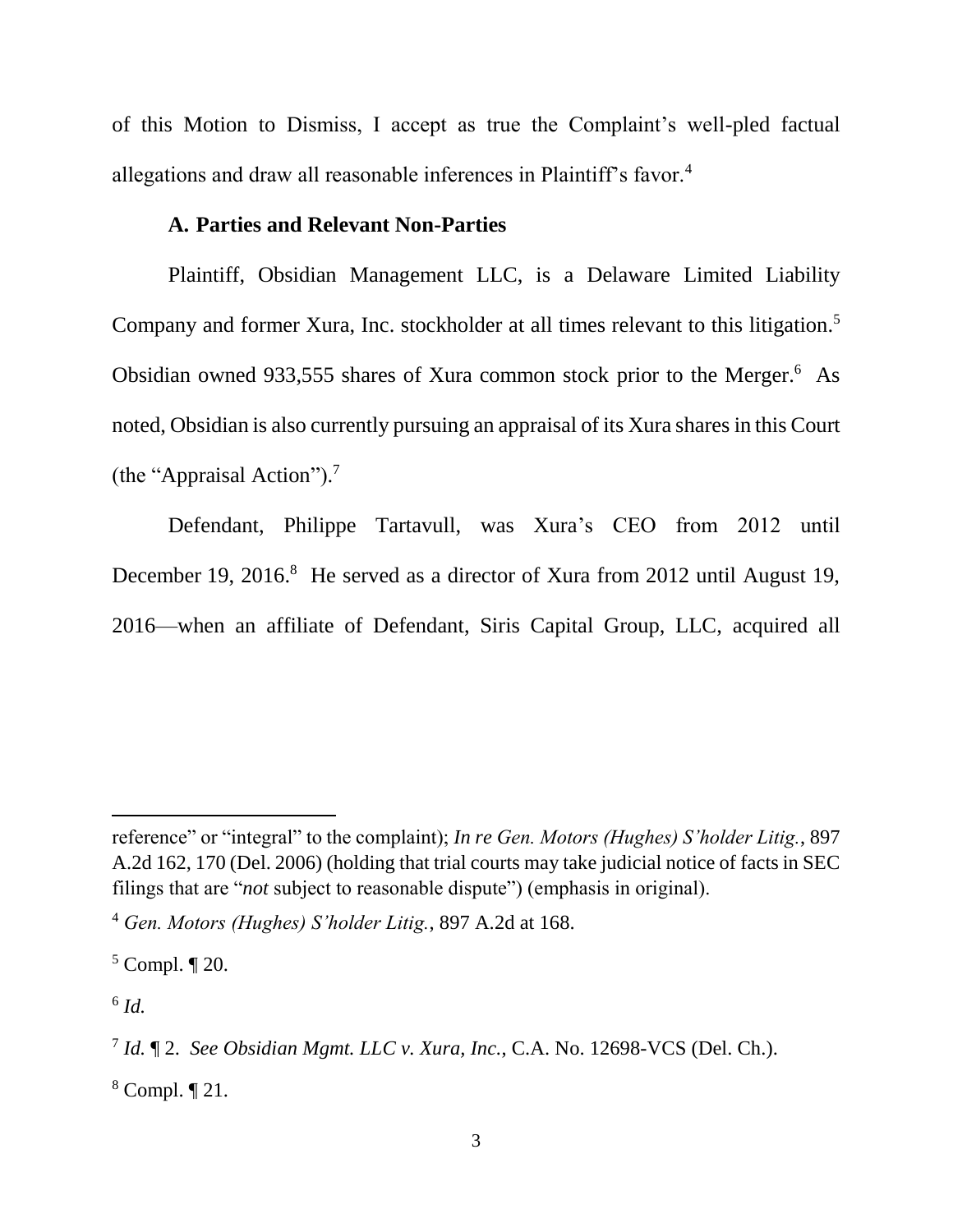outstanding shares of Xura by merger (the "Transaction").<sup>9</sup> Xura terminated Tartavull as CEO on December 19, 2016, four months after the Transaction closed.<sup>10</sup>

Defendant, Siris, is a Delaware Limited Liability Company. Defendant, Frank Baker, is Siris's co-founder and one of its Managing Partners.<sup>11</sup> Defendant, Michael Hulslander, is a principal of Siris, having been promoted after the Transaction's closing.<sup>12</sup> For the sake of clarity, I refer to claims against these defendants collectively as claims against the "Siris Defendants."

Non-party, Xura, Inc. (or "the Company"),<sup>13</sup> was a publicly traded Delaware Corporation. Non-party, Jacky Wu ("Wu"), was Xura's CFO from April 2015 until August 26, 2016.<sup>14</sup> Non-party, Hank Nothhaft, was Xura's Chairman of the Board from October 2012 until August 19, 2016.<sup>15</sup> Non-party, Matthew Drapkin, was a director of Xura from March 2014 until August 19, 2016.<sup>16</sup> Drapkin was a partner

9 *Id.*

 $\overline{a}$ 

 $10$  *Id.* 107.

 $11$  *Id.* 122.

 $12$  *Id.*  $\P$  23.

<sup>14</sup> *Id.* ¶ 25.

<sup>15</sup> *Id.* ¶ 26.

<sup>16</sup> *Id.* ¶ 27.

 $13$  For the sake of clarity, I use "Xura" to refer to Xura, Inc. regardless of the date. In doing so, I acknowledge that, prior to August 2015, Xura, Inc. was known as Comverse, Inc.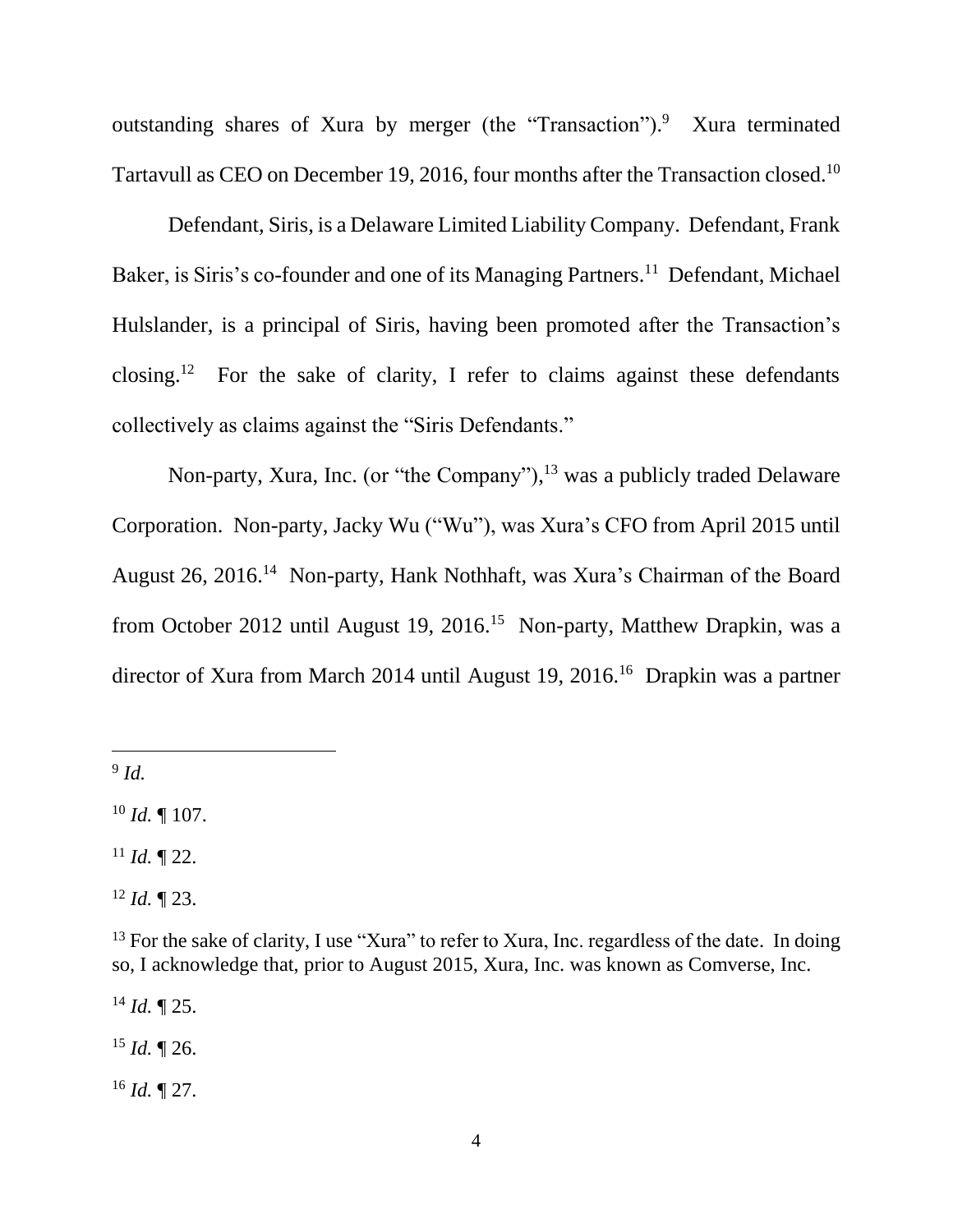of Northern Right Capital Management, L.P., an activist investor that held a significant amount of Xura stock and routinely sought board seats on small-cap, public companies. 17 Non-party, Goldman Sachs & Co. ("Goldman"), was Xura's longtime financial advisor and served in that capacity in connection with the Transaction. 18

#### **B. Tartavull's First Contacts with Siris**

Tartavull first met Baker in Barcelona in 2012. Tartavull sought out Siris as a potential financial sponsor for an acquisition involving the Company the following year. In the discussions that ensued, the parties contemplated that Tartavull would remain as the CEO of the post-acquisition Xura and would serve as chair of an operating committee that would also include Siris executive partners and members of Xura's senior management. While nothing came of these discussions in 2013, the two kept in touch.

In late 2014, Siris and Tartavull met again to discuss a potential acquisition of Xura. Tartavull had lunch with Hubert de Pesquidoux, a Siris Executive Partner, and Baker on November 17, 2014. Three days later, Tartavull joined Siris representatives for dinner where discussions about a possible acquisition continued.

<sup>17</sup> *Id.*

<sup>18</sup> *Id.* ¶ 4.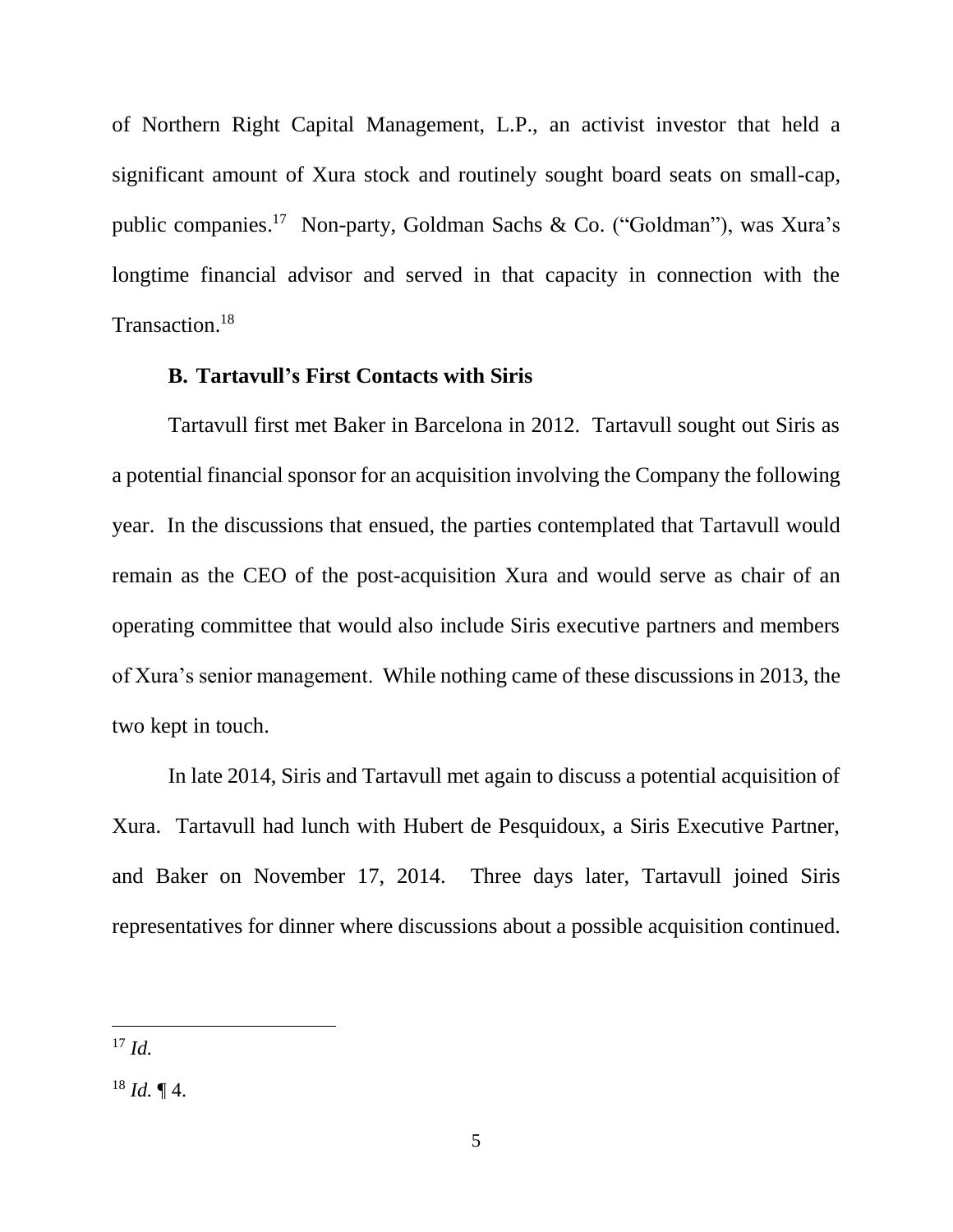Later that month, Siris representatives attended a meeting at Xura's Wakefield, Massachusetts headquarters.

On January 7, 2015, Siris submitted a letter of interest in which it proposed to acquire Xura for \$24 per share.<sup>19</sup> The letter underscored that Siris "continue[d] to be impressed by the senior leadership team and is excited about the prospect of partnering with them."<sup>20</sup> Xura's board of directors (the "Board") discussed Siris's expression of interest at its January 13, 2015 meeting. Before the Board could formally respond, however, Siris decreased its offer to \$20–\$22 per share citing significant execution risks and deteriorating financials. The Board rejected the offer and, again, the negotiations ended.

### **C. Xura Focuses Inward**

Following this second failed negotiation, Xura looked inward and endeavored to enhance shareholder value. On April 14, 2015, Xura entered into a Master Service Agreement with Tech Mahindra and began to outsource a significant portion of its workforce in exchange for payments totaling \$211 million over six years. Two weeks later, on April 29, 2015, Xura sold its billing systems and support business (at the time this made up approximately half of Xura's revenues) to Amdocs for

<sup>19</sup> *Id.* ¶ 35; Definitive Proxy Statement on Schedule 14A (the "Proxy") at 27.

<sup>&</sup>lt;sup>20</sup> Compl.  $\P$  35.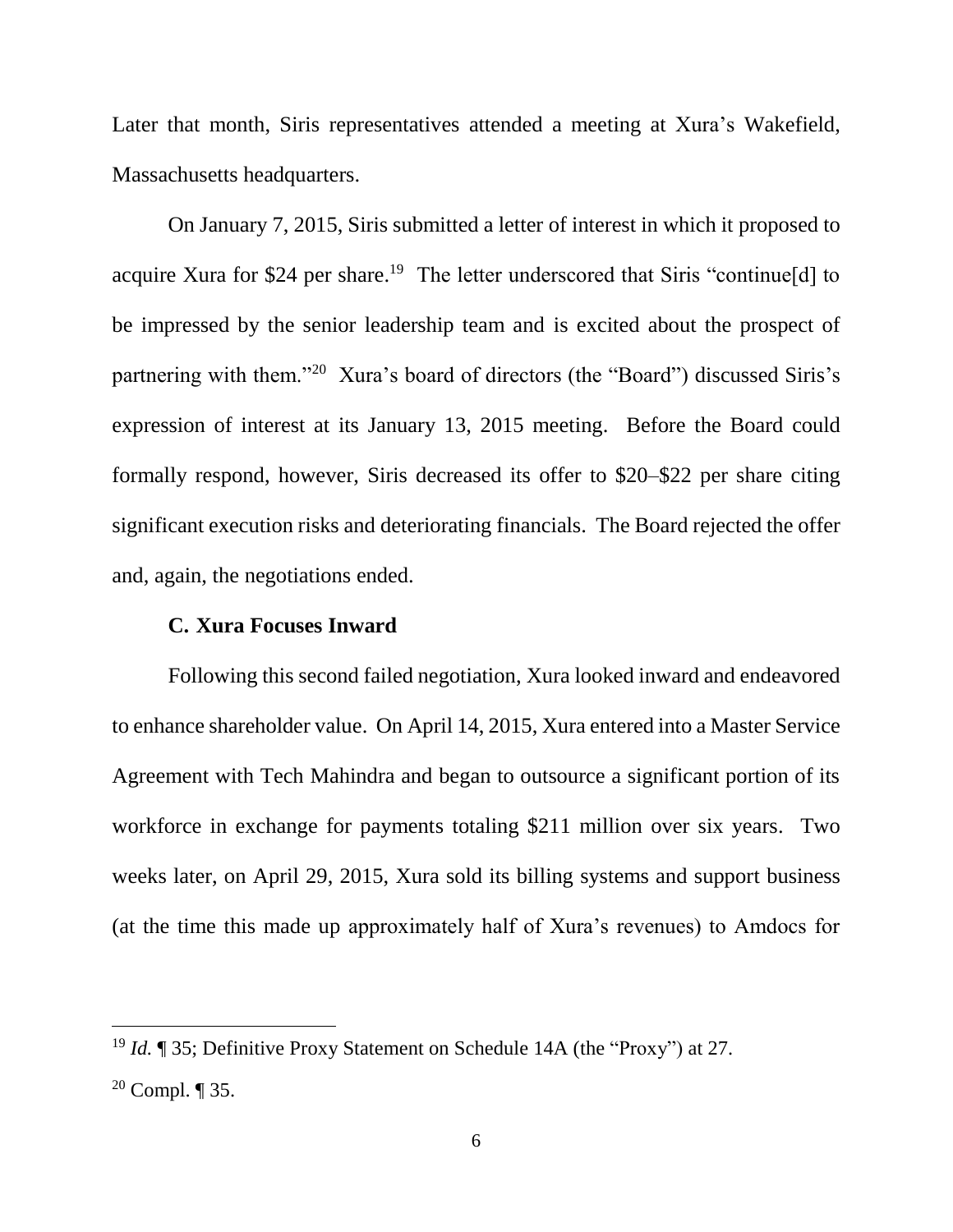\$272 million. Then, on August 6, 2015, Xura acquired Acision Global Limited for \$136 million in cash and 3.14 million shares of common stock. The transformation ultimately led the Company to its new name—Xura.

#### **D. Siris Circles Back**

On October 19, 2015, Siris contacted Tartavull directly with an offer to acquire the new and improved Xura for \$30–\$32.50 per share. Once again, Siris made clear that it was "excited about the prospect of working with the management team to help Xura reach its full potential."<sup>21</sup> Tartavull and Baker immediately began discussing Siris's offer amongst themselves. <sup>22</sup> On October 21, 2015, Baker texted Tartavull looking for the Board's feedback on Siris's offer. According to the Proxy, Tartavull advised the Board of Baker's outreach at the time or soon after it occurred.<sup>23</sup>

The Board considered Siris's offer at its October 22, 2015 meeting and directed management to communicate to Siris that the offer was inadequate and the Company was not for sale. Tartavull provided this feedback to Baker in a telephone conversation on October 29, 2015.

<sup>&</sup>lt;sup>21</sup> Compl.  $\P$  39.

 $22$  As discussed below, Plaintiff contends that many of these discussions took place via text messages that Tartavull and Baker both failed to preserve notwithstanding a duty to do so. PAB 10.

<sup>23</sup> Proxy 28.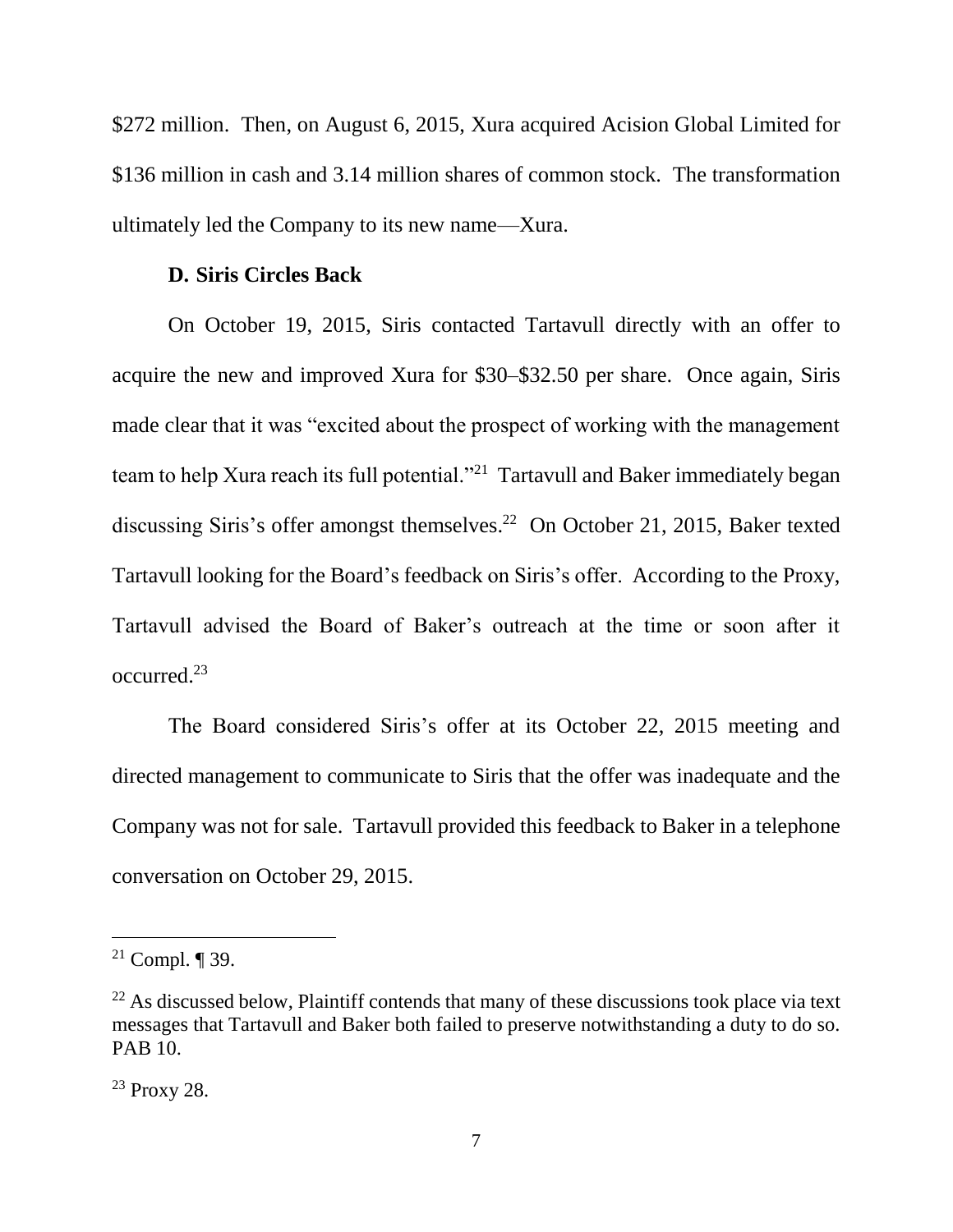Siris was undeterred. On the day it received news of the Board's rejection from Tartavull, Siris representatives, Tartavull and Wu continued to discuss a possible acquisition, including a discussion of Xura's forecasts and other non-public information. Siris raised its offer to \$35 per share the next day. In its offer letter, Siris stated that it was "excited about the opportunity of working with the Company and its leadership team to accelerate Xura's transformation without the scrutiny and pressures of the public markets."<sup>24</sup> Siris followed its letter with a request directed to Tartavull for an exclusivity period of four to six weeks. Tartavull promptly relayed the request to the Board.

#### **E. Siris Negotiates Directly with Tartavull and Management**

The Board discussed Siris's revised proposal at its November 5, 2015 meeting. This time the Board "authorized management to continue discussing a potential transaction with Siris" and "authoriz[ed] the engagement of Goldman to assist the Company in the process."<sup>25</sup> The Board also authorized Xura's management to agree to a three-week period of exclusivity with Siris if Siris could confirm a deal price and provide assurances regarding financing.<sup>26</sup>

<sup>&</sup>lt;sup>24</sup> Compl.  $\P$  43.

<sup>&</sup>lt;sup>25</sup> Compl. ¶ 44; Joskowicz Aff. Ex. I (Pl.'s Pre-Trial Br. 10; JX163); Proxy 29.

<sup>26</sup> Bookout Aff. Ex. 22 at XURA0000226.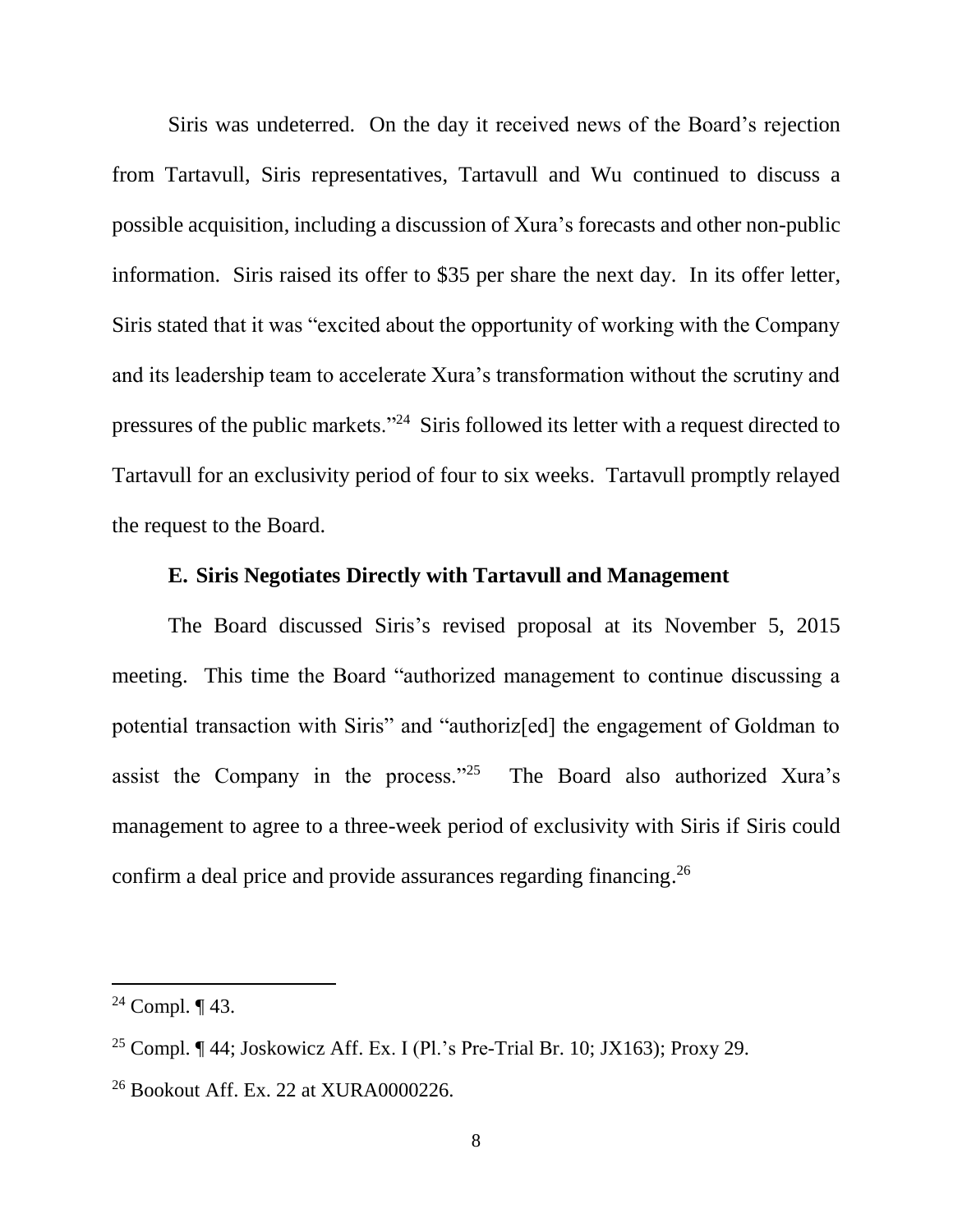On November 12, 2015, Goldman emailed Siris a contract extending the terms of the non-disclosure agreement Siris and Xura previously executed back in 2013.<sup>27</sup> That agreement stated:

You agree that all (i) communications regarding the Transaction, (ii) requests for additional information, (iii) requests for facility tours or management meetings, and (iv) discussions or questions regarding procedures, *will be submitted or directed only to the Chief Executive Officer of the Company* or any designee thereof (the "Designated Officer"). You further agree that, subject to paragraph 11, under no circumstances will you or your Representatives discuss or otherwise communicate any aspect of the Transaction to any member of the management of the Company without the express written permission of the Designated Officer.<sup>28</sup>

Goldman and Xura management participated in discussions and due diligence sessions with Siris throughout November 2015.

In response to various data requests from Siris directed to Wu, on November 19, 2015, Goldman asked Hulslander to ensure that Siris copied Goldman on all transaction-related communications with Xura moving forward. On November 29, 2015, Hulslander forwarded Baker an email from Goldman offering to coordinate a call with Wu. Although Hulslander indicated he would participate in the call orchestrated by Goldman, internally he was working with his Siris team

<sup>27</sup> Bookout Aff. Ex. 8 at GS-XURA-000180426.

 $^{28}$  Bookout Aff. Ex. 8 at GS-XURA-000180433–34. (Emphasis supplied).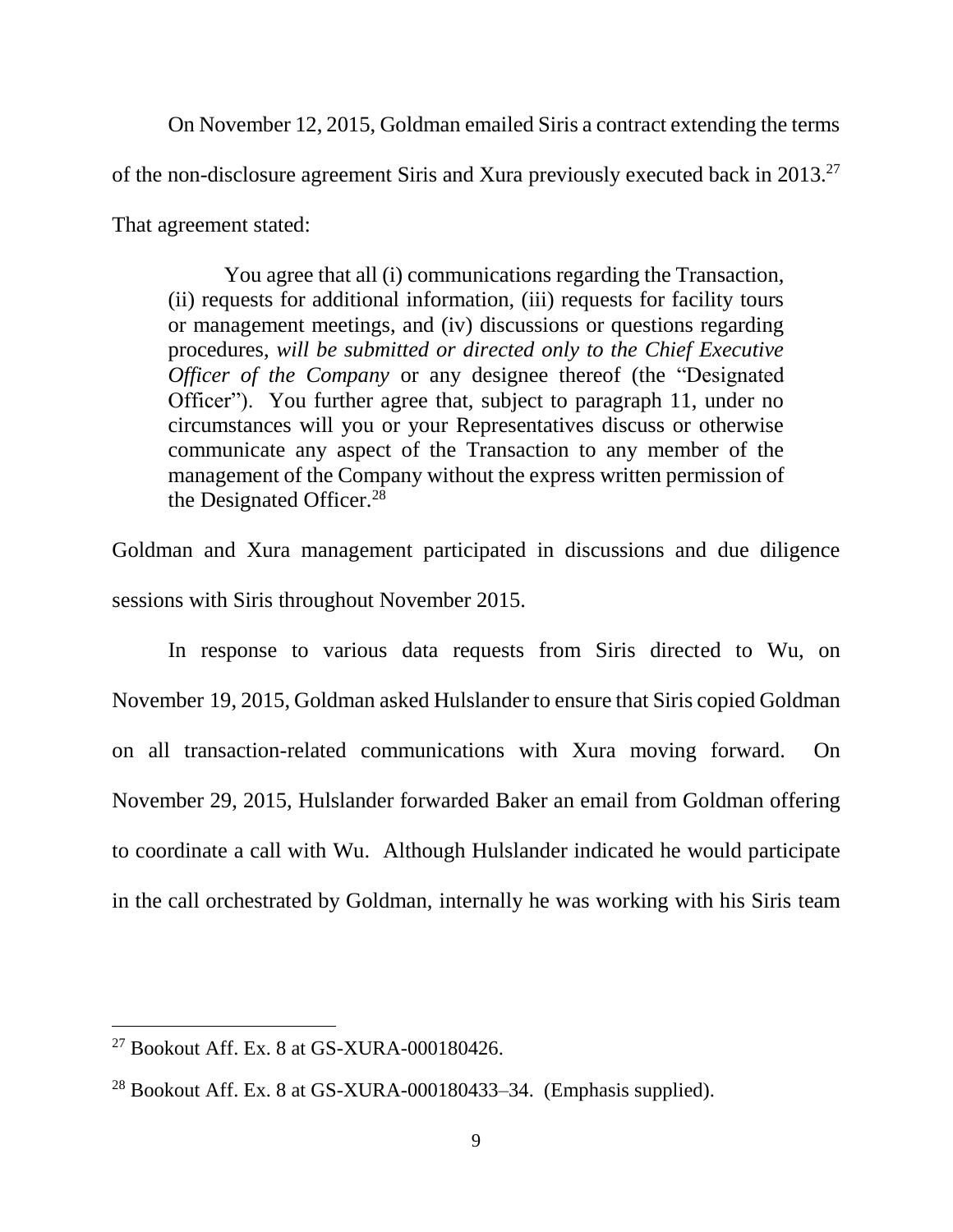to come up with a plan to exclude Goldman and work directly with Xura management to "get the remaining high priority data."<sup>29</sup>

Siris reiterated its \$35 per share offer in a December 2, 2015 letter. Consistent with its previous communication, Siris again emphasized that it was "excited about the opportunity of working with the Company and its leadership team to accelerate Xura's transformation without the scrutiny and pressures of the public markets."<sup>30</sup>

The Board held a meeting on December 3, 2015, with Goldman and its legal advisor, DLA Piper LLP (US), to discuss Siris's December 2 letter. At the meeting, the Board created a committee consisting of Tartavull, Nothhaft and Drapkin (the "Strategic Committee"). According to the Proxy, the mandate of the Strategic Committee was to "review, evaluate and negotiate the terms of a potential transaction with Siris and to make certain decisions between meetings of the board of directors."<sup>31</sup> Despite its mandate, the Strategic Committee never met with Siris, never took any formal action and never kept minutes nor any written record of its activities. Instead, the Strategic Committee functioned essentially as a weekly check-in with Tartavull. Indeed, one of the three Special Committee members, Nothhaft, did not even realize that the Special Committee existed or that he was a

<sup>&</sup>lt;sup>29</sup> Compl.  $\P$  45.

<sup>30</sup> Compl. ¶ 46.

<sup>31</sup> Compl. ¶ 101.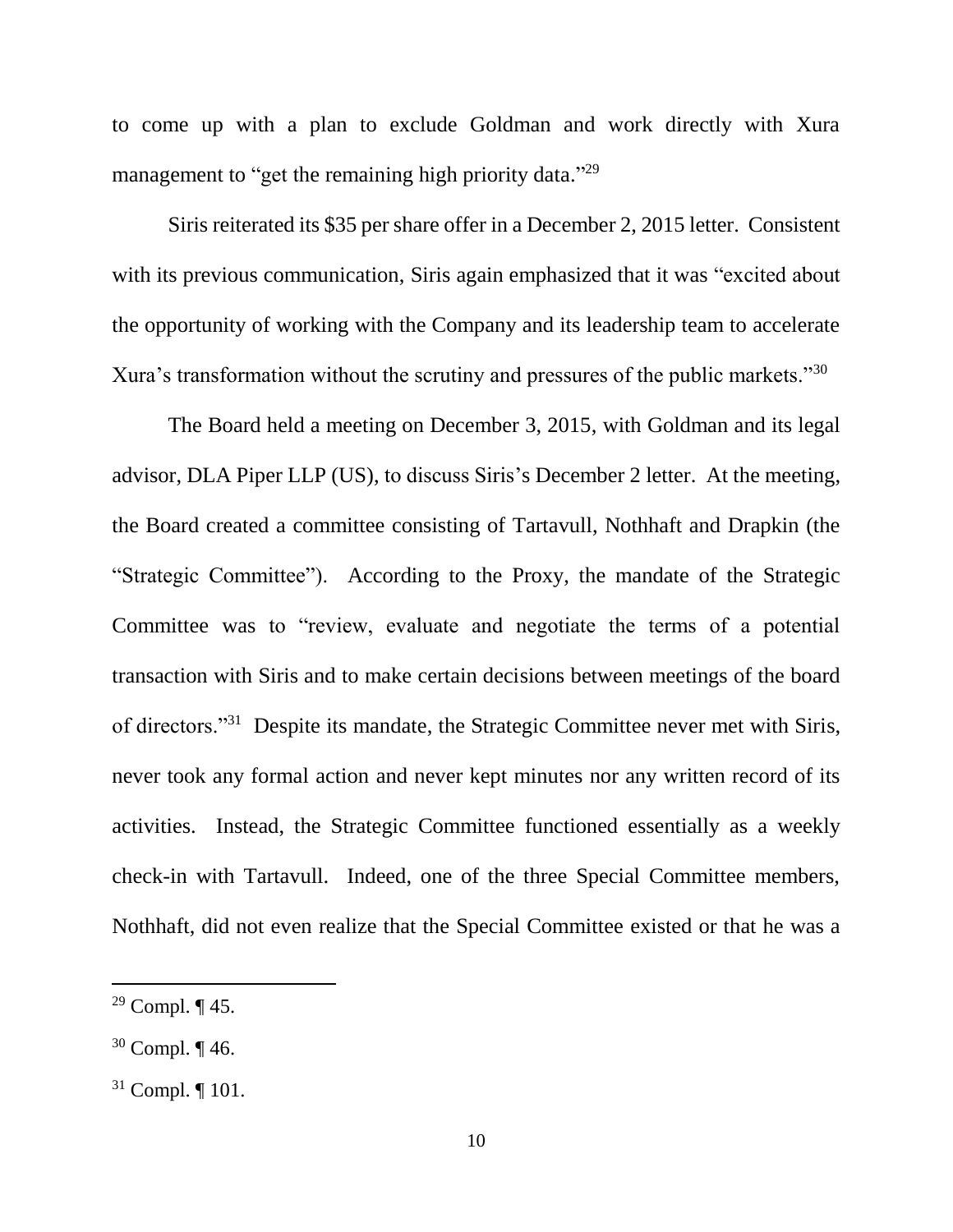member of the committee until he learned about it at his deposition in the appraisal litigation.

Later in December, Xura missed the filing deadline for its 10-Q when it encountered technical difficulties incorporating Acision's UK-based accounting system with Xura's system. Xura eventually filed its 10-Q on December 28, 2015.

Throughout January 2016, Xura's senior management and Goldman engaged in various meetings and due diligence sessions with Siris. Siris received access to the Company's data room on January 15, 2016. Management presentations highlighting Xura's revenue, bookings, expenses and product pipeline occurred during due diligence meetings on January 12 and 20–22, 2016.

All the while, Tartavull communicated directly with Siris on a regular basis without keeping Goldman informed—despite Goldman's stated preference that "communications go through [Goldman]."<sup>32</sup> Tartavull's regular communications with Siris troubled Wu, the Company's CFO. Accordingly, Wu asked Goldman to speak with Tartavull about channeling communications through Goldman. Goldman agreed, but Tartavull ignored the admonition. Siris likewise ignored Goldman's request that it be included in all communications with Xura. Indeed, at

 $32$  Compl.  $\P$  53. Here again, Plaintiff alleges that these communications frequently occurred through text messages that have since been lost or destroyed. PAB 12.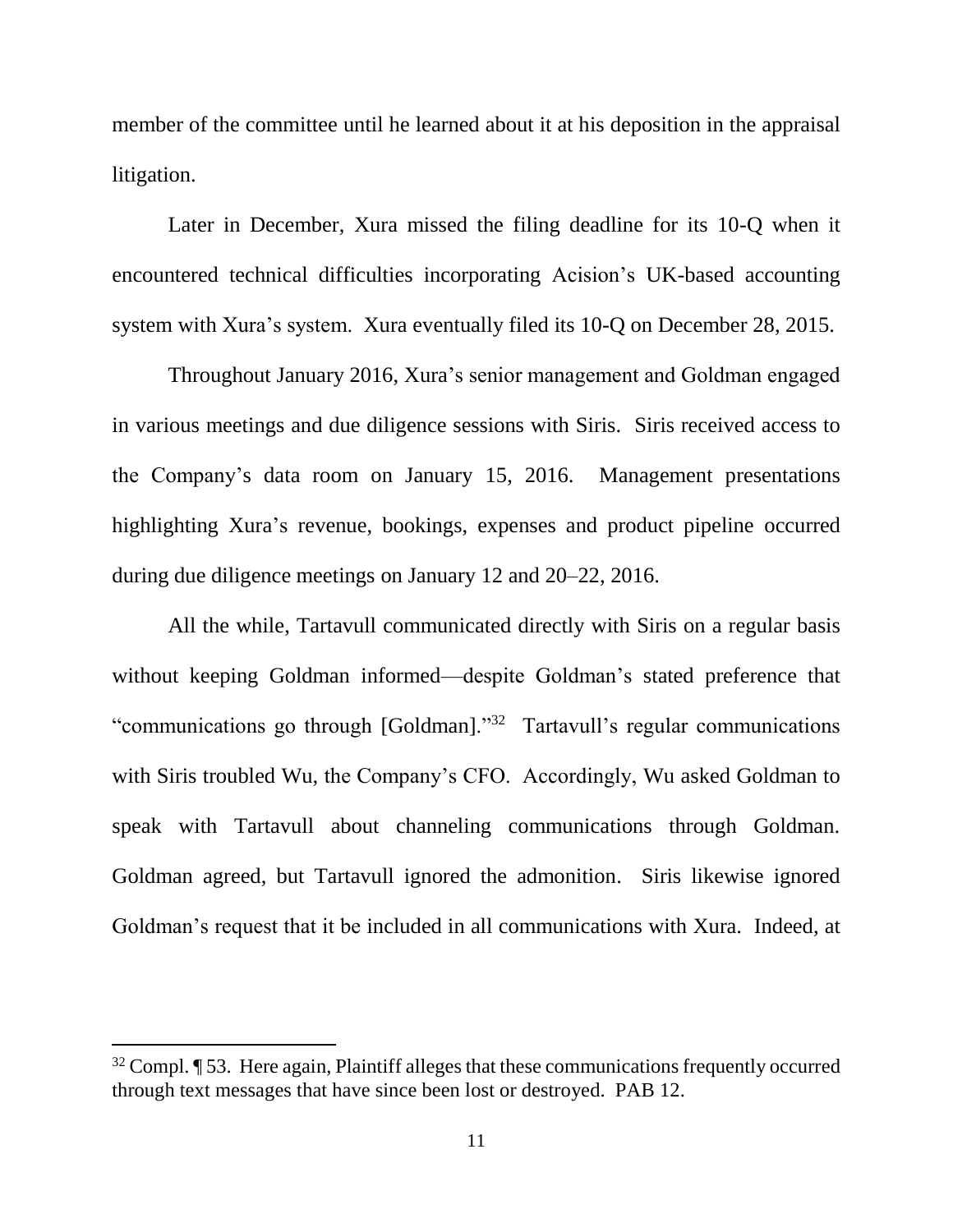his deposition, Hulslander acknowledged that, even though Goldman "smacked us on the hand," the direct communications with Tartavull continued.<sup>33</sup>

### **F. Goldman Shops Xura Unsuccessfully**

During the last week of January 2016, Goldman worked with the Board and senior management to identify nine potential parties that might have an interest in acquiring the Xura.<sup>34</sup> The interested parties included five financial sponsors and four strategic buyers.<sup>35</sup> After initial contacts, three financial sponsors (Bain Capital, Carlyle, and Thoma Bravo) and one strategic buyer (Nokia) executed confidentiality agreements and moved to the next stage of the sale process.<sup>36</sup>

The second stage of the process proved to be an effective filter.<sup>37</sup> Bain Capital never attended any presentations and never responded to Goldman's efforts to schedule a call.<sup>38</sup> Xura made management and financial presentations to Nokia,

<sup>33</sup> Compl. ¶ 53.

<sup>34</sup> Compl. ¶ 54; Proxy 30.

<sup>35</sup> Proxy 30.

<sup>36</sup> Compl. ¶ 54; Proxy 30.

<sup>37</sup> Compl. ¶ 57; Proxy 30.

<sup>38</sup> *Id.*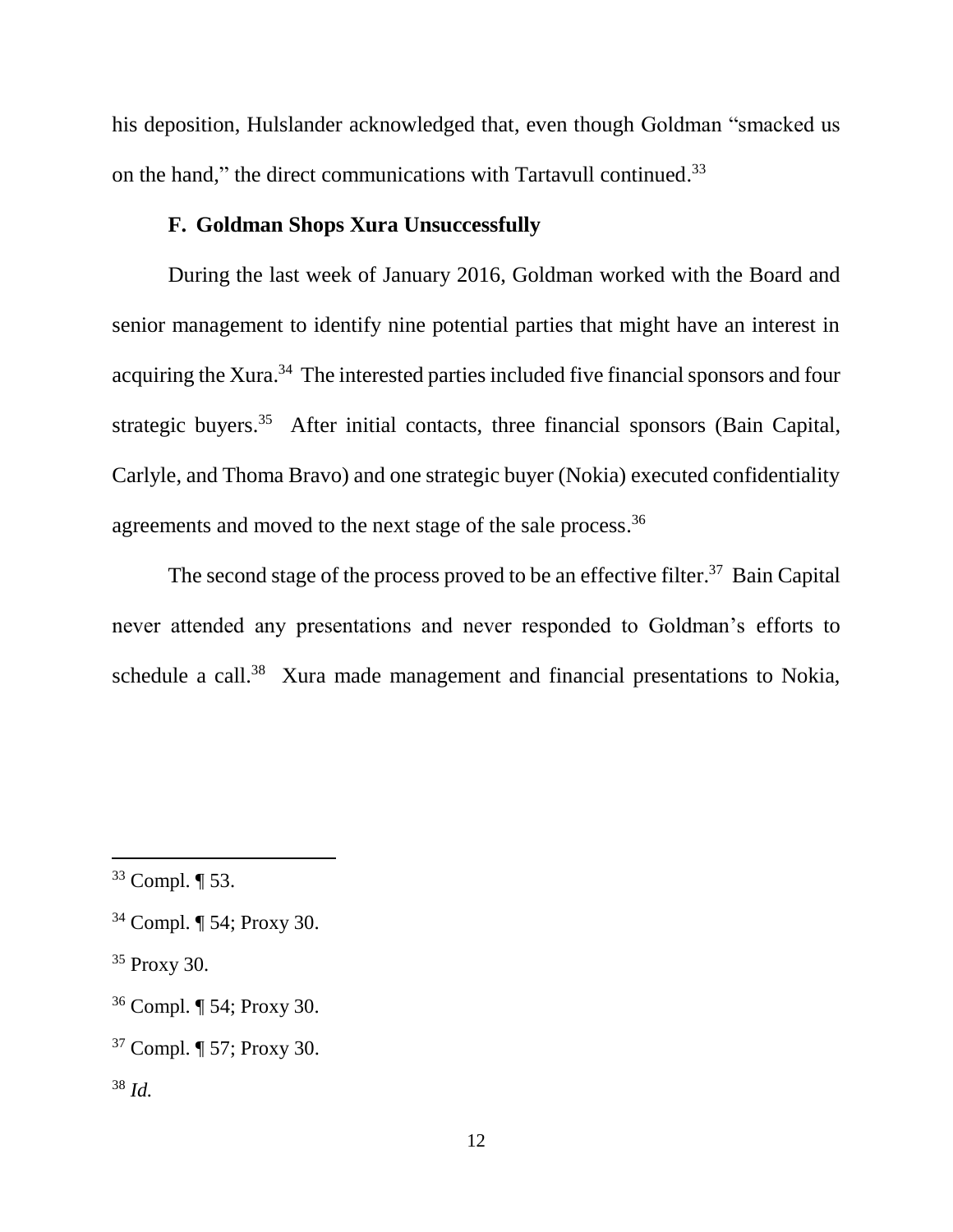Thoma Bravo and Carlyle.<sup>39</sup> Soon after, Nokia and Thoma Bravo informed Goldman they were no longer interested.<sup>40</sup>

The last potential bidder standing—Carlyle—soon followed the other suitors out of the process. On March 8, 2016, Goldman had a call with Carlyle to discuss the Company's long-term model and to answer diligence questions.<sup>41</sup> In doing so, Goldman did not hide the fact that Xura was a "complicated story."<sup>42</sup> Prior to obtaining full diligence, on March 13, 2016, Carlyle provided Goldman with a verbal indication of interest in the range of  $$26–$27$  per share.<sup>43</sup> Nevertheless, Carlyle stated that it "[had] a lot of work to do to confirm."<sup>44</sup> Goldman informed Carlyle that the offering price would at least have to match Siris's offer of \$28 per share.<sup>45</sup> Carlyle maintained it could not bid at that price and exited the bidding process thereafter. 46

<sup>39</sup> *Id.*

 $\overline{a}$ 

<sup>40</sup> *Id.*

<sup>42</sup> *Id.*

<sup>44</sup> *Id.*

<sup>45</sup> Proxy 31.

<sup>&</sup>lt;sup>41</sup> Compl.  $\P$  67.

<sup>43</sup> Compl. ¶ 68; Proxy 31.

<sup>46</sup> Compl. ¶ 70; Proxy 32.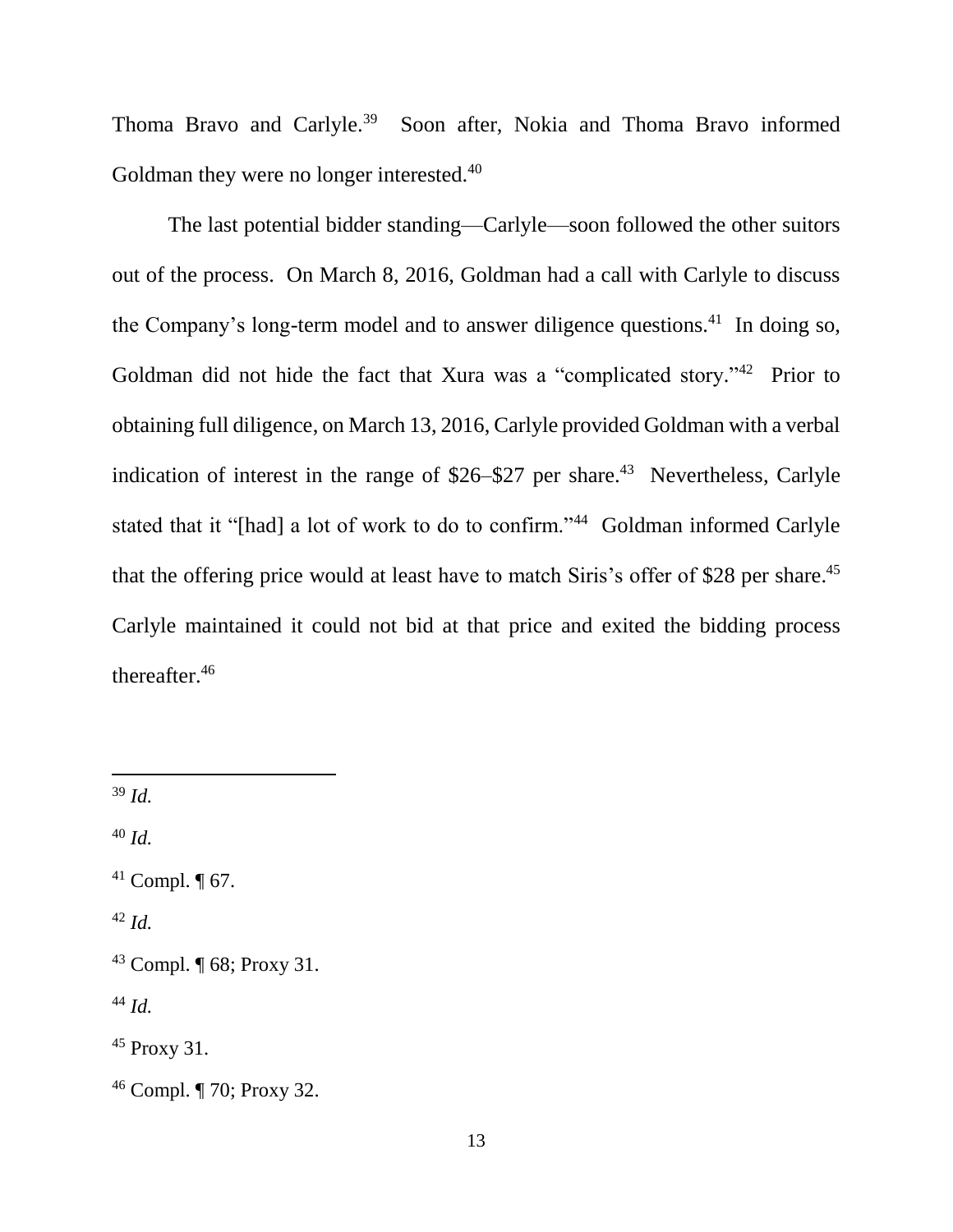While Goldman was courting other bidders, Siris held firm and showed no sign of concern. From Hulslander's vantage point, "the Company [was] not 'for sale' and [Siris] ha[d] a proprietary angle on the deal  $\dots$ ."<sup>47</sup>

### **G. Tartavull Lends Siris A Helping Hand**

Despite Xura's business transformation, its fortunes did not noticeably improve. On December 15, 2015, Xura announced disappointing preliminary third quarter results and disclosed the delay in filing of its Form 10-Q for the quarter ending October 31, 2015.<sup>48</sup> The Company's stock closed at \$22.53 per share that day.<sup>49</sup> The trend of declining share value continued into 2016. On February 17, 2016, Xura's stock closed at \$19.12 per share, marking a nearly 15% drop in the span of two months.<sup>50</sup> By February 24, 2016, the Company's common stock was trading at \$18.64 per share.<sup>51</sup> At the time of the Transaction, Xura's stock was trading at \$18.94 per share.<sup>52</sup>

<sup>49</sup> Proxy 30.

<sup>50</sup> *Id.*

l

<sup>51</sup> *Id.* 31.

<sup>52</sup> *Id.* 33.

<sup>47</sup> Compl. ¶ 55; Pl.'s Ex. 3.

<sup>48</sup> Compl. ¶ 49; Proxy 30.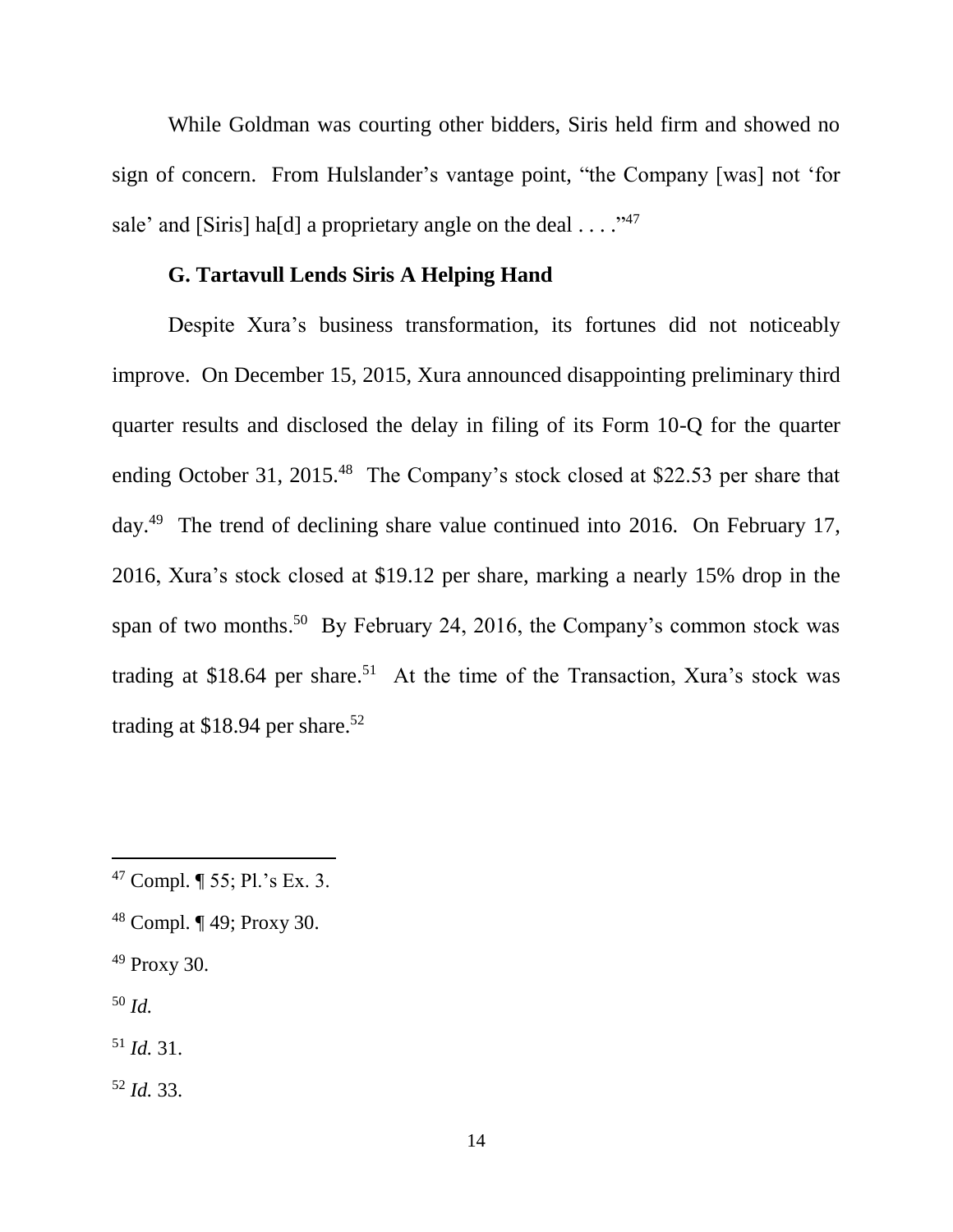During the course of due diligence, Siris grew uneasy about Xura's outlook, particularly its cash flow projections and the historic and pending liabilities.<sup>53</sup> Siris informed Goldman on February 18, 2016, that it intended to submit a revised indication of interest that incorporated these concerns. 54

Meanwhile, an industry trade show, Mobile World Congress, convened from February 22 through 25, 2016 in Barcelona, the site of the original Tartavull-Siris encounter.<sup>55</sup> Baker planned to attend and to meet with "Xura personnel" while there. <sup>56</sup> Hulslander was on board, saying it made "sense to get together with [Tartavull] and part of his team in some capacity."<sup>57</sup> By the first day of the trade show, Baker and Tartavull had scheduled a lunch meeting.<sup>58</sup>

During that February 24 lunch, Baker and Tartavull discussed Siris's latest offer, the timing of the Transaction and possible additional M&A transactions.<sup>59</sup>

- $55$  Compl.  $\P$  60.
- <sup>56</sup> Compl. ¶ 60.

<sup>57</sup> *Id.*

<sup>53</sup> Proxy 30–31.

<sup>54</sup> Compl. ¶ 59; Proxy 30.

<sup>58</sup> *Id.*

<sup>59</sup> Compl. ¶ 61; Pl.'s Ex. 4.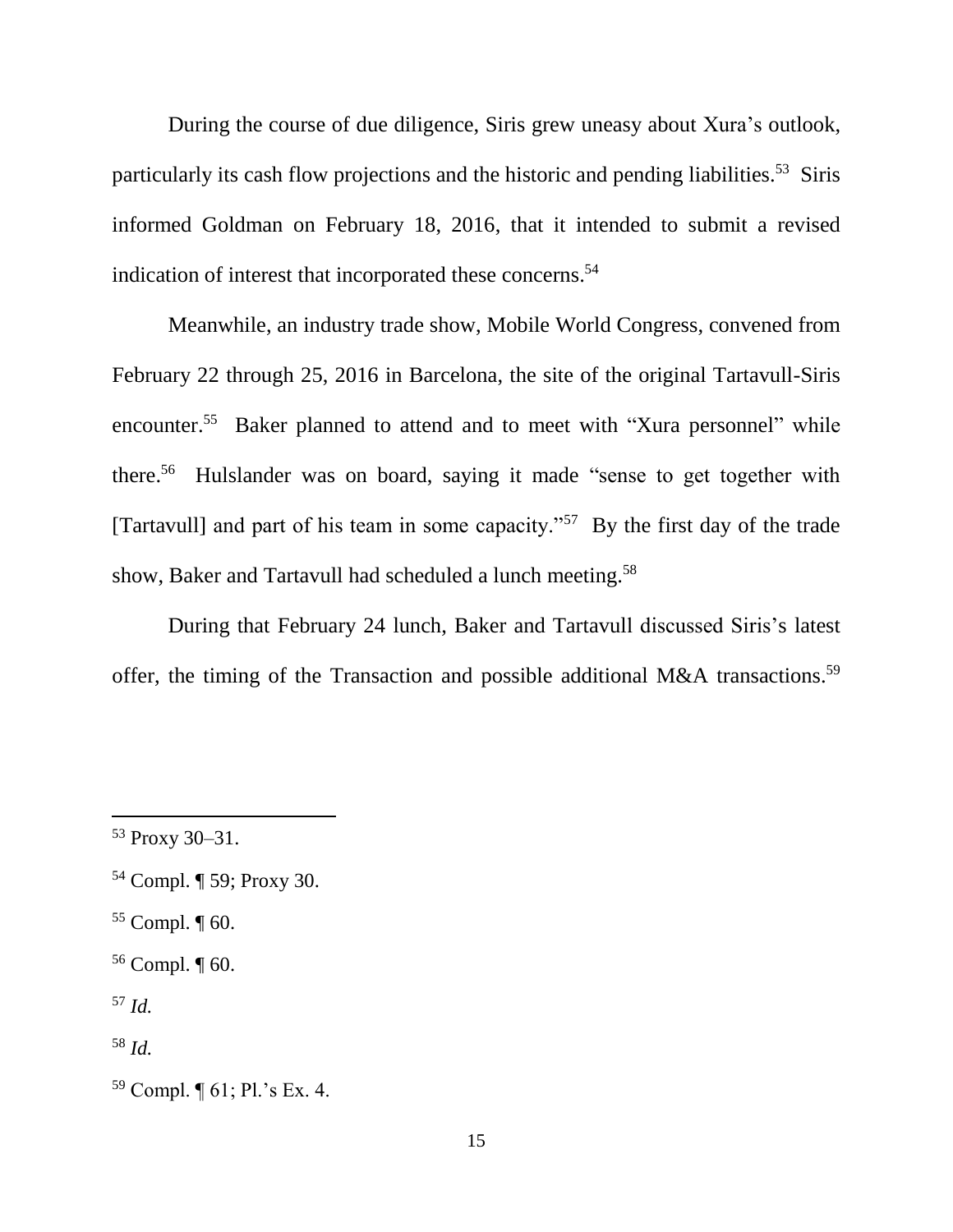Baker indicated Siris would offer \$27 per share.<sup>60</sup> With a gentle nudge, Tartavull told Baker that the offer price should be \$28 per share.<sup>61</sup> Baker later acknowledged that the parties "agreed" upon \$28 in advance of Siris sending a letter to Tartavull memorializing that price.<sup>62</sup>

Tartavull did not inform anyone at Xura or Goldman about his meeting with Baker, either before or after it occurred.<sup>63</sup> Neither Baker nor Tartavull recalled this meeting at their depositions.<sup>64</sup> Moreover, none of this appeared in the Proxy or any other public filing.<sup>65</sup> The only evidence of the meeting is an internal communication between two lower-level Siris employees.<sup>66</sup>

The next day, Siris submitted a revised offer of \$28 per share.<sup>67</sup> The letter echoed Siris's statement that it was "excited about the opportunity of working with the Company and its leadership team to accelerate Xura's transformation without

 $\overline{a}$ 

 $62$  *Id.*  $\P$  62.

<sup>63</sup> *Id.* ¶ 63.

<sup>66</sup> Compl. ¶ 61.

<sup>67</sup> *Id.* ¶ 64.

 $60$  Compl.  $\P$  61.

<sup>61</sup> *Id.*

<sup>&</sup>lt;sup>64</sup> *Id.*  $\P$  61. ("At their depositions, Baker and Tartavull denied ever negotiating over price.").  $65$  *Id.*  $\P$  60.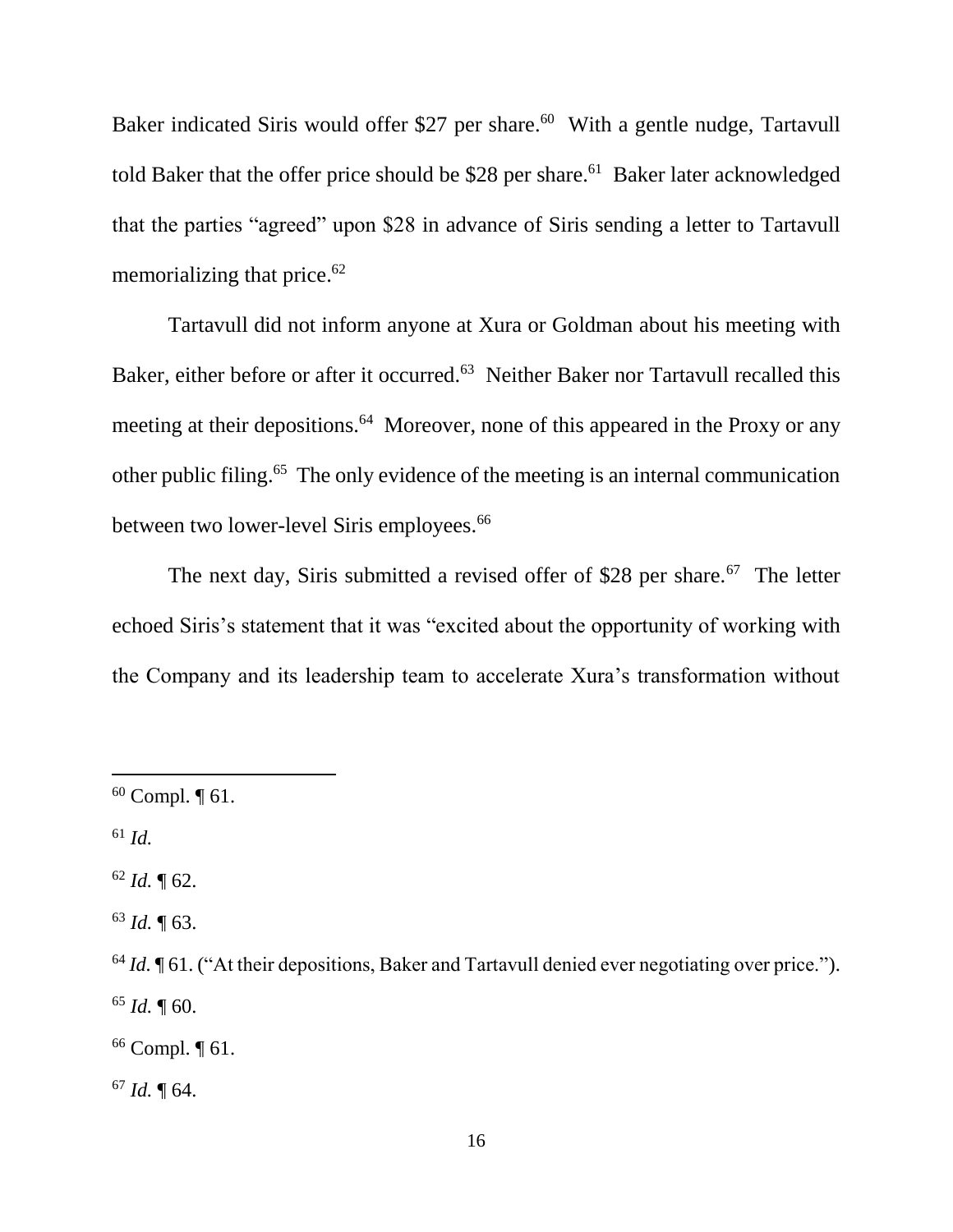the scrutiny and pressures of the public markets."<sup>68</sup> Siris also renewed its request for exclusivity.<sup>69</sup>

# **H. Exclusivity and Tartavull's Continued Negotiations with Siris**

On February 29, 2016, the Board, along with its legal and financial advisors, met to discuss Siris's revised proposal—oblivious to Tartavull's side conversations with Siris.<sup>70</sup> The Board discussed the terms of Siris's proposal, the downward adjustment of Xura's financial projections and forecasts, the underperformance of the Acision business and the Company's ability to execute its strategic plan.<sup>71</sup> The Board then "authorized management to continue discussing a potential transaction with Siris."<sup>72</sup> The Board also authorized management to negotiate the length of a "go-shop" period and the amount of the termination fee in exchange for a grant of exclusivity.<sup>73</sup> Tartavull participated in a due diligence call on March 5, 2016, and

<sup>68</sup> *Id.*

<sup>69</sup> Proxy 31.

<sup>70</sup> Compl. ¶ 64; Proxy 31.

<sup>71</sup> Proxy 31.

<sup>72</sup> JX 258.

<sup>73</sup> Proxy 31.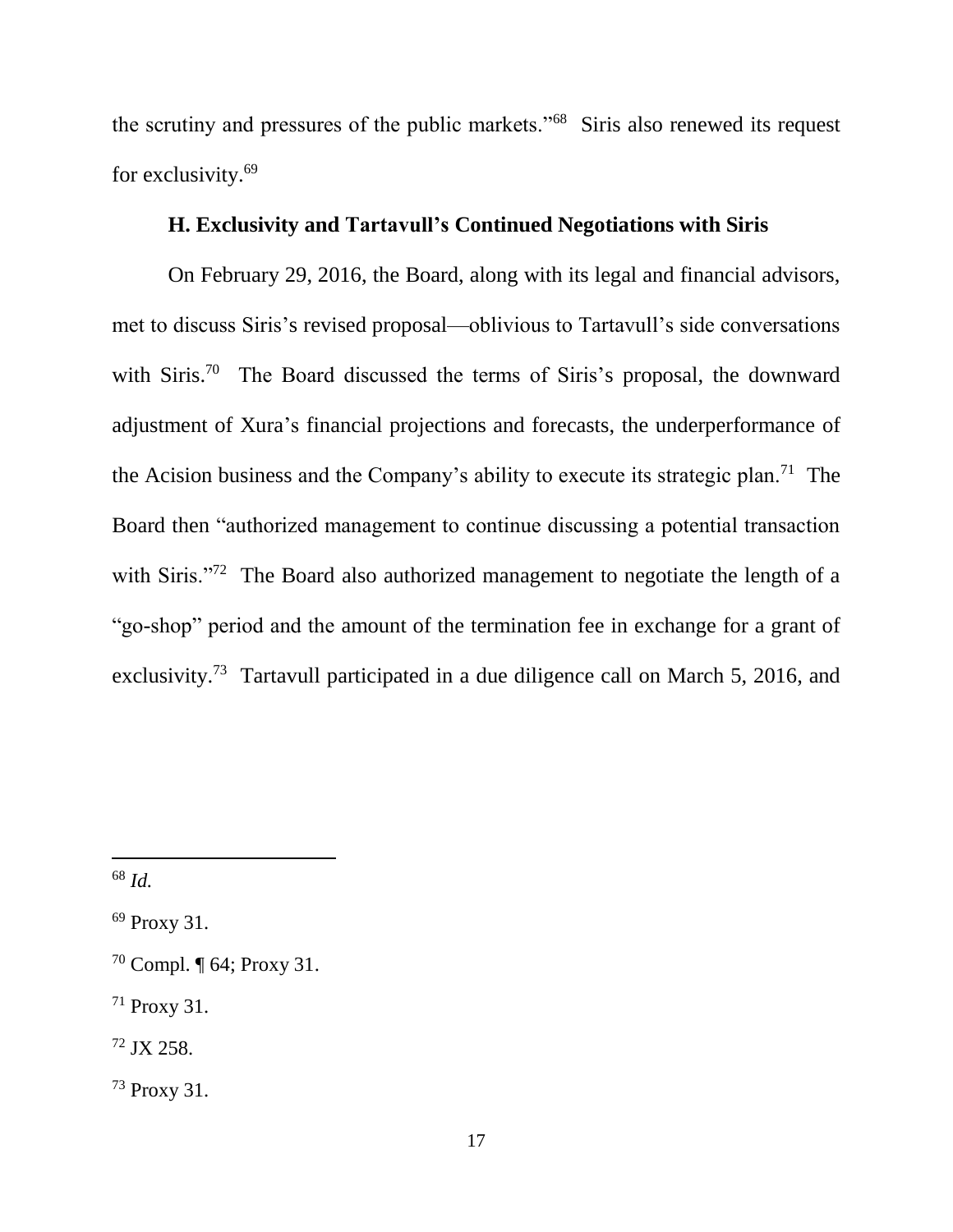Xura representatives attended meetings with Siris and their respective advisors from March 7 through March 11, 2016.<sup>74</sup>

Siris reiterated its revised indication of interest at \$28 per share and again requested exclusivity on March 14,  $2016^{75}$  On the following day, the Board authorized management to enter into an exclusivity agreement until April 8, 2016.<sup>76</sup>

In the meantime, Wu continued to express concern to Goldman regarding Tartavull's contacts with Siris. Indeed, he stated internally that Tartavull "appears to be working directly with Siris on his own."<sup>77</sup> On March 17, 2016, one day after he executed Siris's exclusivity agreement, Tartavull told Siris privately that Wu told "white lies."<sup>78</sup> He even suggested that Siris assign someone to take over Wu's modeling functions during the transaction process.<sup>79</sup> This prompted Baker to instruct his team to "triple check" Xura's numbers and to plan a "mind meld" between Wu and a possible replacement.<sup>80</sup>

<sup>76</sup> *Id.*

 $\overline{a}$ 

<sup>77</sup> Compl. ¶ 72.

<sup>78</sup> Compl. ¶ 73; Pl.'s Ex. 5.

<sup>79</sup> Compl. ¶ 73.

<sup>80</sup> *Id.*

 $74$  Compl.  $\P\P$  65–66; Proxy 31.

<sup>75</sup> Proxy 32.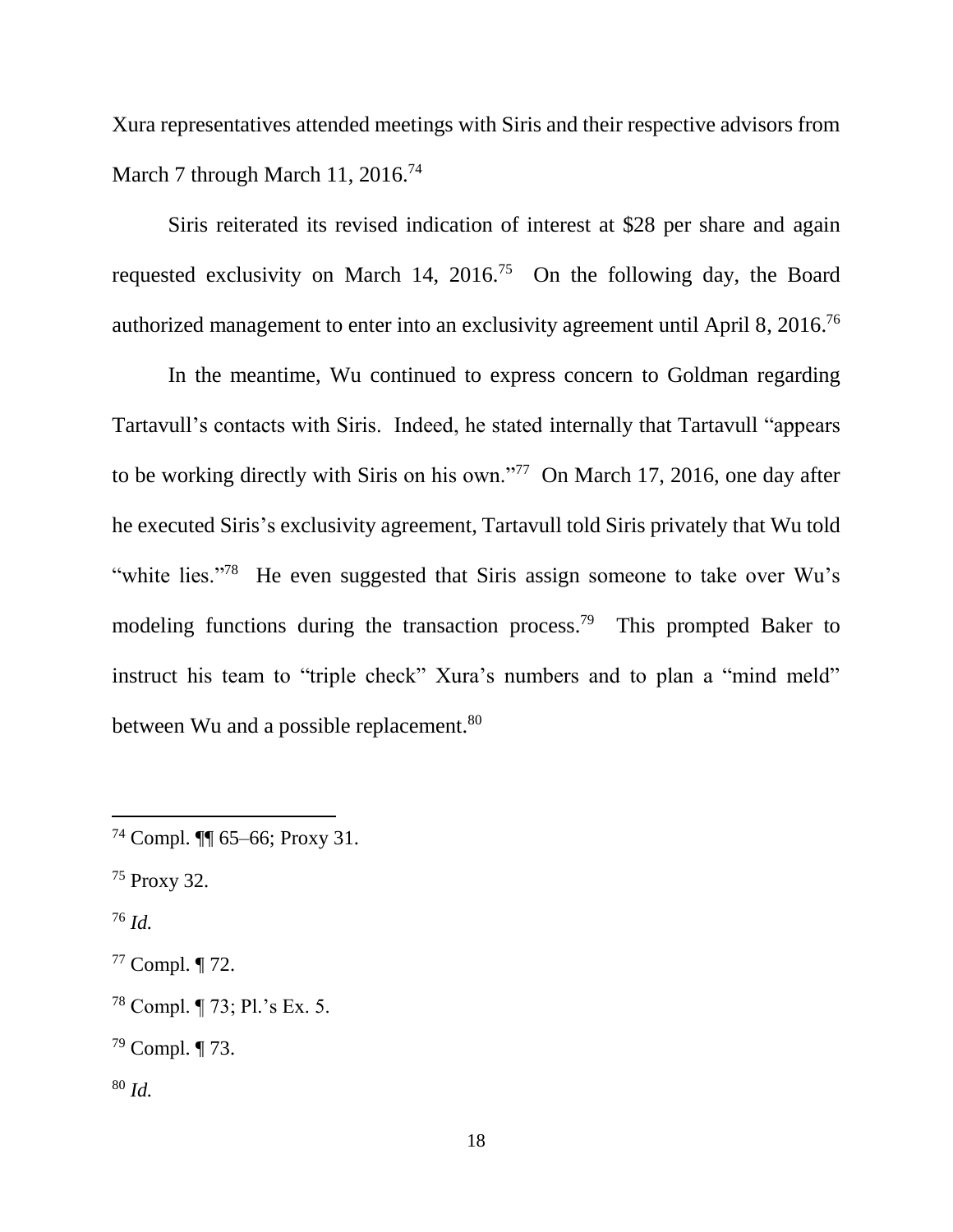#### **I. Siris Retrades Again**

On March 23, 2016, Michael Ronen from Goldman predicted Siris's next move: "[h]ere comes the price renegotiation . . . [w]e are in exclusivity and now [S]iris will create a crisis to take price down[.]<sup>"81</sup> Wu saw the price reduction coming too, noting that Siris was going to "try to retrade."<sup>82</sup>

The day after Goldman predicted Siris's retrade, Siris retraded. Siris advised Goldman it might not be able to offer more than \$24 per share. Siris confirmed its position with Tartavull on April 6, 2016, stating it could no longer support its prior offer of \$28 per share.

That same day, the Board met to discuss the status of the sale process. At the meeting, management advised the Board that it might not be able to file Xura's Form 10-K for fiscal year ended January 31, 2016 on time. The Board instructed Goldman to disclose the potential delay to Siris. Goldman did so and then, to make matters worse, Goldman had to provide Siris with downward revisions to the Company's financial projections.

On April 7, 2016, Goldman and the Board decided that the right response to Siris's retrade strategy was to go "radio silent."<sup>83</sup> Tartavull, however, apparently

<sup>81</sup> Compl. ¶ 76; Pl.'s Ex. 6.

<sup>82</sup> Compl. ¶ 74.

<sup>83</sup> Compl. ¶ 79; Pl.'s Ex. 8.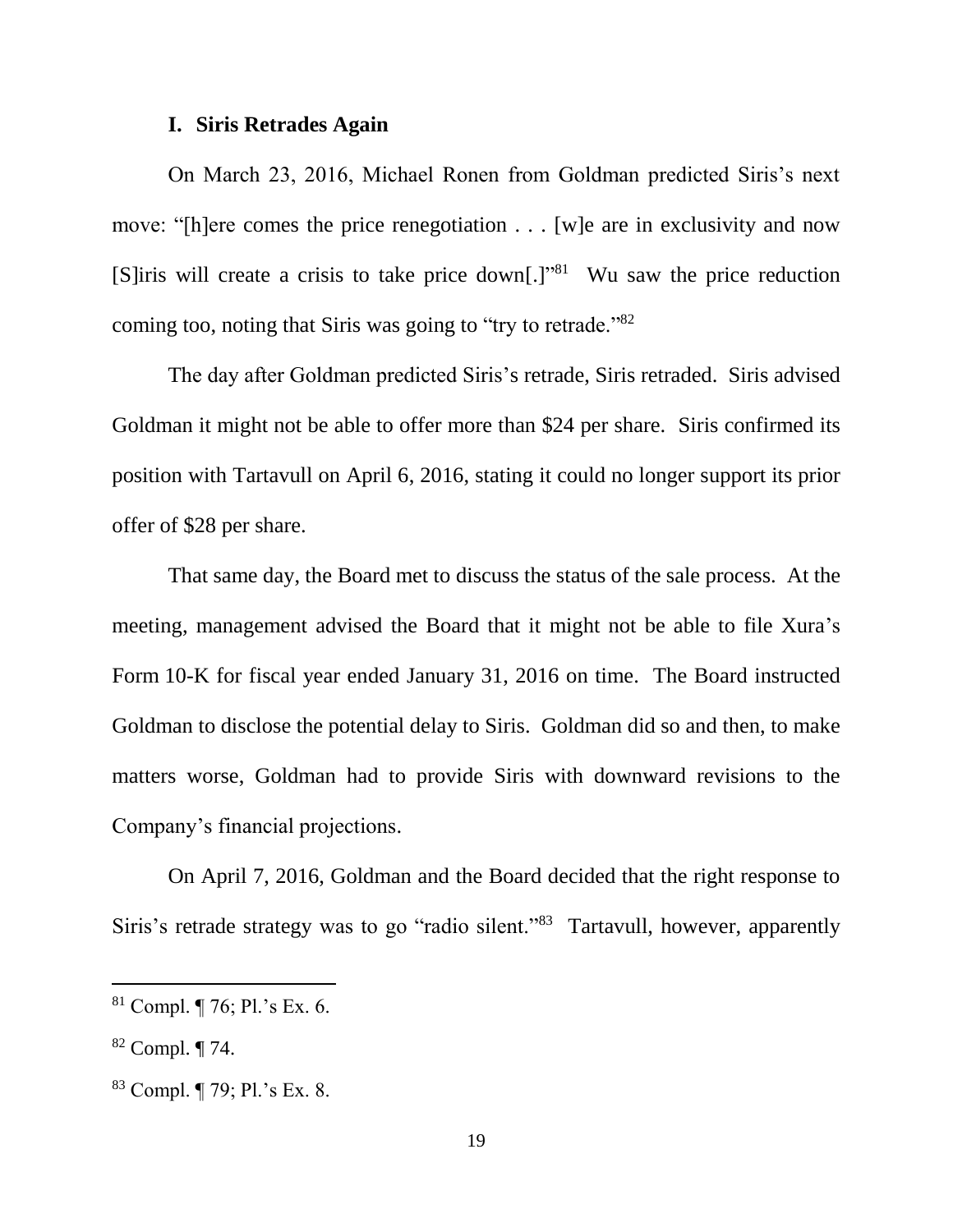thought otherwise. He contacted Baker directly to discuss next steps. When Siris contacted Wu to follow up, Wu lamented to Goldman, "[w]e are bidding against ourselves."<sup>84</sup>

On April 9, 2016, Siris offered \$24.75 per share after speaking with Tartavull. Siris justified this price move by emphasizing the material decline in projected cash flow and the overall underperformance of the Company's businesses. The Board discussed the revised offer at its April 12, 2016 meeting and instructed Goldman that Siris must raise its price to \$25 per share to extend exclusivity. Siris agreed to the \$25 price, and Xura extended the exclusivity period for two weeks.

### **J. An Interested Seller Is Diverted to Buy Side**

On April 15, 2016, Xura publicly announced that it would not meet its 10-K filing deadline again and that it was in negotiations with a potential buyer for a sale at \$25 per share. In that announcement, Xura stated that it missed the 10-K filing deadline due to "complex strategic negotiations for the potential sale of the company."<sup>85</sup> Immediately following the announcement, Keith Geeslin of Francisco Partners contacted Tartavull to let him know that "if Xura is going to be sold, [Francisco Partners] would appreciate the opportunity to bid."<sup>86</sup> For reasons not

<sup>84</sup> *Id.*

<sup>85</sup> Compl. ¶ 88.

<sup>86</sup> *Id.* ¶ 89; Pl.'s Ex. 9.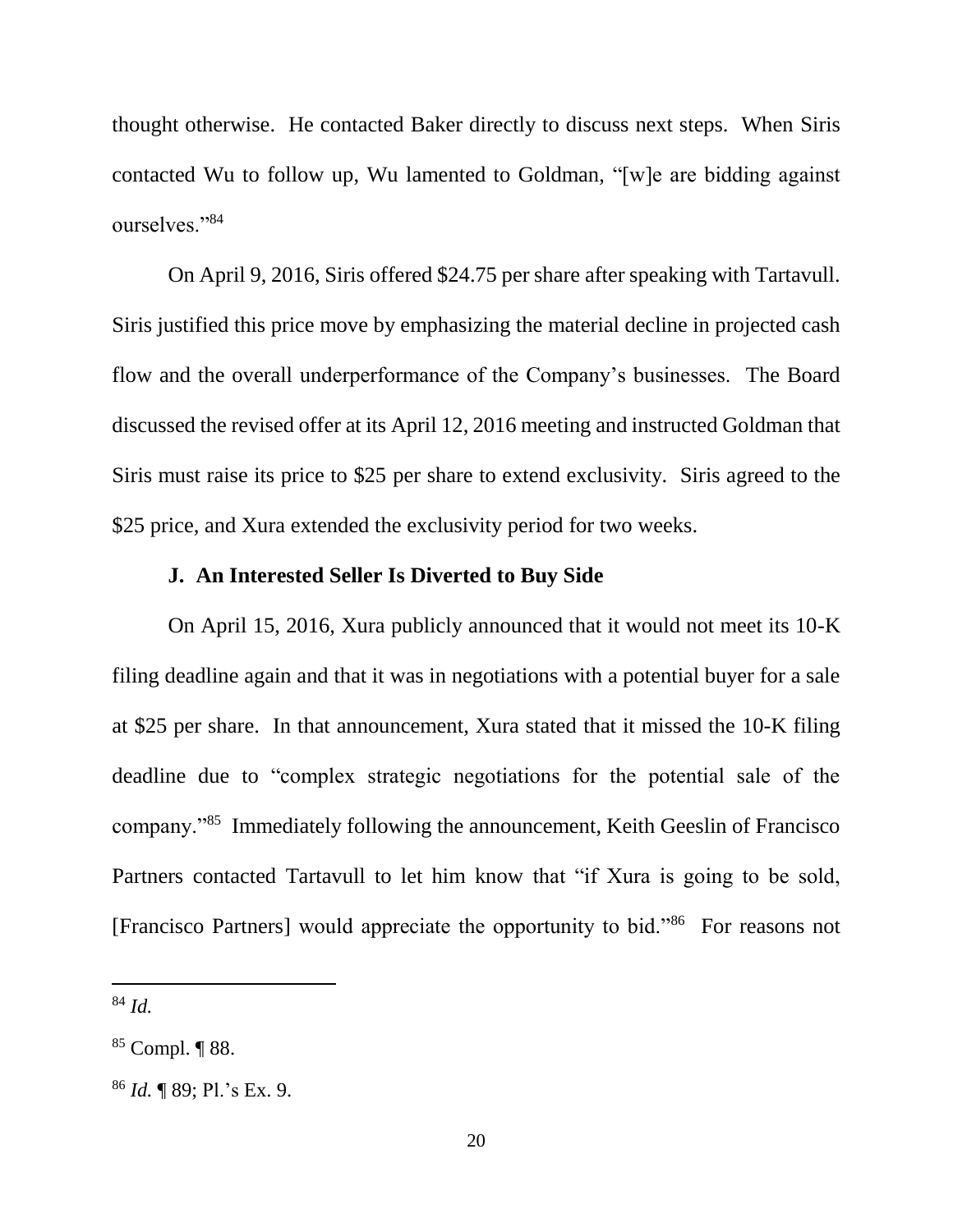coincidental by Plaintiff's lights, Francisco Partners never made a bid because, somehow, it learned Siris was the potential buyer.<sup>87</sup> Instead, Francisco Partners contacted Siris about a potential co-investment on the buy-side of the transaction.

# **K. The Merger Agreement, the Unfruitful Go-Shop and Stockholder Litigation**

On May 19, 2016, Xura's Board held a special meeting to discuss the terms of the proposed transaction with Siris. During the meeting, the Board deliberated Siris's request that Xura do without a go-shop or at least limit it to 30 days. The Board declined and insisted on a 45-day go-shop. Goldman also presented its preliminary financial analysis of the proposed transaction. The Board met again on May 22, 2016. DLA Piper LLP (US) discussed the material terms of the proposed Transaction and Goldman presented an oral fairness opinion.

On May 23, 2016, Xura and Siris executed a definitive merger agreement at \$25 per share (the "Merger Agreement"). The Merger Agreement provided for a 45 day go-shop (the "Go-Shop"), a 2% termination fee (or \$0.50 per share) if a superior proposal was submitted during the Go-Shop and a 3.5% termination fee (or \$0.875 per share) if a superior proposal was submitted after the Go-Shop.

On May 25, 2016, Siris executed an NDA with Neuberger Berman ("Neuberger"), which at the time held over 5% of Xura's stock. By the end of June

<sup>87</sup> Compl. ¶ 90.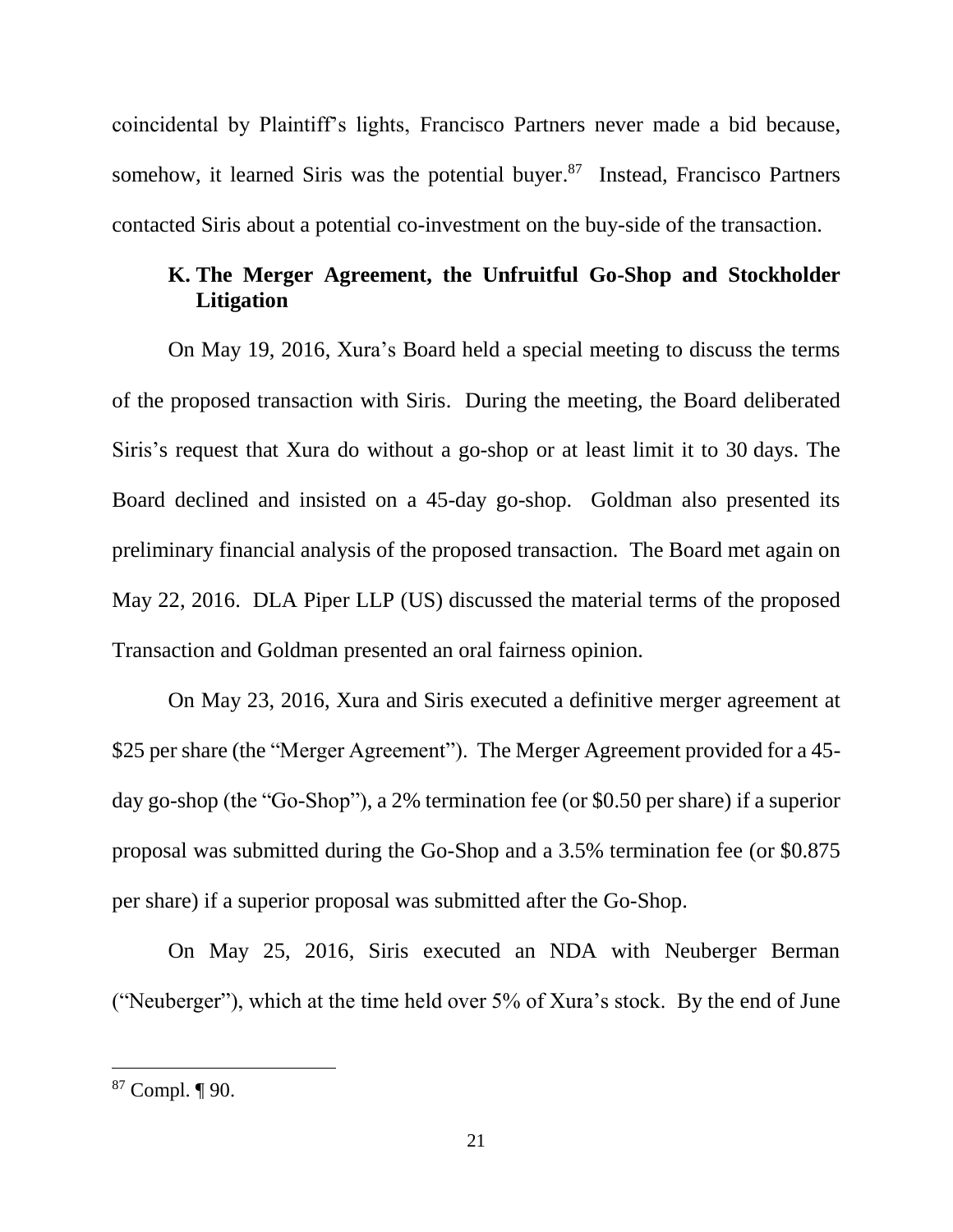2016, Neuberger had sold nearly all of its Xura stock. Instead of exiting its investment in Xura, however, Neuberger was co-investing its equity with Siris. Neuberger-controlled entities ultimately co-invested \$16,985,345 on the buy-side of the Transaction. Thus, by the time of closing, both Neuberger and Francisco Partners had joined Siris on the buy-side.

During the Go-Shop, Goldman contacted 26 prospective buyers, including Francisco Partners and all of the other parties contacted during the pre-signing market check. While three parties entered into confidentiality agreements during the Go-Shop, none submitted acquisition proposals. By June 15, 2016, Goldman reported that there were no parties participating in the Go-Shop. Regarding Francisco Partners, Tartavull said at his deposition: "since Siris was engaged, I don't think [Francisco Partners] want[ed] to go to battle seriously in a go-shop."<sup>88</sup> Indeed, Plaintiff alleges that Tartavull approved Francisco Partners as a financing source for Siris before the Go-Shop period expired.<sup>89</sup>

On July 11, 2016 and July 22, 2016, Xura stockholders filed lawsuits in the United States District Court for the District of Massachusetts seeking to enjoin the Merger (the "Massachusetts Actions"). On July 26, 2016, Xura, Siris and the

<sup>88</sup> Compl. ¶ 96.

<sup>89</sup> *Id.*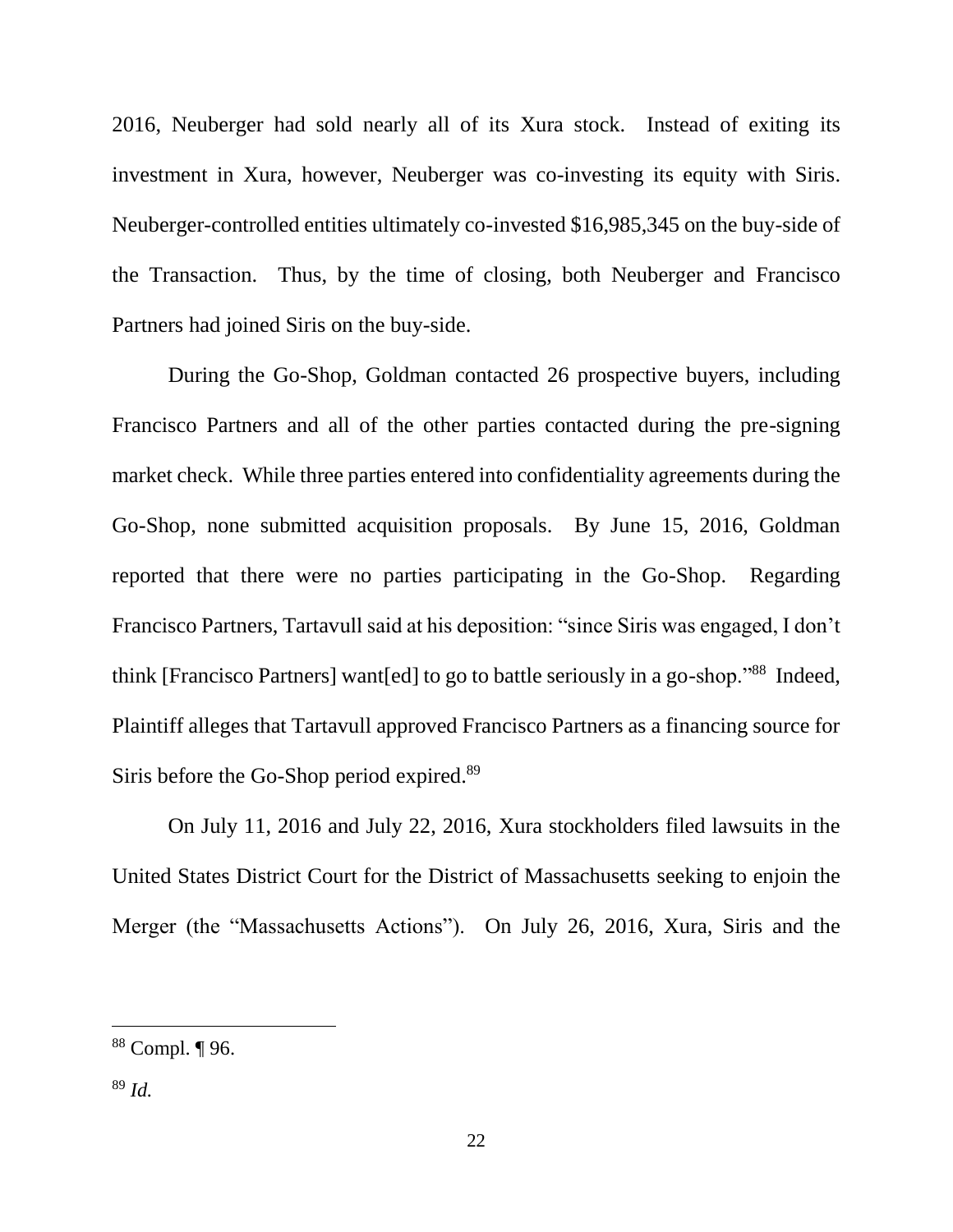Massachusetts plaintiffs reached an agreement whereby Xura would issue a supplemental proxy statement in exchange for a release of all claims related to the Merger against Xura, its directors and Siris.

On August 16, 2016, a majority of Xura's stockholders voted to approve the Merger. The Transaction closed on August 19, 2016. After closing, Tartavull negotiated a long-term incentive plan that could have paid him over \$25 million.<sup>90</sup> That plan yielded no benefits for Tartavull, however, because Xura terminated Tartavull after closing on December 19, 2016, before the plan could be executed.

#### **L. Tartavull Faces Job Uncertainty**

l

As Tartavull negotiated the Xura/Siris combination, Xura stockholders and the Board contemplated Tartavull's future with the Company in the event a transaction was not consummated. Major stockholders, including Wellington Asset Management and Steinberg Asset Management, openly questioned Tartavull's performance. In early March, before Xura and Siris agreed to exclusivity, Obsidian indicated that it intended to launch a proxy contest and made clear to both Tartavull and the Board its view that Xura should find a new CEO. In April, Nothhaft

<sup>90</sup> Compl. ¶ 95 ("After the execution of the Merger Agreement, Tartavull and Siris began finalizing the terms of a long-term incentive plan for employees Siris intended to retain (the "LTIP"). Siris asked Tartavull to provide the list of participants for the LTIP prior to the close of the Merger. Tartavull and Siris ultimately agreed on LTIP allocations that promised a potential payout to Tartavull of over \$25 million.").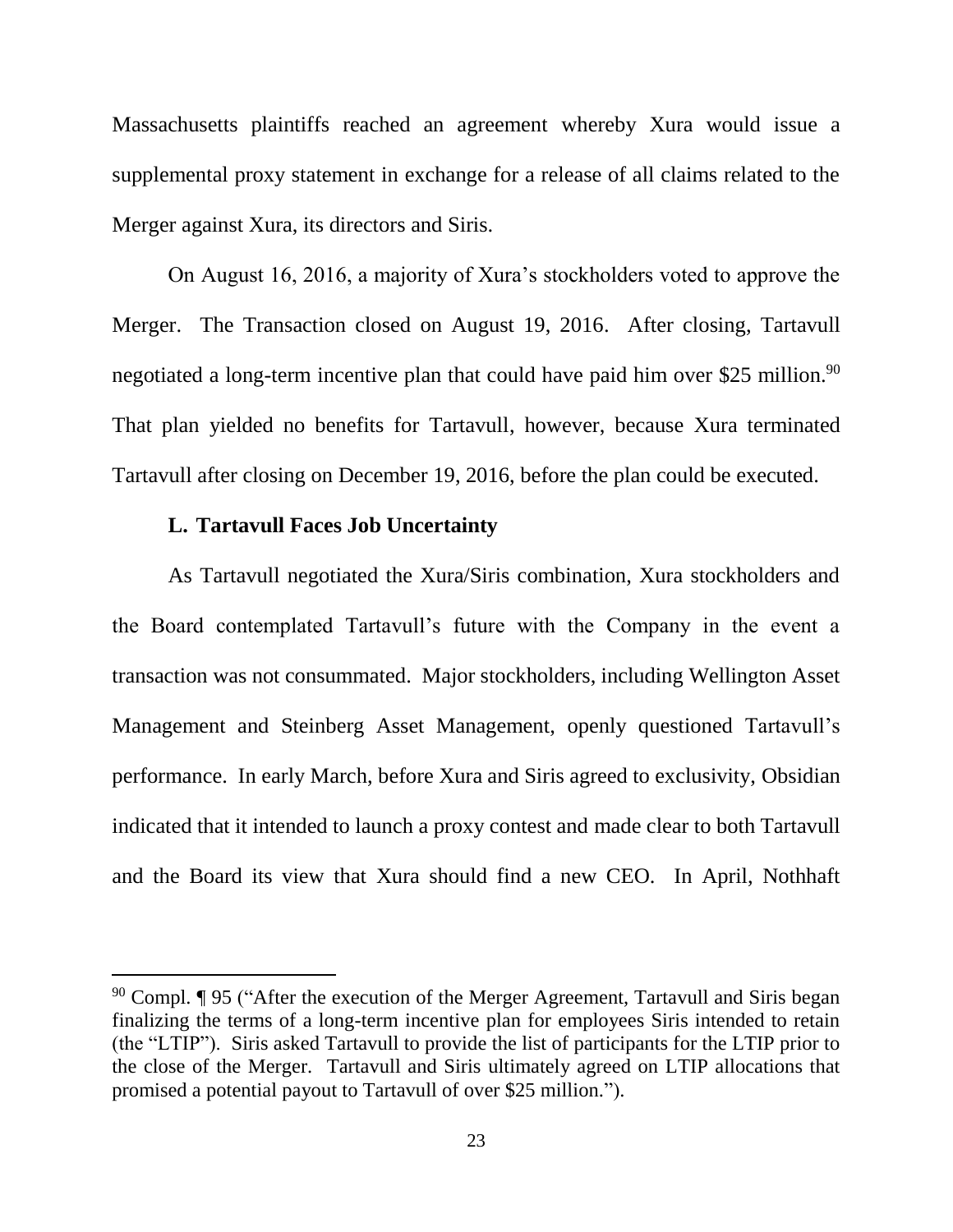privately advised Tartavull that the Board was considering major changes if there was no deal, including changes at the Board level and the highest ranks of management.<sup>91</sup> Thus, as Tartavull engaged in private negotiations with Siris, he was facing a genuine risk that he would lose his job at Xura if the Company was not acquired. And he knew it.

#### **M. Lost Cell Phones, Lost Data and Claims of Spoliation**

l

Throughout the process that led to the Merger, Tartavull, Baker and Hulslander exchanged text messages on various personal and business devices. Many if not most of those messages have been either lost or destroyed.<sup>92</sup> As alleged,

<sup>91</sup> *Id.* ¶ 84. ("Xura's board had begun to consider making changes to the management team absent a sale, and certain directors had concluded that Tartavull should go. Nothhaft told this to Tartavull. . ."). Unlike the major stockholders' dissatisfaction and the proxy contest rumblings, however, Nothahft's confidential message to Tartavull regarding his dim future with the Company was not disclosed to shareholders or potential buyers, including Siris.

<sup>92</sup> *Id.* ¶ 109. Plaintiff asks the Court to draw an adverse inference at the pleading stage given its well-pled allegations of spoliation. Delaware courts have yet to decide whether an adverse inference is available to the plaintiff at the pleading stage when responding to a motion to dismiss. Some federal courts have held that an adverse inference may be drawn at the motion to dismiss stage; others have held that adverse inferences must be preceded by thorough factual inquiries and findings. *Compare Callahan v. Schultz*, 783 F.2d 1543, 1545 (11th Cir. 1986) (holding that "[u]nder the adverse inference rule, we hold the district court was justified in denying the government's motion to dismiss[]" where government failed to produce exhibits it claimed would justify dismissal); *Richtek Tech. Corp. v. uPI Semiconductor Corp.*, 2011 WL 1627986, at \*1 (N.D. Cal. Apr. 28, 2011) (describing order requiring defendant to produce documents where "failure to comply fully may result in an adverse inference being drawn against Powerchip in its motion to dismiss (and possibly future motions).") *with ABC Bus. Forms, Inc. v. Pridamor, Inc.*, 2009 WL 4679477, at \*3 (N.D. Ill. Dec. 1, 2009) (citation omitted) (striking spoliation allegations from pleadings because "'[s]poliation of evidence' . . . may be the basis for sanctions, but it does not 'give rise in civil cases to substantive claims or defenses.'"); *Jarvis v. FedEx Office & Print Servs., Inc.*, 2009 WL 3579035, at \*3 (D. Md. Oct. 27, 2009) (holding that "[p]laintiff's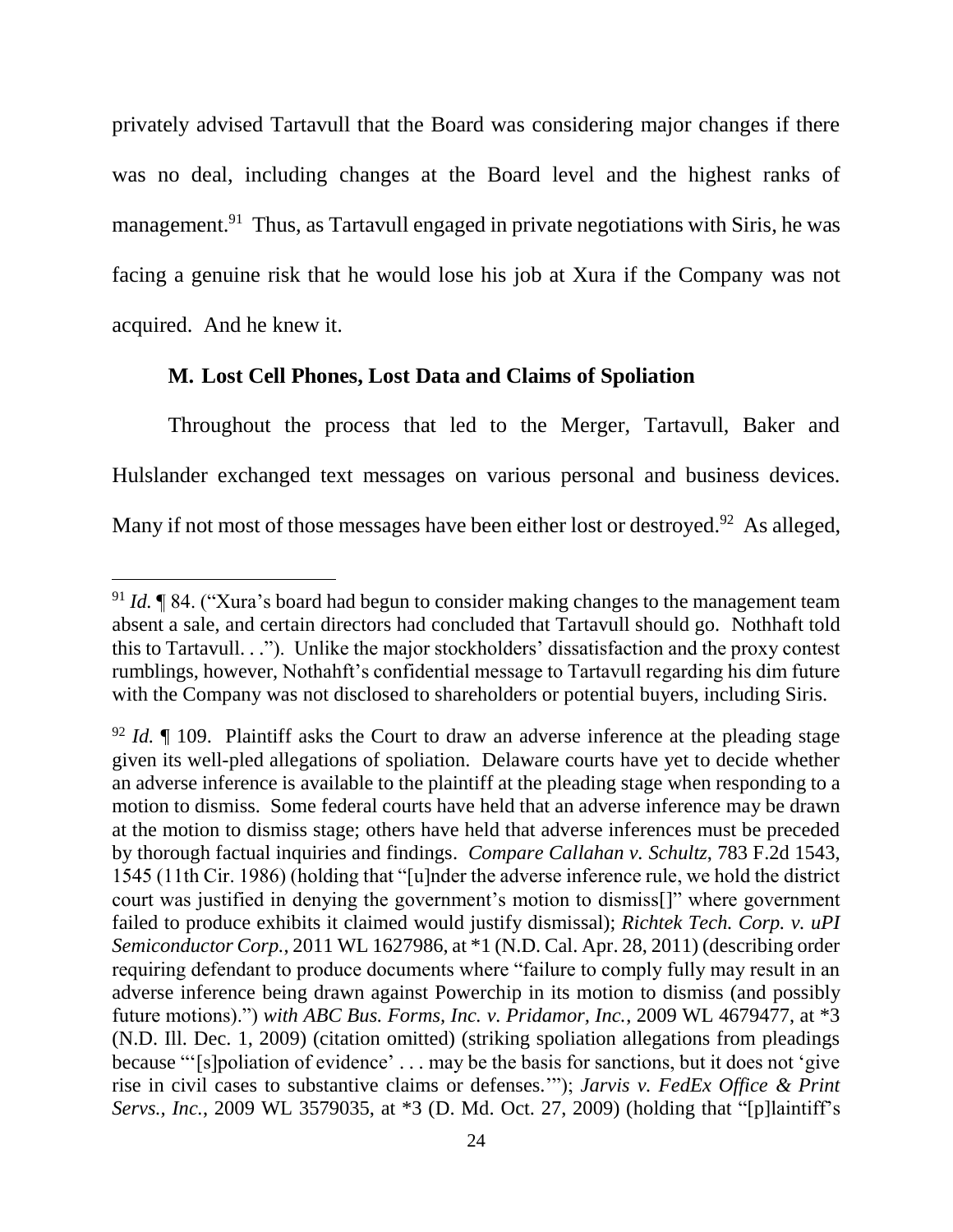Tartavull was under a duty to preserve documents no later than May 30, 2016, when Xura received a litigation demand letter relating to the Merger.<sup>93</sup> The Siris Defendants were obliged to preserve documents, as alleged, no later than July 11, 2016, when the first of the Massachusetts complaints named them as parties.<sup>94</sup> It is alleged that those preservation obligations continued after Plaintiff filed the Appraisal Action and after Plaintiff served discovery seeking text messages.<sup>95</sup>

Tartavull used multiple phones during the Merger negotiations. He turned over one of his phones to Xura when he departed in December 2016.<sup>96</sup> Xura then restored the factory settings on the phone and thereby wiped its data. To date, the

request for sanctions based on spoliation of evidence is improper at this [pleading] stage of the proceedings."); *Forest Labs., Inc. v. Caraco Pharm. Labs., Ltd.*, 2009 WL 998402, at \*1 (E.D. Mich. Apr. 14, 2009) ("[S]poliation is not a substantive claim or defense but a 'rule of evidence[.]'") (citation omitted); *Rodriguez v. Ocean Motion Watersports, Ltd.*, 2014 WL 11880984, at \*2 (S.D. Fla. Nov. 5, 2014) (addressing motion to dismiss and holding that spoliation inference plaintiff sought "would be more appropriately prayed for in a later motion."). The issue is interesting, to be sure, but I need not address it here as I have determined, applying the generous inferences that flow to Plaintiff under Chancery Rule 12(b)(6), that the Complaint as to Tartavull survives dismissal without the need for adverse inferences and cannot survive dismissal as to Siris even with reasonable adverse inferences.

<sup>93</sup> Compl. ¶ 110.

<sup>94</sup> *Id.* ¶ 111.

<sup>95</sup> *See* Pl.'s Exs. 10–12.

<sup>96</sup> *Id*.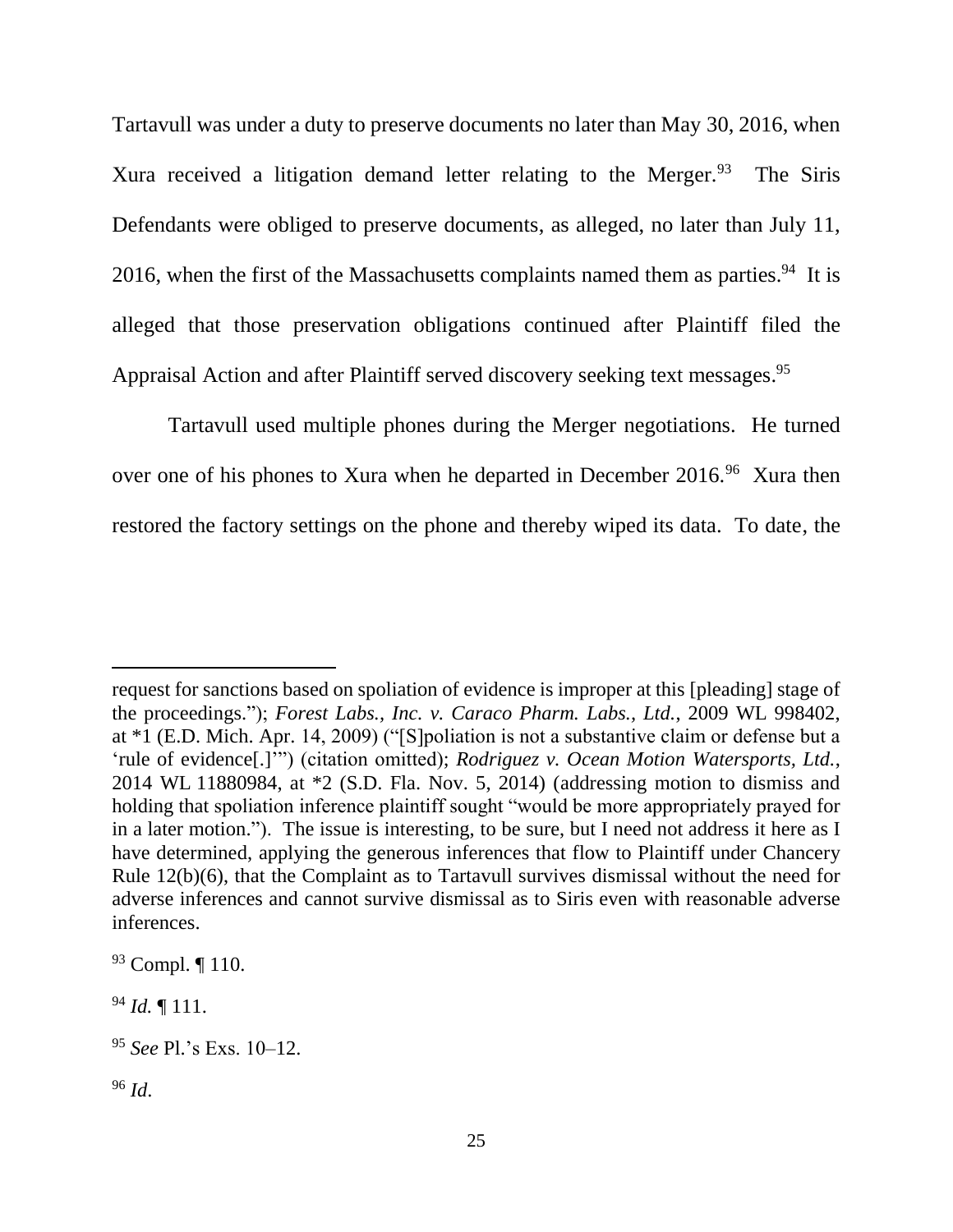parties have had no success mining data from that phone.<sup>97</sup> In the Appraisal Action, Tartavull produced some text messages from a different unwiped phone, but that production did not include pre-Closing texts, some of which were mentioned in emails that were produced.<sup>98</sup>

Baker initially indicated that he damaged his Blackberry in March 2017, at least eight months after he incurred a duty to preserve.<sup>99</sup> He stated that he disposed of the Blackberry after it stopped working, though Siris stated in a verified interrogatory response that the device was lost.<sup>100</sup> In January 2018, after the Court heard argument on Obsidian's Motion for an Adverse Inference in the Appraisal Action, Baker found his Blackberry in a ski bag.<sup>101</sup> Because Baker cannot remember the password, however, no one has been able to recover any data from that device either. 102

<sup>97</sup> *Id.*

 $\overline{a}$ 

<sup>98</sup> *Id.* ¶ 113.

<sup>99</sup> *Id.* ¶ 111.

<sup>100</sup> *Id.*

<sup>102</sup> *Id.*

 $101$  Compl.  $\P$  111. I note that the Court has not issued a final ruling on Obsidian's spoliation motion in the Appraisal Action but expects that the motion will be renewed and resolved in this litigation.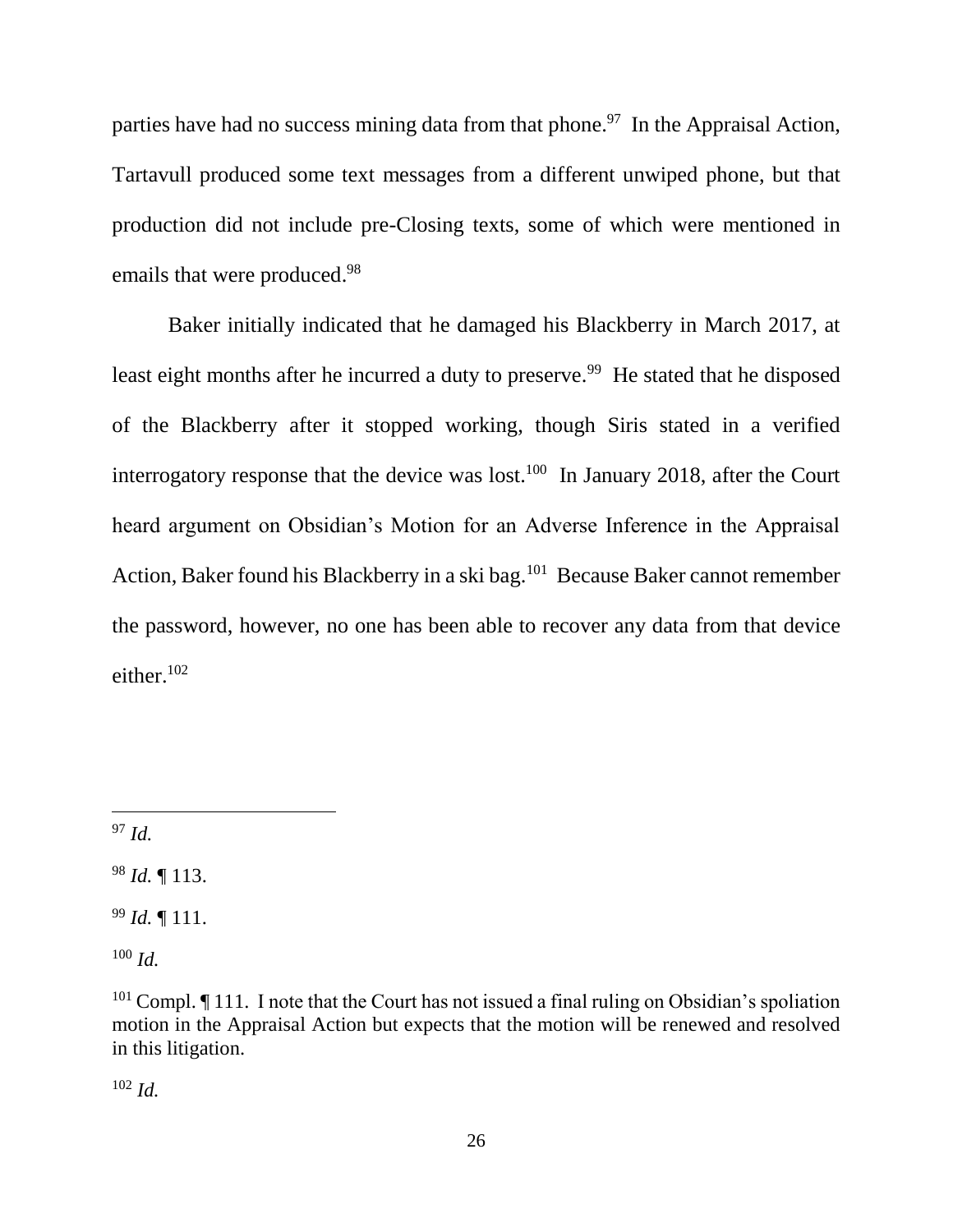Hulslander inadvertently "cleared" his phone in June 2017, at least eleven months after he incurred a duty to preserve.<sup>103</sup> More specifically, he incorrectly entered the password on his phone too many times thereby triggering a feature that automatically wiped the data from memory.<sup>104</sup>

#### **N. Procedural Posture**

Plaintiff filed its Appraisal petition on August 29, 2016. On January 29, 2018, the Massachusetts plaintiffs abandoned the proposed settlement of the Massachusetts Actions and dismissed their complaints. Plaintiff filed this fiduciary duty action soon after, on March 30, 2018. On April 18, 2018, the Court continued the appraisal trial and informed the parties that it would consolidate the Appraisal Action and this action. Siris moved to dismiss this action on April 30, 2018. Tartavull filed his motion to dismiss on May 14, 2018.

#### **II. LEGAL ANALYSIS**

Under Court of Chancery Rule 12(b)(6), a complaint must be dismissed if the plaintiff would be unable to recover under "any reasonably conceivable set of circumstances susceptible of proof" based on the facts pled in the complaint.<sup>105</sup> In

<sup>103</sup> *Id.* ¶ 112.

<sup>104</sup> *Id.*

<sup>105</sup> *In re Gen. Motors (Hughes) S'holder Litig.*, 897 A.2d at 168 (citing *[Savor, Inc. v. FMR](https://1.next.westlaw.com/Link/Document/FullText?findType=Y&serNum=2002789824&pubNum=0000162&originatingDoc=Ia10fb782ba7611dab6b19d807577f4c3&refType=RP&fi=co_pp_sp_162_896&originationContext=document&transitionType=DocumentItem&contextData=(sc.UserEnteredCitation)#co_pp_sp_162_896)  Corp.*, [812 A.2d 894, 896–97 \(Del. 2002\)\)](https://1.next.westlaw.com/Link/Document/FullText?findType=Y&serNum=2002789824&pubNum=0000162&originatingDoc=Ia10fb782ba7611dab6b19d807577f4c3&refType=RP&fi=co_pp_sp_162_896&originationContext=document&transitionType=DocumentItem&contextData=(sc.UserEnteredCitation)#co_pp_sp_162_896).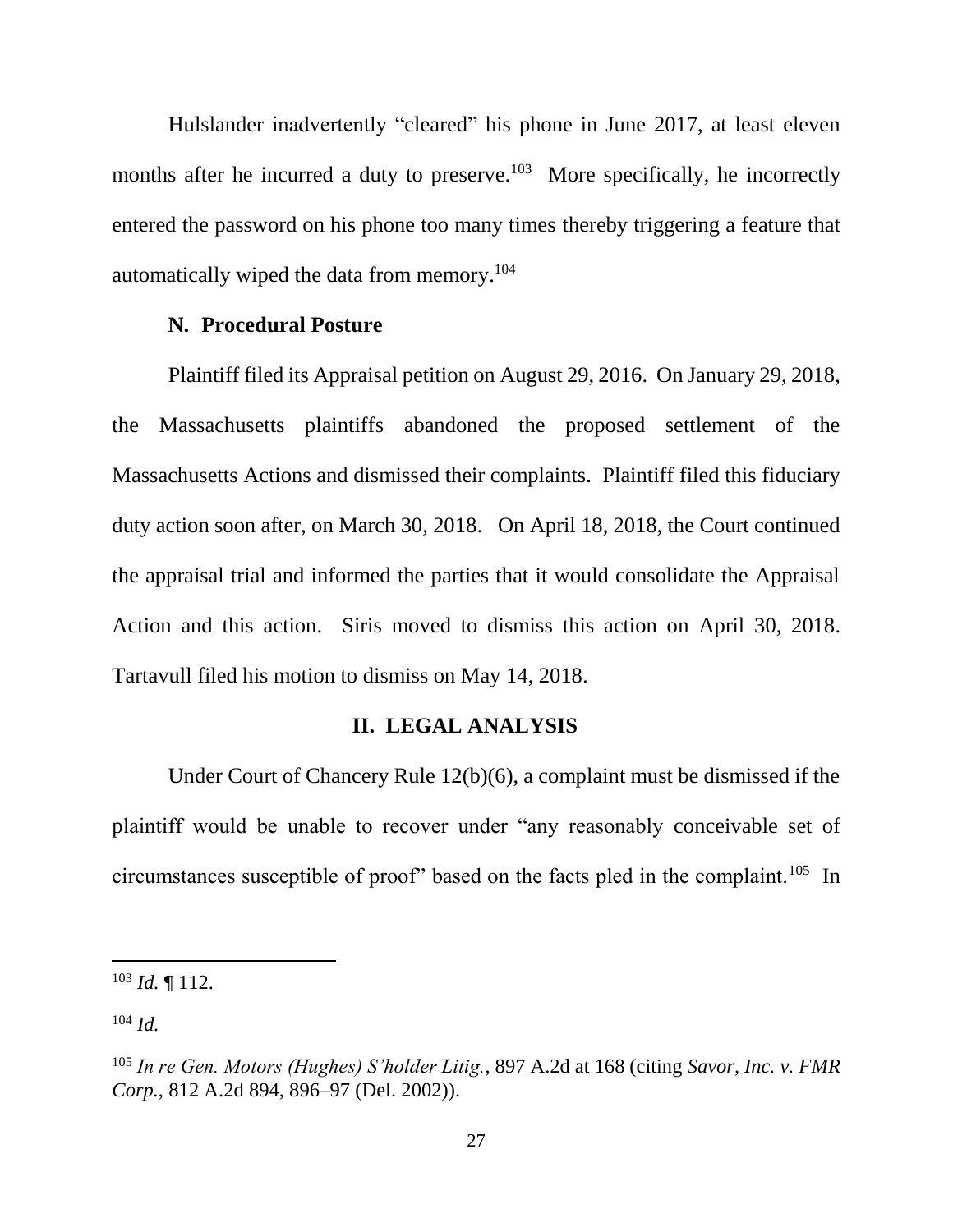considering a motion to dismiss, the Court must accept as true all well-pled allegations in the complaint and draw all reasonable inferences from those facts in Plaintiff's favor.<sup>106</sup> The Court need not accept conclusory allegations that lack factual support, however, or "accept every strained interpretation of the allegations proposed by the plaintiff."<sup>107</sup> Because the Complaint incorporates several documents by reference, and makes clear that others are integral to the Complaint, the Court may consider those documents in their entirety for purposes of deciding the Motion.<sup>108</sup>

I address Plaintiff's claim against Tartavull first. In doing so, I consider the following issues: (1) does Plaintiff have standing to assert his breach of fiduciary duty claims; (2) if so, does *Corwin* cleansing apply; (3) if not, has Plaintiff stated a claim of breach of fiduciary duty against Tartavull as Xura CEO; and (4) if so, does Board approval of Tartavull's conduct cleanse any breach of fiduciary duty that

<sup>106</sup> *In re Gen. Motors (Hughes) S'holder Litig.*, 897 A.2d at 168.

<sup>107</sup> *Id.*

<sup>108</sup> *See Vanderbilt Income & Growth Assocs., L.L.C. v. Arvida/JMB Managers, Inc.*, 691 A.2d 609, 613 (Del. 1996) (stating that the court may consider on motion to dismiss documents beyond the complaint if the documents are "integral to . . . and incorporated [within] the complaint.") (citation omitted); *Winshall v. Viacom Int'l, Inc.*, 76 A.3d 808, 818 (Del. 2013) (stating that a "plaintiff may not reference certain documents outside the complaint and at the same time prevent the court from considering those documents' actual terms.") (citations omitted); *In re Sirius XM S'holder Litig.*, 2013 WL 5411268, at \*4 n.17 (Del. Ch. Sept. 27, 2013) ("A document is integral if it is the 'source' of the facts pled.") (citation omitted).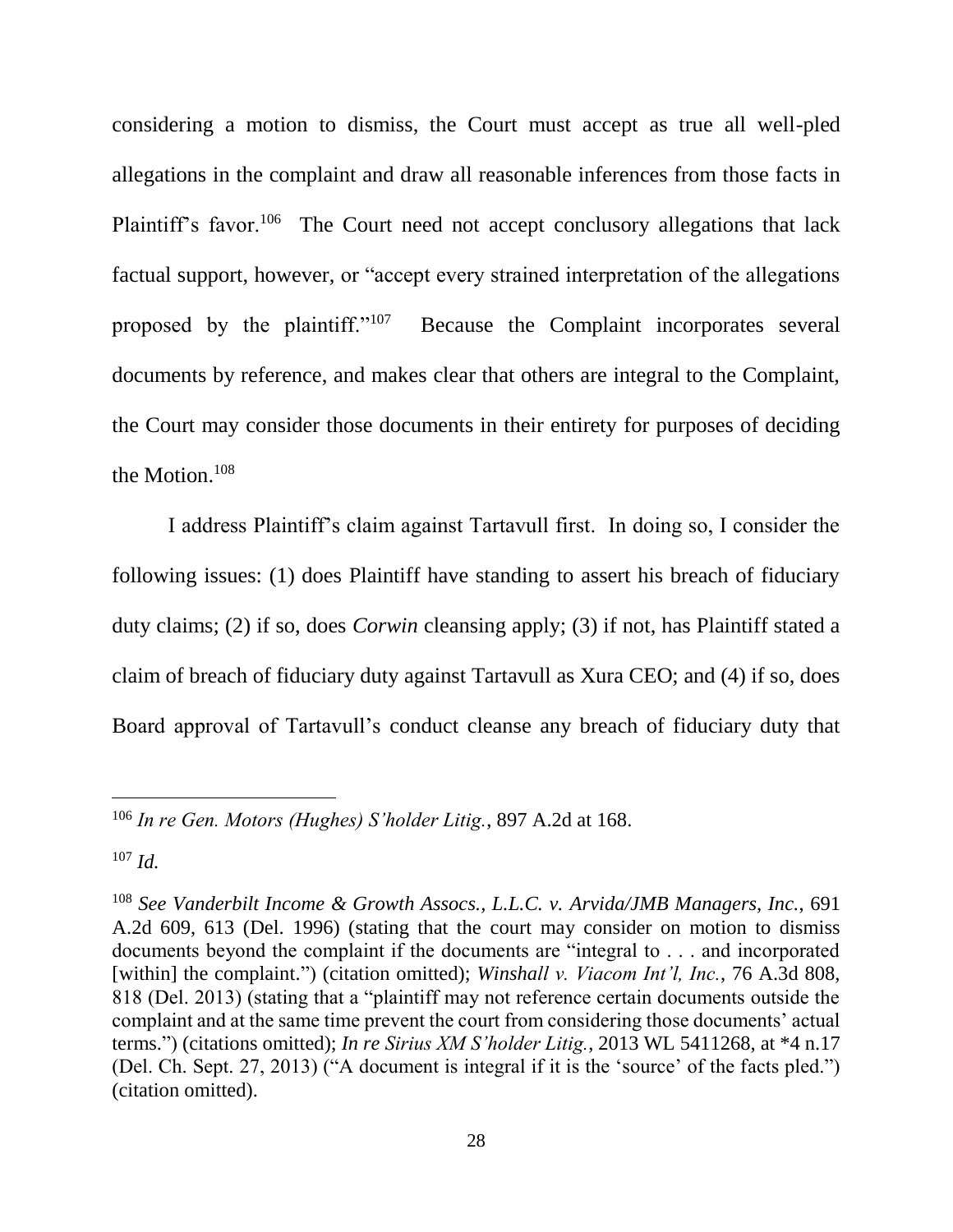might be pled. With respect to Plaintiff's claim against Siris, I consider whether Plaintiff has well-pled all of the *prima facie* elements of aiding and abetting a breach of fiduciary duty, with a particular concentration on whether it has adequately pled that Siris knowingly participated in the alleged breach.

## **A. Plaintiff Has Adequately Pled a Breach of Fiduciary Duty Against Tartavull as Xura CEO**

"A public policy, existing through the years . . . demands of a corporate officer or director, peremptorily and inexorably, the most scrupulous observance of his duty, not only affirmatively to protect the interests of the corporation committed to his charge, but also to refrain from doing anything that would work injury to the corporation . . . .  $\cdot$   $\cdot$   $\cdot$  In essence, Plaintiff alleges Xura was steered into the Transaction by a fiduciary who had an interest different from shareholders, namely self-preservation.<sup>110</sup> While Plaintiff does not concede that Tartavull stands alone in his breach of fiduciary and, indeed, maintains that Xura's Board (or at least its

<sup>109</sup> *Guth v. Loft, Inc.*, 5 A.2d 503, 510 (Del. 1939). *See also id.* ("Corporate officers and directors are not permitted to use their position of trust and confidence to further their private interests.").

<sup>110</sup> *See In re Zenith Nat'l Ins. Corp. S'holders Litig.*, C.A. No. 5296-VCL, at 5 (Del. Ch. Apr. 22, 2010) (TRANSCRIPT) (describing the risk that a "CEO might steer the deal or the process to a particular buyer or particular result with whom he either has a long-time relationship or some expectation [] of benefits"); *In re Netsmart Techs., Inc. S'holders Litig.*, 924 A.2d 171, 194 (Del. Ch. 2007) ("If management had an incentive to favor a particular bidder (or type of bidder), it could use the . . . process to its advantage, by using different body language and verbal emphasis with different bidders.").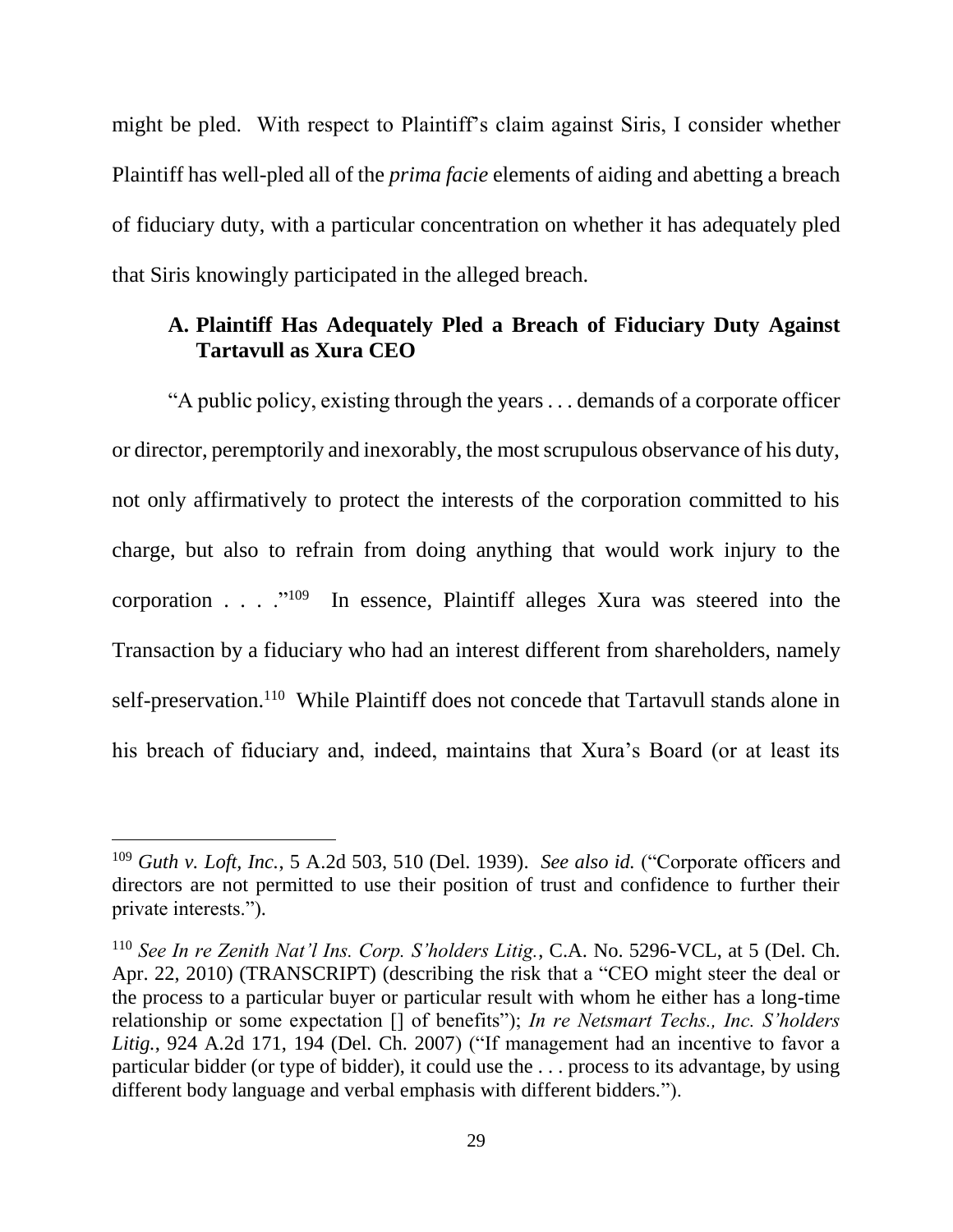Strategic Committee) bears some responsibility for the harm done here,  $111$  it has trained its sights on Tartavull as the most culpable and most accessible (i.e., nonexculpated) actor.<sup>112</sup>

For his part, Tartavull (joined by Siris) argues that, to justify dismissal, the Court need look no further than the fully informed, uncoerced and disinterested stockholder approval of the Transaction and the cleansing effect of that approval on any breach of fiduciary duty claim Plaintiff might otherwise be able to plead against him.<sup>113</sup> He also maintains that Plaintiff has not well-pled a breach of fiduciary duty

<sup>111</sup> *See In re Del Monte Foods Co. S'holders Litig.*, 25 A.3d 813, 835 (Del. Ch. 2011) (holding that board acted unreasonably by allowing conflicted investment bank to negotiate price with bidder); *In re Lear Corp. S'holder Litig.*, 926 A.2d 94, 117 (Del. Ch. 2007) (criticizing special committee because it failed to chaperone conflicted CEO's negotiations with the buyer and failed to provide "more assurance that [the CEO] would take a tough line and avoid inappropriate discussions that would taint the process."); *In re Netsmart Techs., Inc. S'holders Litig.*, 924 A.2d at 194 (criticizing special committee because they "let this process be driven by management[]" despite the concern that "some bidders might desire to retain existing management or to provide them with future incentives while others might not.").

<sup>112</sup> *See Gantler v. Stephens*, 965 A.2d 695, 709 n.37 (Del. 2009) (holding that 8 *Del. C.*  § 102(b)(7) does not authorize the exculpation of corporate officers).

<sup>113</sup> *Corwin*, 125 A.3d at 309 (holding that the business judgment rule is the standard of review when a transaction is approved by a majority of disinterested, uncoerced fully informed stockholders). In deciding this motion, I have presumed, as the parties do, that the business judgment rule applies to Tartavull as CEO. I acknowledge, however, that this point is not settled in our law and that there is a lively debate among members of the academy regarding whether corporate officers may avail themselves of business judgment rule protection. *See, e.g.*, Michael Follett, *Gantler v. Stephens: Big Epiphany or Big Failure? A Look at the Current State of Officers' Fiduciary Duties and Advice for Potential Protection*, 35 Del. J. Corp. L. 563, 576 (2010) (suggesting that officers are protected by the business judgment rule); Lyman P.Q. Johnson, *Corporate Officers and the Business Judgment Rule*, 60 Bus. Law. 439 (2005) (applying principles of agency and making the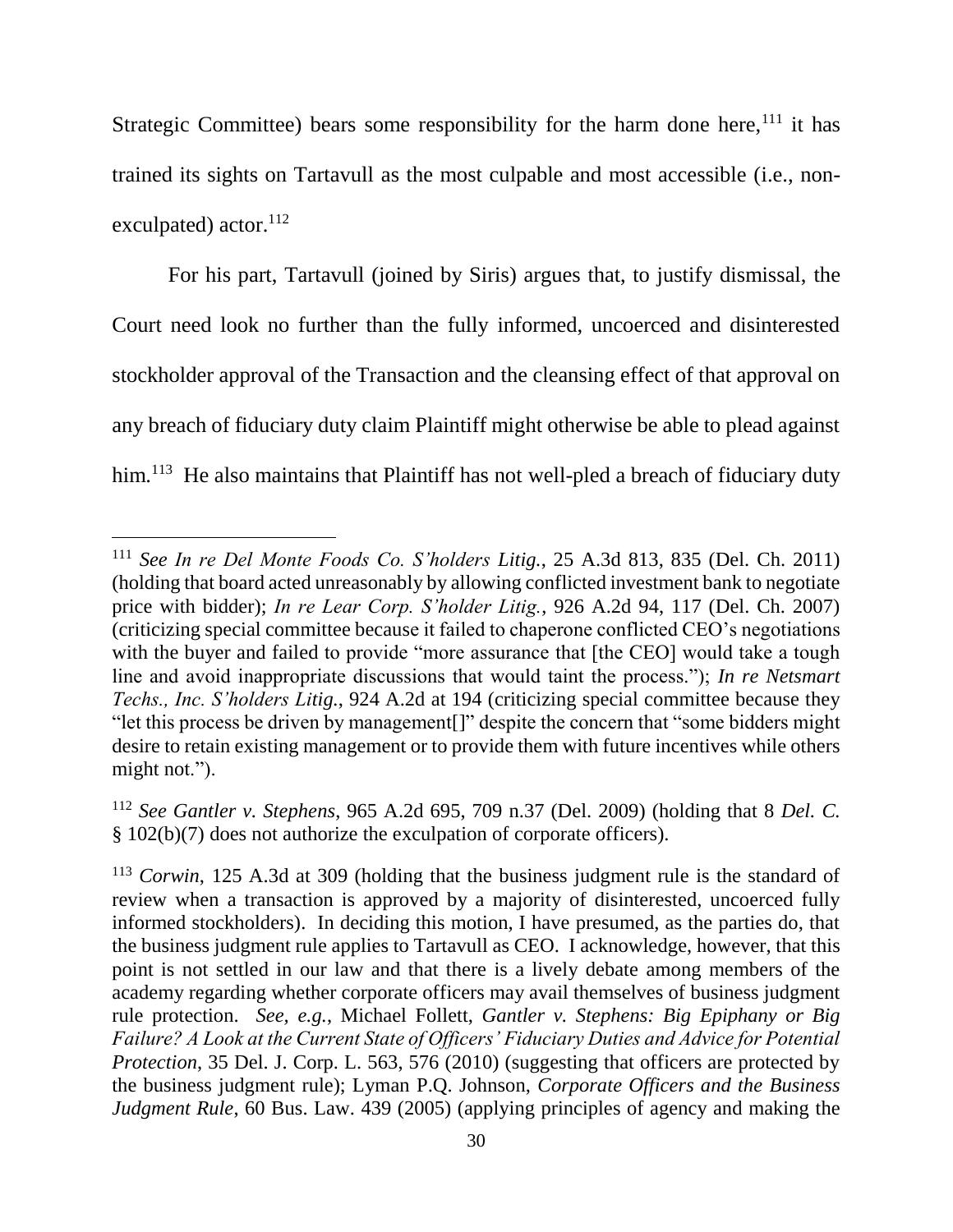claim even if *Corwin* cleansing is unavailable. As a threshold matter, however, Tartavull argues that the Court lacks jurisdiction to consider the *bona fides* of Plaintiff's claims because Plaintiff lacks standing to bring them. I take up that issue first.

#### **1. Plaintiff Has Standing**

Tartavull cites then-Chancellor Strine's decision in *In re Appraisal of Aristotle Corp.* in support of his argument that Plaintiff lacks standing to pursue breach of fiduciary duty claims given that he has already filed, and has pending, a petition for appraisal relating to the Transaction.<sup>114</sup> In *Aristotle*, the court rejected the plaintiffs' attempt to "complicate" a pending appraisal case by asserting a "latebreaking" breach of fiduciary duty claim that would "only yield [them] a right to a 'quasi' version of something they already possess in its actual form."<sup>115</sup> That is not what is happening here.

First, unlike *Aristotle*, where the plaintiff's breach of fiduciary duty claim focused on alleged disclosure violations, Plaintiff has raised disclosure failures as

case that officer conduct should be evaluated under a negligence paradigm); Lawrence A. Hamermesh & A. Gilchrest Sparks III, *Corporate Officers and the Business Judgment Rule: A Reply to Professor Johnson*, 60 Bus. Law. 865 (2005) (arguing that Delaware courts should approach officer liability in much the same manner they approach director liability).

<sup>114</sup> *In re Appraisal of Aristotle Corp*., 2012 WL 70654 (Del. Ch. Jan. 10, 2012).

<sup>115</sup> *In re Appraisal of Aristotle Corp.*, 2012 WL 70654, at \*3.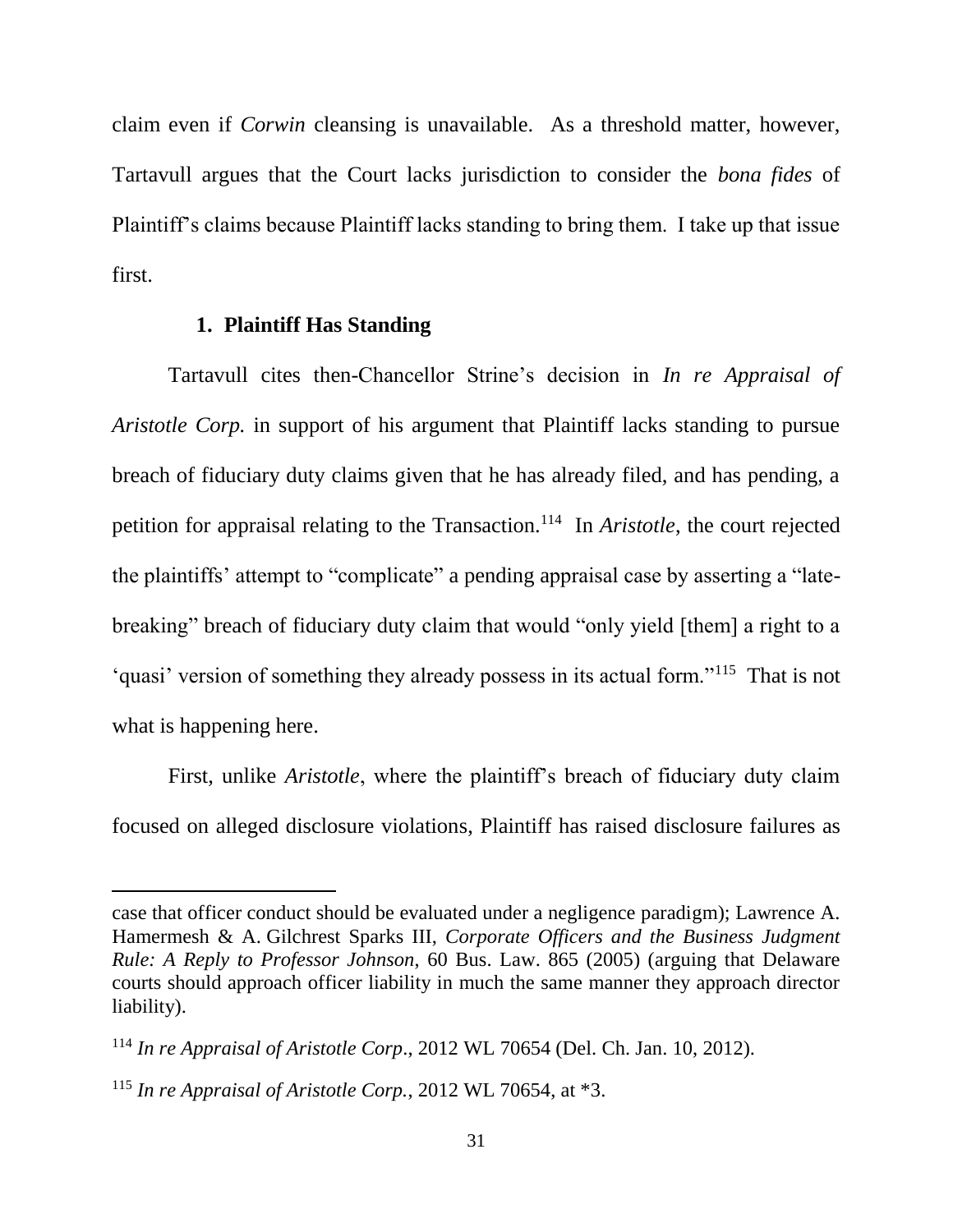much to plead around Tartavull's *Corwin* defense as to state affirmative claims for relief.<sup>116</sup> The gravamen of Plaintiff's breach of fiduciary duty claim is that a conflicted fiduciary directed Xura to consummate an undervalued transaction for reasons other than the best interests of stockholders. The disclosure allegations accent that claim but they are not proffered as the essence of the breach. Second, unlike *Aristotle*, where the plaintiff sought only quasi-appraisal as a remedy for the alleged fiduciary breach, Plaintiff has sought more traditional post-closing remedies as redress for Tartavull's alleged breach, including rescissory damages and disgorgement.<sup>117</sup> Under our law, Plaintiff has standing to maintain both this claim and its appraisal claim.<sup>118</sup>

<sup>116</sup> *See In re Solera Hldgs., Inc. S'holder Litig.*, 2017 WL 57830, at \*7-8 (Del. Ch. Jan. 5, 2017) (holding that "a plaintiff challenging the decision to approve a transaction must first identify a deficiency in the operative disclosure document, at which point the burden would fall to defendants to establish that the alleged deficiency fails as a matter of law in order to secure the cleansing effect of the vote.").

<sup>117</sup> *See In re Trados Inc. S'holder Litig.*, 73 A.3d 17, 35 (Del. Ch. 2013) (describing difference between appraisal and fiduciary duty cases as "[t]he breach of fiduciary duty claim seeks an equitable remedy that requires a finding of wrongdoing. The appraisal proceeding seeks a statutory determination of fair value that does not require a finding of wrongdoing.").

<sup>118</sup> *Cede & Co. v. Technicolor, Inc.*, 542 A.2d 1182, 1187–88 (Del. Ch. 1988) (holding that shareholder had standing to pursue a breach of fiduciary duty claim seeking rescissory damages while also pursuing appraisal remedy).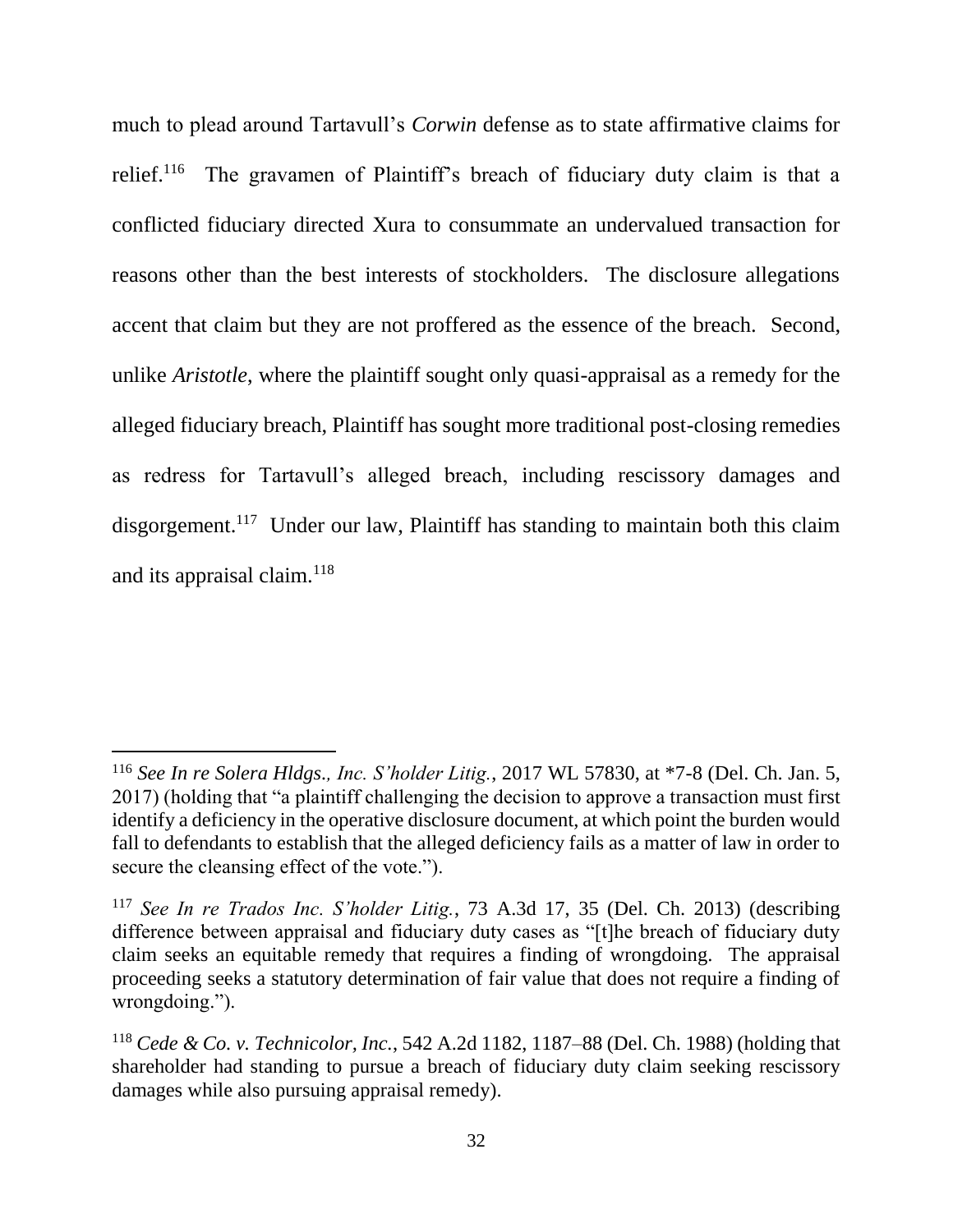### **2.** *Corwin* **Does Not Apply at the Pleading Stage**

As noted, Tartavull (and Siris) argue that *Corwin* requires application of the business judgment standard and dismissal of the claim because an informed, uncoerced majority of Company's stockholders approved the Transaction.<sup>119</sup> I disagree. As pled, Xura's stockholders could not have cleansed conduct about which they did not know.

"[O]ne [disclosure] violation is sufficient to prevent application of Corwin."<sup>120</sup> Here, Plaintiff has adequately pled seven. From the public disclosures provided to Xura stockholders, it is reasonably conceivable that stockholders lacked the following material information when they voted to approve the Transaction: (1) Tartavull and Siris regularly communicated regarding the Transaction in private without the knowledge or approval of the Board or Goldman; (2) Tartavull and Baker negotiated price terms directly without Board approval, and Tartavull advised Siris what offer the Board would accept<sup>121</sup>; (3) Siris made clear its intention to work with management (including Tartavull) after consummation of the Transaction in all of

<sup>119</sup> TOB at 29. *See Singh v. Attenboroug*h, 137 A.3d 151 (Del. 2016) (ORDER) ("When the business judgment rule standard of review is invoked because of a vote, dismissal is typically the result").

<sup>120</sup> *van der Fluit v. Yates*, 2017 WL 5953514, at \*8 n.115 (Del. Ch. Nov. 30, 2017).

<sup>121</sup> *Alessi v. Beracha*, 849 A.2d 939, 946 (Del. Ch. 2004) (holding that negotiations between buyers and target's CEO were material when the parties discussed "significant terms" including "valuation").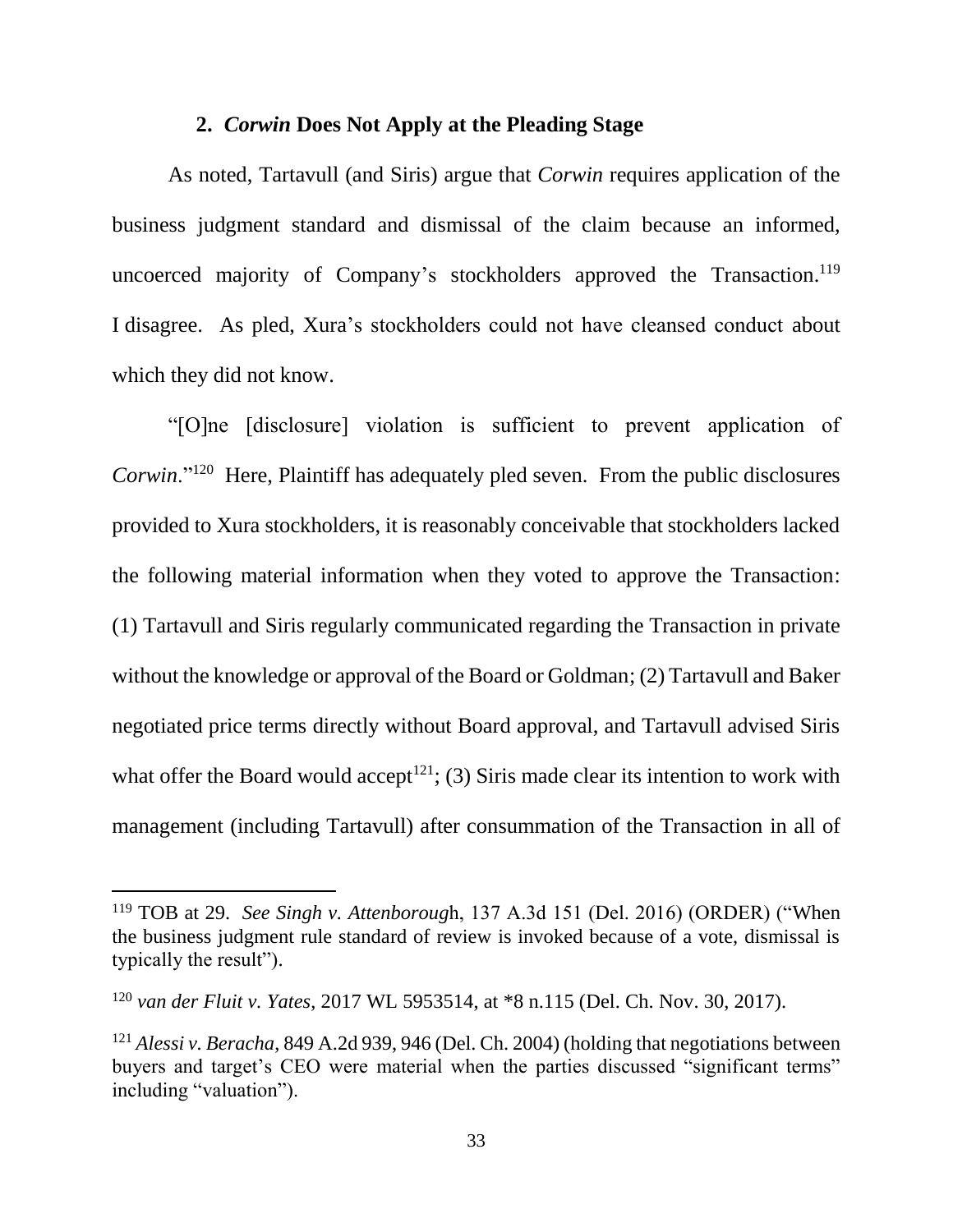its offer letters to the Company; (4) the Strategic Committee did not do the work attributed to it in the Proxy; (5) Francisco Partners initially expressed interest in offering a superior bid but somehow learned that Siris was Xura's counterparty and then moved its financial support to the buy-side of the Transaction<sup>122</sup>; (6) Siris offered Neuberger a "side deal" by inviting it to co-invest its equity with Siris on the buy-side; and (7) Tartavull received word from Nothhaft during negotiations with Siris that his position at Xura was in jeopardy if the Company was not sold.<sup>123</sup>

In deciding that Plaintiff has pled facts supporting a reasonable inference that stockholder approval of the Transaction was uninformed, I am mindful that our law

<sup>&</sup>lt;sup>122</sup> In this regard, I acknowledge Defendants' argument that Plaintiff merely speculates regarding whether Francisco Partners ultimately would have made a bid for Xura and whether that bid would have been superior to the Siris bid. Plaintiff's response—that we will never know where the Francisco Partners' overture might have gone—is, likewise, well taken. Indeed, as a wise "do-dah man" once observed, "Sometimes your cards ain't worth a dime if you don't lay 'em down." Garcia, Lesh, Weir, Hunter, *Truckin* (1970). In any event, what is conceivably material about Francisco Partners is not its initial expression of interest but the fact that it expressed interest, later declined to participate in the Go-Shop and then mysteriously joined forces with Siris on the buy-side of the Transaction.

<sup>123</sup> *See van der Fluit*, 2017 WL 5953514, at \*8 (finding that dismissal under *Corwin* was inappropriate because the proxy failed to disclose that "Opower negotiators were Yates and Laskey, who each received post-transaction employment and the conversion of unvested Opower options into unvested Oracle options . . . ."); *cf. City of Miami Gen. Empls.' & Sanitation Empls.' Ret. Tr. v. Comstock*, 2016 WL 4464156, at \*15 (Del. Ch. Aug. 24, 2016), *aff'd*, 158 A.3d 885 (Del. 2017) (holding that a board need not "disclos[e] details about offers [for acquisition] that directors conclude are not worth pursuing"—a fact directly opposite of the facts pled here where Plaintiff alleges that Xura did, in fact, pursue Francisco Partners in during the go-shop).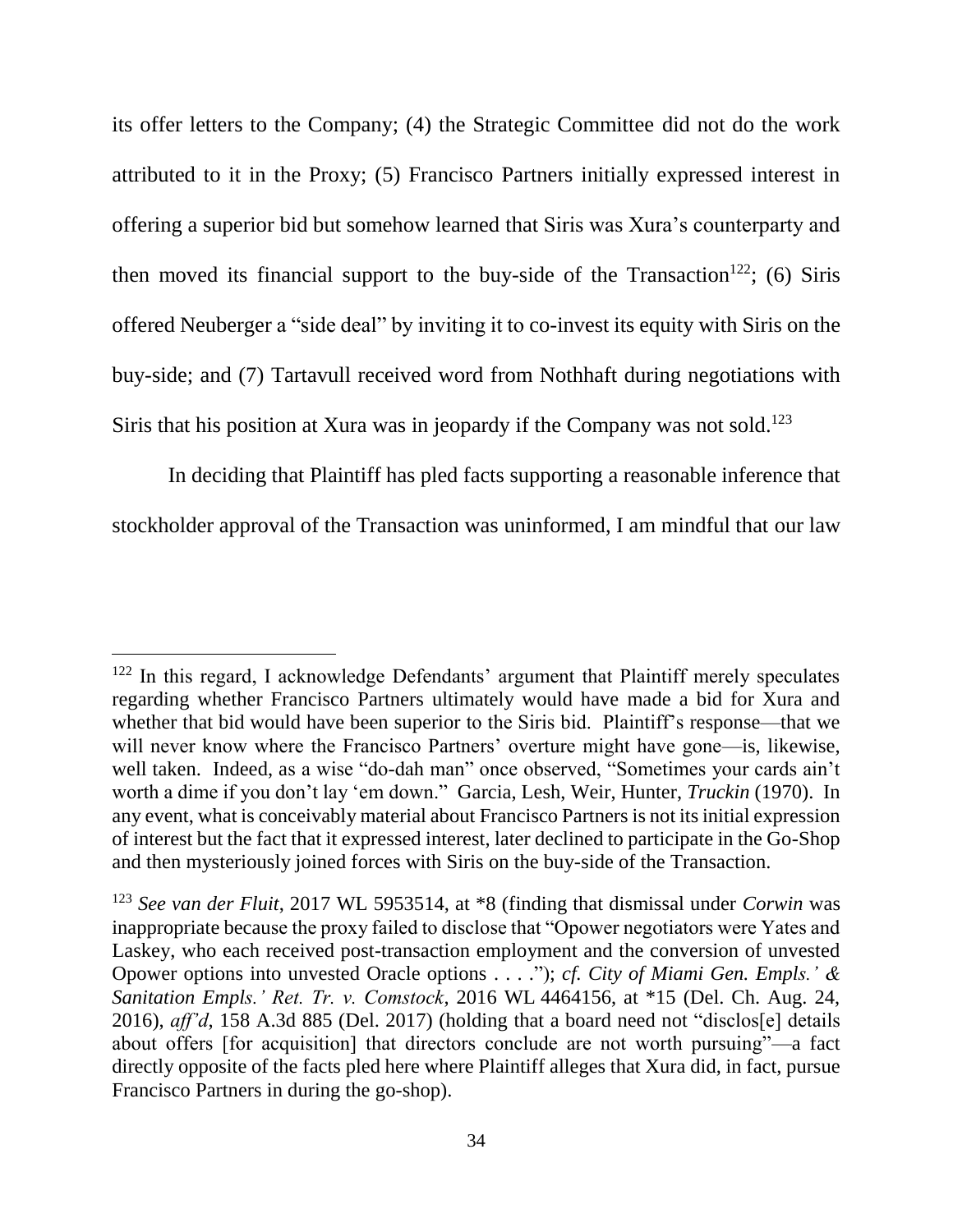does not require boards to engage in self-flagellation in their public disclosures.<sup>124</sup> Even so, to invoke *Corwin* cleansing at the pleading stage, a fiduciary defendant must demonstrate that stockholders possessed all material information before casting the votes that provide the basis for cleansing. Plaintiff alleges that stockholders were entirely ignorant of the extent to which Tartavull influenced the negotiations and ultimate terms of the Transaction, not to mention his possible self-interested motivation for pushing an allegedly undervalued Transaction on the Company and its stockholders. Having found that these allegations are well-pled, this is enough to justify denying Tartavull business judgment deference at the pleading stage by virtue of the stockholder vote.<sup>125</sup>

### **3. Plaintiff Has Pled a Viable Claim Against Tartavull**

Tartavull was a CEO leading a sale process. Plaintiff has well-pled that his interests—e.g., a \$25 million payout and continued employment post-closing in the face of his looming termination from stand-alone Xura<sup>126</sup>—were different than those

<sup>124</sup> *Stroud v. Grace*, 606 A.2d 75, 84 n.1 (Del. 1992) ("[A] board is not required to engage in 'self-flagellation' . . . .").

<sup>125</sup> *See Sciabacucchi v. Liberty Broadband Corp.*, 2017 WL 2352152, at \*20 (Del. Ch. May 31, 2017) (observing that "*Corwin* 'was never intended to serve as a massive eraser, exonerating corporate fiduciaries for any and all of their action or inactions preceding their decision to undertake a transaction for which stockholder approval is obtained.'") (quoting *In re Massey Energy Co. Deriv. Litig.*, 2017 WL 1739201, at \* 19 (Del. Ch. May 4, 2017)).

 $126$  Compl. ¶ 95.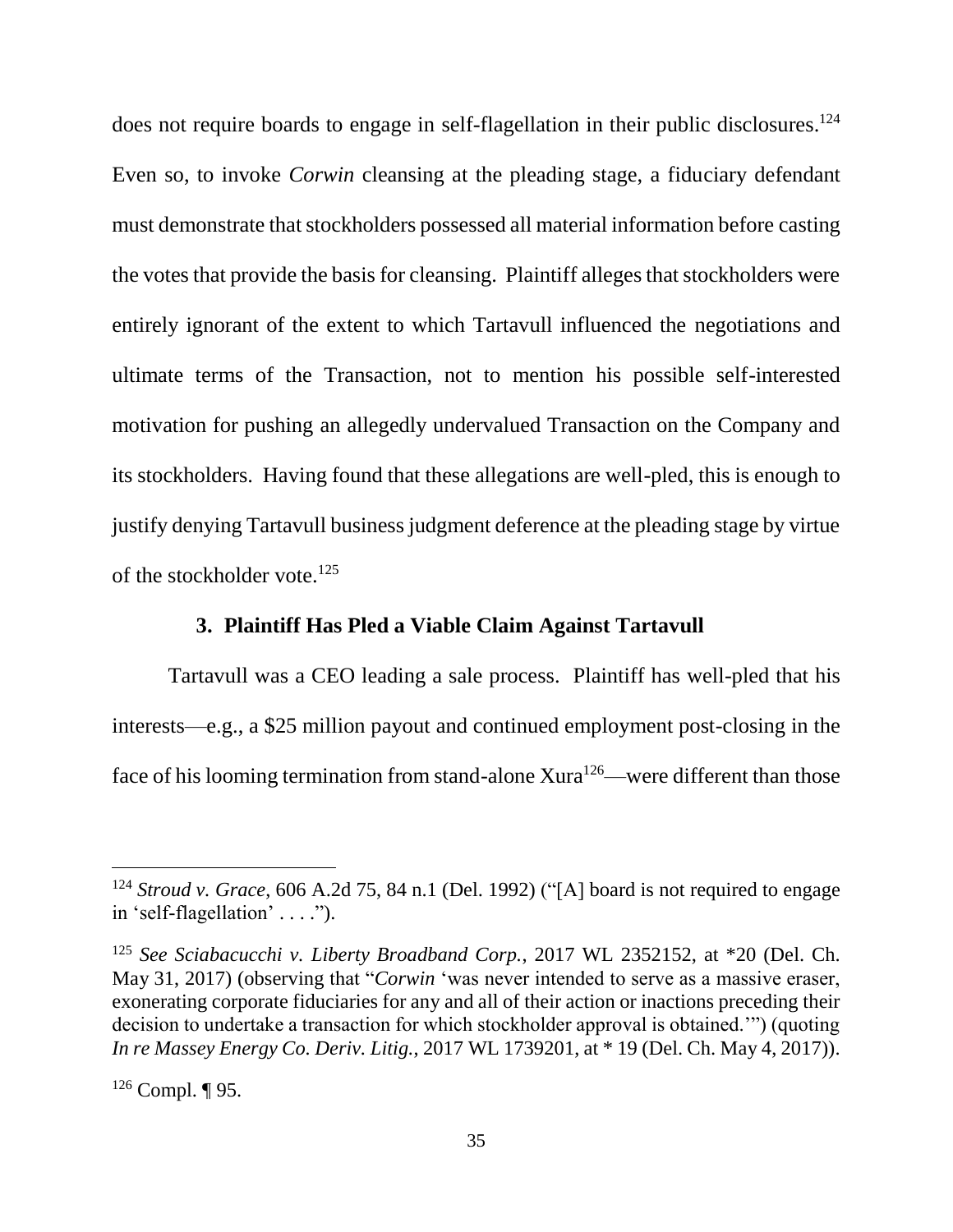of Xura's stockholders. Continued employment in itself is a material interest.<sup>127</sup> In *In re Answers Corp. Shareholders Litigation*, the court refused to dismiss a complaint alleging that a CEO's desire to keep his job caused him to seek a quick sale of the company.<sup>128</sup> Plaintiff has alleged that, as Tartavull was engaged in unauthorized discussions with Siris, he knew that both the Board and stockholder activists were displeased with his performance and likely would remove him from office if a sale of the Company did not occur. According to the well-pled allegations in the Complaint, this looming reality prompted Tartavull to favor Siris over other potential bidders, to feed information to Siris that would fortify its bid and then to negotiate quickly for his Transaction-related payout.<sup>129</sup> These allegations are adequate at this stage to state a claim for breach of fiduciary duty.

<sup>127</sup> *Beam ex rel. Martha Stewart Living Omnimedia, Inc. v. Stewart*, 833 A.2d 961, 978 (Del. Ch. 2003), *aff'd*, 845 A.2d 1040 (Del. 2004) (finding that president, chief operating officer and director of corporation had "a material interest in her own continued employment.").

<sup>128</sup> *In re Answers Corp. S'holders Litig.*, 2012 WL 1253072, at \*7 (Del. Ch. Apr. 11, 2012) (refusing to dismiss complaint alleging CEO's desire to keep his job caused him to seek a quick, undervalued sale of the company).

<sup>&</sup>lt;sup>129</sup> Compl.  $\P$  61, 63, 73, 79, 83, 84, 95, 107. It is remarkable to see evidence that a CEO undermined the authority and questioned the competency of his CFO in direct communications with a potential acquirer at the peak of negotiations during a sale process. Yet, that is what the pled evidence reveals here. It is not surprising, therefore, that the CFO (Wu) testified at deposition that he believed Tartavull's direct contacts with Siris "undermined the [C]ompany's negotiating position." Compl. ¶ 79.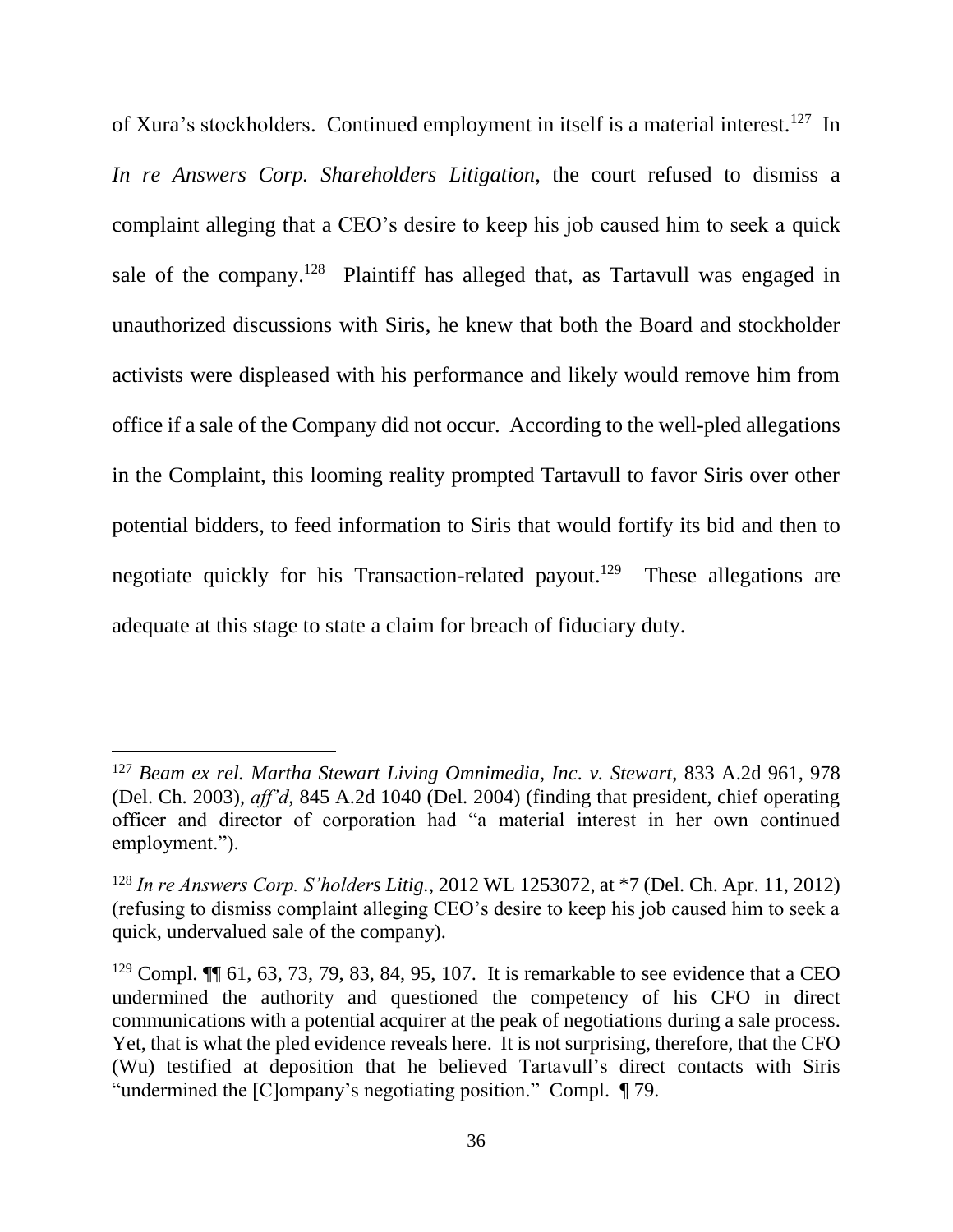#### **4. Board Approval Does Not Cleanse Tartavull's Conduct**

Tartavull argues that, because "no director besides Tartavull is named in the Complaint[,]" and because "Plaintiff does not dispute that a majority of the Board was independent and disinterested[,]" to state a claim against him, Plaintiff must adequately plead that "the Board did not act in good faith in approving the Transaction."<sup>130</sup> Here again, I disagree. A plaintiff need not allege that a majority of the board committed a non-exculpated breach by failing to supervise management in order to state a claim against a disloyal CEO.<sup>131</sup> While Plaintiff has not pled a *MacMillan* fraud-on-the-board claim, it has pled facts that support a reasonable inference that the Board was not fully informed of Tartavull's conduct—as contemplated in *MacMillan*. <sup>132</sup> The Board, like shareholders, cannot approve (and

<sup>130</sup> TOB at 36.

<sup>131</sup> *See Kahn v. Stern*, 2018 WL 1341719, at \*1 n.4 (Del. Mar. 15, 2018) (ORDER) (highlighting that a plaintiff can state a *Revlon* claim "where impartial board members did not oversee conflicted members sufficiently"); *Parnes v. Bally Entm't Corp.*, 722 A.2d 1243, 1246 (Del. 1999) ("The presumptive validity of a business judgment is rebutted in those rare cases where the decision under attack is 'so far beyond the bounds of reasonable judgment that it seems essentially inexplicable on any ground other than bad faith.'") (citing *In re J.P. Stevens & Co., Inc.*, 542 A.2d 770, 780–81 (Del. Ch. 1988)).

<sup>132</sup> *See Mills Acq. Co.*, 559 A.2d at 1280 ("By placing the entire process in the hands of [the CEO and Chairman], through his own chosen financial advisors, with little or no board oversight, the board materially contributed to the unprincipled conduct of those upon whom it looked with a blind eye."). *See also In re Toys "R" Us, Inc. S'holder Litig.*, 877 A.2d 975, 1002 (Del. Ch. 2005) ("[T]he paradigmatic context for a good *Revlon* claim . . . is when a supine board under the sway of an overweening CEO bent on a certain direction, tilts the sales process for reasons inimical to the stockholders' desire for the best price.").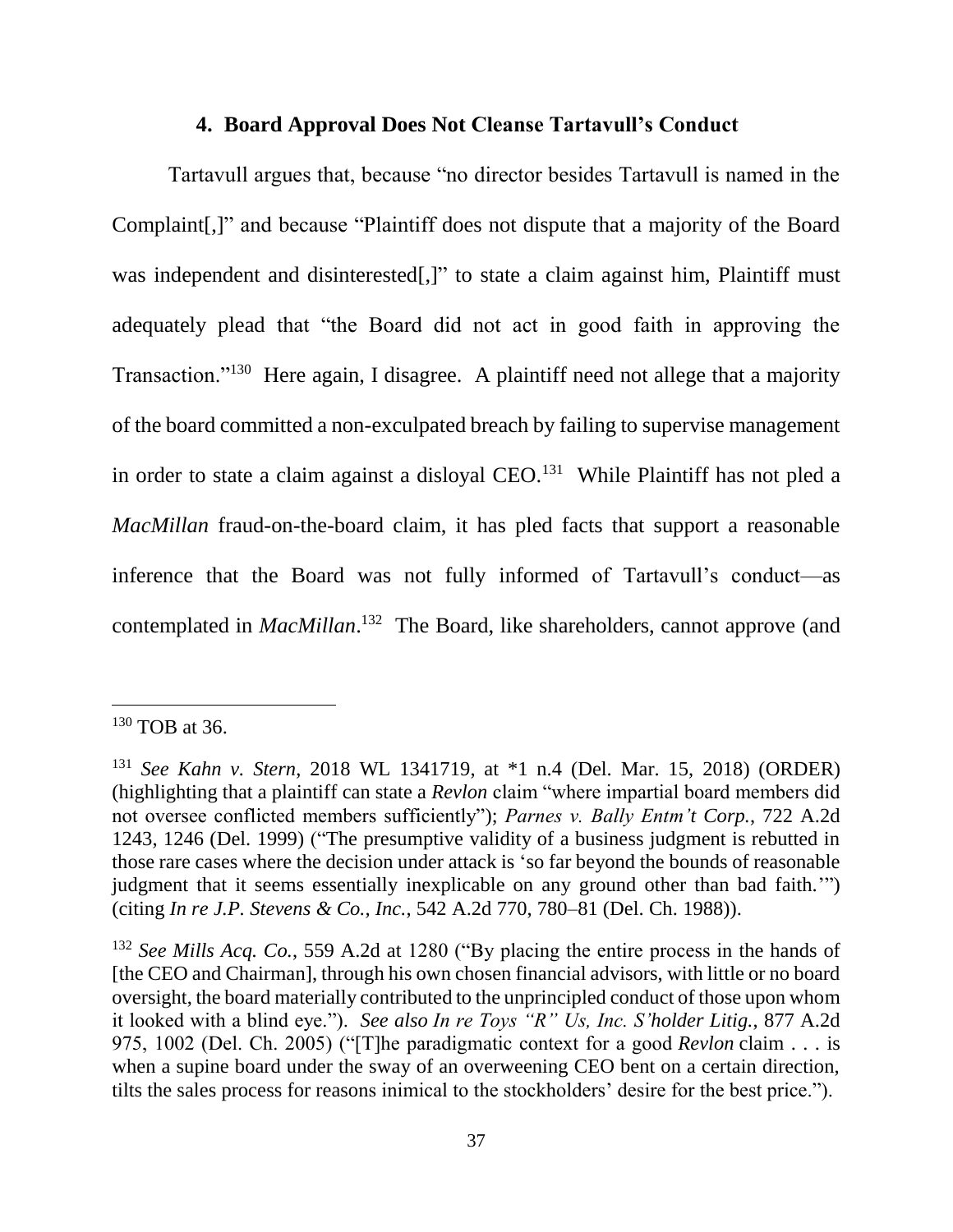ratify) what it did not know. The Complaint alleges the Board was unaware of the February 24, 2016 lunch meeting between Baker and Tartavull.<sup>133</sup> On March 23, 2016, Goldman acknowledged that Tartavull and Siris had dinner without Goldman, and that it did not know (and could not report to the Board) what Tartavull discussed with Siris during that dinner.<sup>134</sup> Defendants have pointed to nothing in the Complaint that would overcome these well-pled allegations that the Board was uninformed. Accordingly, there is no basis to invoke Board ratification as a defense at the pleading stage, even assuming that board ratification would be a defense to a CEO's alleged breach of fiduciary duty.

## **B. Plaintiff Has Not Stated a Viable Aiding and Abetting Claim**

To state a claim for aiding and abetting a breach of fiduciary duty, a plaintiff must allege facts that, if true, would demonstrate: "(1) the existence of a fiduciary relationship; (2) the fiduciary breached its duty; (3) a defendant, who is not a fiduciary, knowingly participated in a breach; and (4) damages to the plaintiff resulted from the concerted action of the fiduciary and the nonfiduciary."<sup>135</sup>

 $133$  Compl.  $\P$  63.

<sup>134</sup> *Id.* ¶ 77.

<sup>135</sup> *Globis P'rs, L.P. v. Plumtree Software, Inc.*, 2007 WL 4292024, at \*15 (Del. Ch. Nov. 30, 2007). *See also Goodwin v. Live Entm't, Inc.*, 1999 WL 64265, at \*28 (Del. Ch. Jan. 25, 1999), *aff'd*, 741 A.2d 16 (Del. 1999) (holding that a defendant will be held liable for aiding and abetting when he "purposely induced the breach of the duty of care . . . .").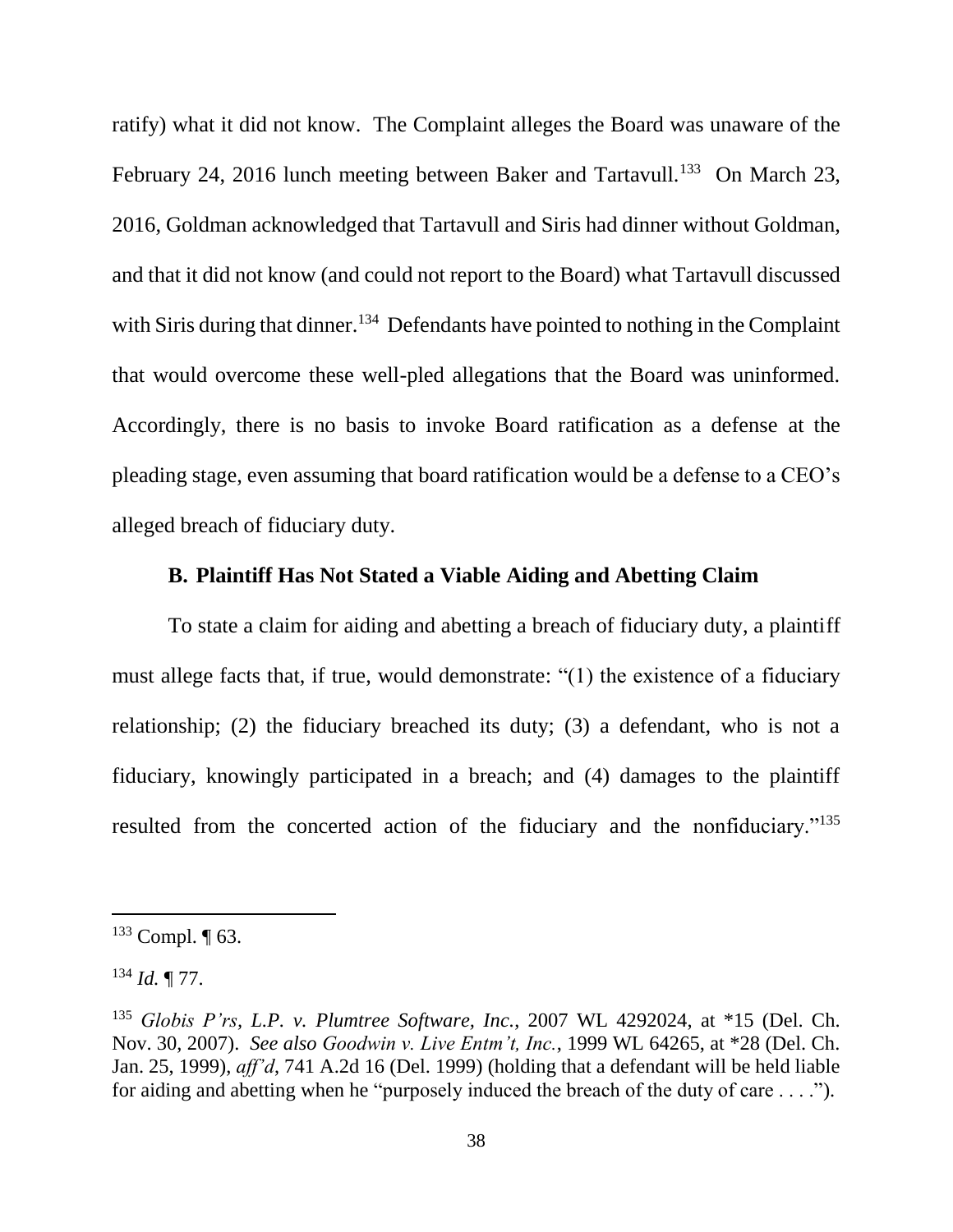"A claim of knowing participation need not be pled with particularity."<sup>136</sup> Yet, "it is necessary that the plaintiffs make factual allegations from which knowing participation may be inferred in order to survive a motion to dismiss."<sup>137</sup>

To sustain its burden to plead knowing participation in this case, Plaintiff must well-plead that Siris knew of Tartavull's conflict. In this regard, it is useful to reiterate what the alleged conflict *is* and what it *is not*. Plaintiff's proffered conflict is not simply that Tartavull sought to favor and facilitate a transaction with Siris. Instead, the conflict is that Tartavull sought to favor and facilitate a transaction with Siris *because* he thought he would lose his job and the chance at post-closing benefits if the Transaction did not close. <sup>138</sup> With this in mind, I am satisfied that Plaintiff has failed to plead facts from which I could reasonably infer that Siris knew of Tartavull's alleged conflict and resulting breach of fiduciary duty.

Inferences "cannot take the place of" facts.<sup>139</sup> Even if the Court were to assume for purposes of this Motion that spoliation occurred, as alleged, and that an

<sup>136</sup> *In re Shoe-Town, Inc. S'holders Litig*., 1990 WL 13475, at \*8 (Del. Ch. Feb. 12, 1990).

<sup>137</sup> *Morgan v. Cash*, 2010 WL 2803746, at \*4 (Del. Ch. July 16, 2010).

<sup>138</sup> Compl. ¶ 84.

<sup>139</sup> *Collins v. Throckmorton*, 425 A.2d 146, 150 (Del. 1980); *see also In re Asbestos Litig*., 155 A.3d 1284, 1284 n.2 (Del. 2017) (TABLE) ("Where there is no precedent fact, there can be no inference; an inference cannot flow from the nonexistence of a fact, or from a complete absence of evidence as to the particular fact. Nor can an inference be based on surmise, speculation, conjecture, or guess, or on imagination or supposition."); *Smith v.*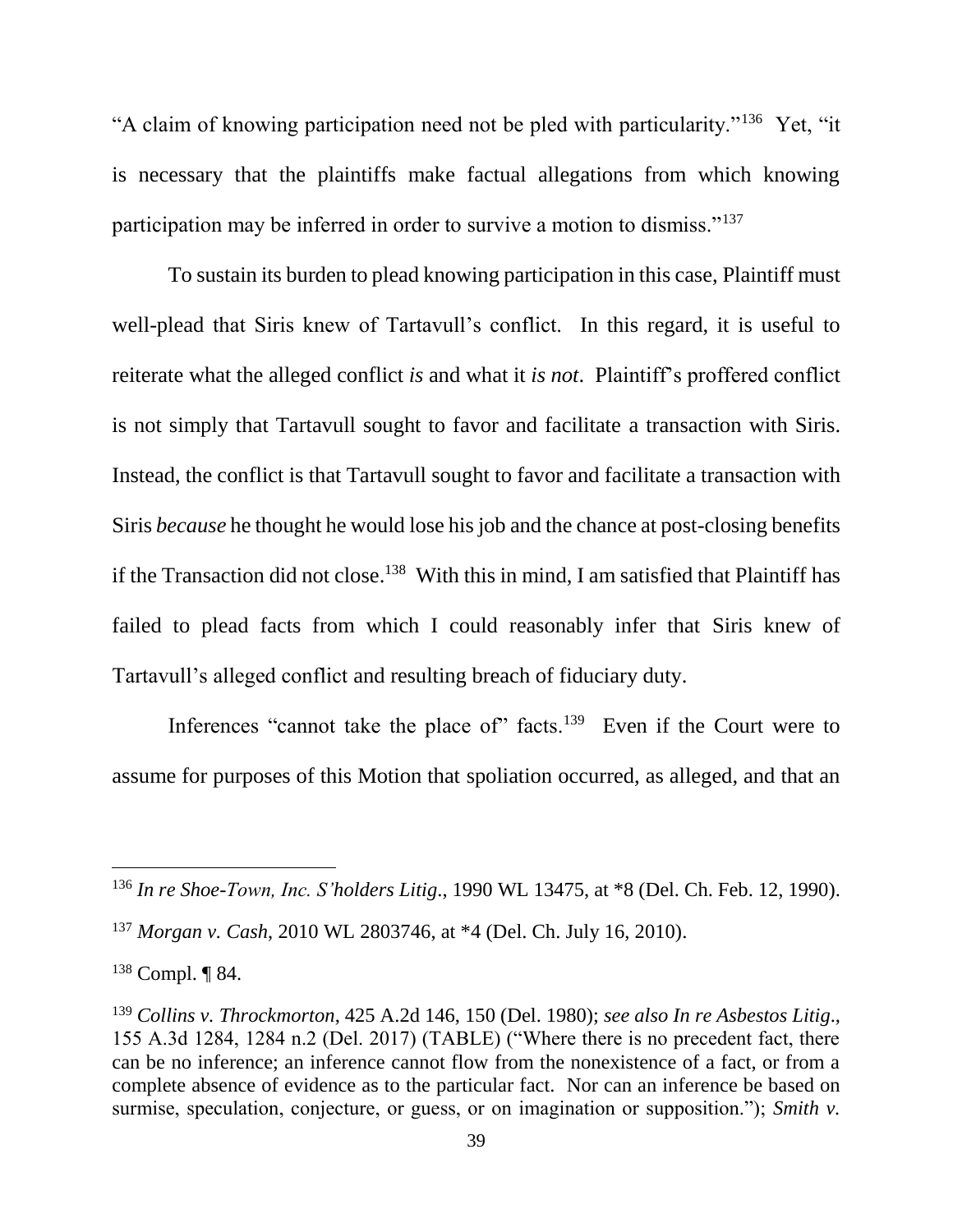adverse inference is, therefore, justified, the only fact that has been pled is that Siris was communicating with Tartavull by text message during the timeframe in which they were negotiating the Transaction. This would perhaps support an adverse inference that the parties were discussing the Transaction in these text messages. One could go so far as to draw an adverse inference that Tartavull engaged in text communications with Siris without Board knowledge or authority, given the pled facts that Tartavull engaged in such unauthorized communications with Siris in other contexts. But Plaintiff conspicuously stops short of alleging any precedent facts, even on information and belief, from which a pleading stage adverse inference could be drawn that Tartavull told or otherwise indicated to Siris that he was in danger of losing his job if the Transaction fell through or that he was motivated to steer Xura into the Transaction for self-interested reasons. Nor does Plaintiff allege that Goldman tipped Siris off regarding the conflict. And the Strategic Committee could not somehow have leaked news of Tartavull's pending fate because that committee never even met with Siris.<sup>140</sup> In short, there are no pled facts from which an adverse

*Haldeman*, 2012 WL 3611895, at \*1 (Del. Super. Aug. 21, 2012) ("Inferences draw their life from facts, and without such a factual foundation, they remain speculation.").

 $140$  Compl.  $\P$  48.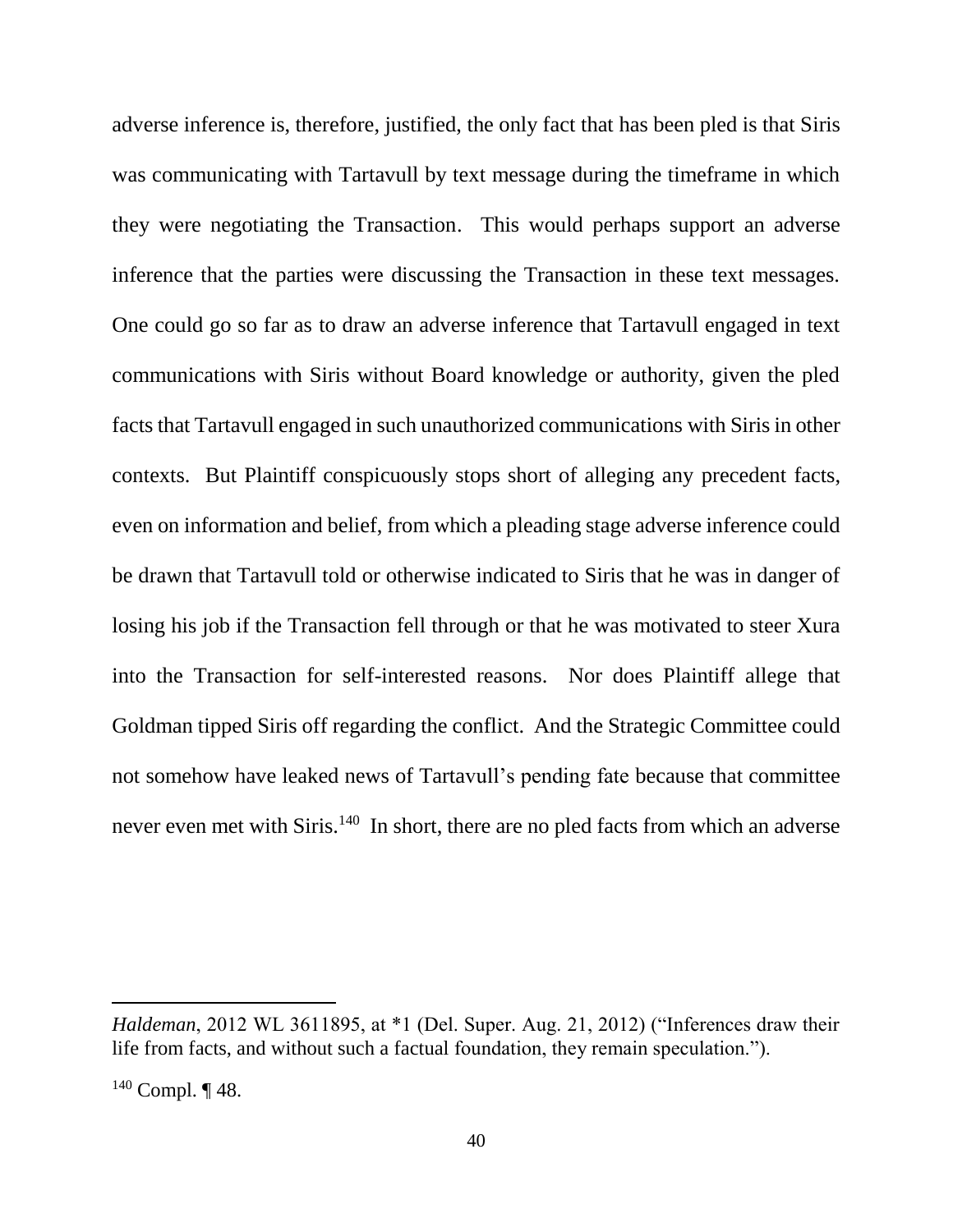inference that Siris knew of Tartavull's conflict, and therefore knowingly participated in Tartavull's breach, could be drawn.<sup>141</sup>

Plaintiff contends the fact that Siris spoke directly with Tartavull after Goldman asked to be "'ke[pt] . . . on any communications with the Company going forward" is evidence of Siris's knowing participation in Tartavull's breach.<sup>142</sup> Not so. The Board authorized management to negotiate with Siris on November 5,  $2015$ ,<sup>143</sup> and reaffirmed that authorization during Board meetings on December 3,

<sup>141</sup> *See In re Zale Corp. S'holders Litig*., 2015 WL 5853693, at \*21 (Del. Ch. Oct. 1, 2015) (dismissing aiding and abetting claim when plaintiff failed to plead that acquirer knew about the alleged non-disclosure constituting the purported fiduciary breach); *Hospitalists of Delaware, LLC v. Lutz*, 2012 WL 3679219, at \*7 ("[T]he acquirer's mere receipt of preferential terms does not demonstrate participation in the target board's breach of duty . . . ."); *Houseman v. Sagerman*, 2014 WL 1600724, at \*9 (Del. Ch. Apr. 16, 2014) ("'[I]t is not the fiduciary that must act with scienter, but rather the aider and abettor.'" (citation omitted)); *Rouse Props.*, 2018 WL 1226015, at \*25 (holding that buyers are "entitled to negotiate the terms of the Merger with only [their] interests in mind; [they are] under no duty or obligation to negotiate terms that benefit[] [sellers] or otherwise to facilitate a superior transaction for [sellers]."); *Morgan*, 2010 WL 2803746, at \*5 ("[R]etaining management is a routine occurrence" and "[t]o view the retention of management on reasonable terms with suspicion would only undermine business practices that often facilitate the difficult transitions required when two businesses merge."); *In re Telecommc'ns, Inc. S'holders Litig.*, 2003 WL 21543427, at \*3 (Del. Ch. July 7, 2003) (dismissing aiding and abetting claim and finding that "the fact that AT&T [the acquirer] negotiated with Malone [the target's CEO] and the TCI management team" does not "provide a sufficient basis for inferring that AT&T knowingly participated in any breach of fiduciary duty that may have occurred.").

 $142$  Compl.  $\P$  44.

<sup>143</sup> TOB Ex. 22 at XURA0000226; *see also* Compl. ¶ 44.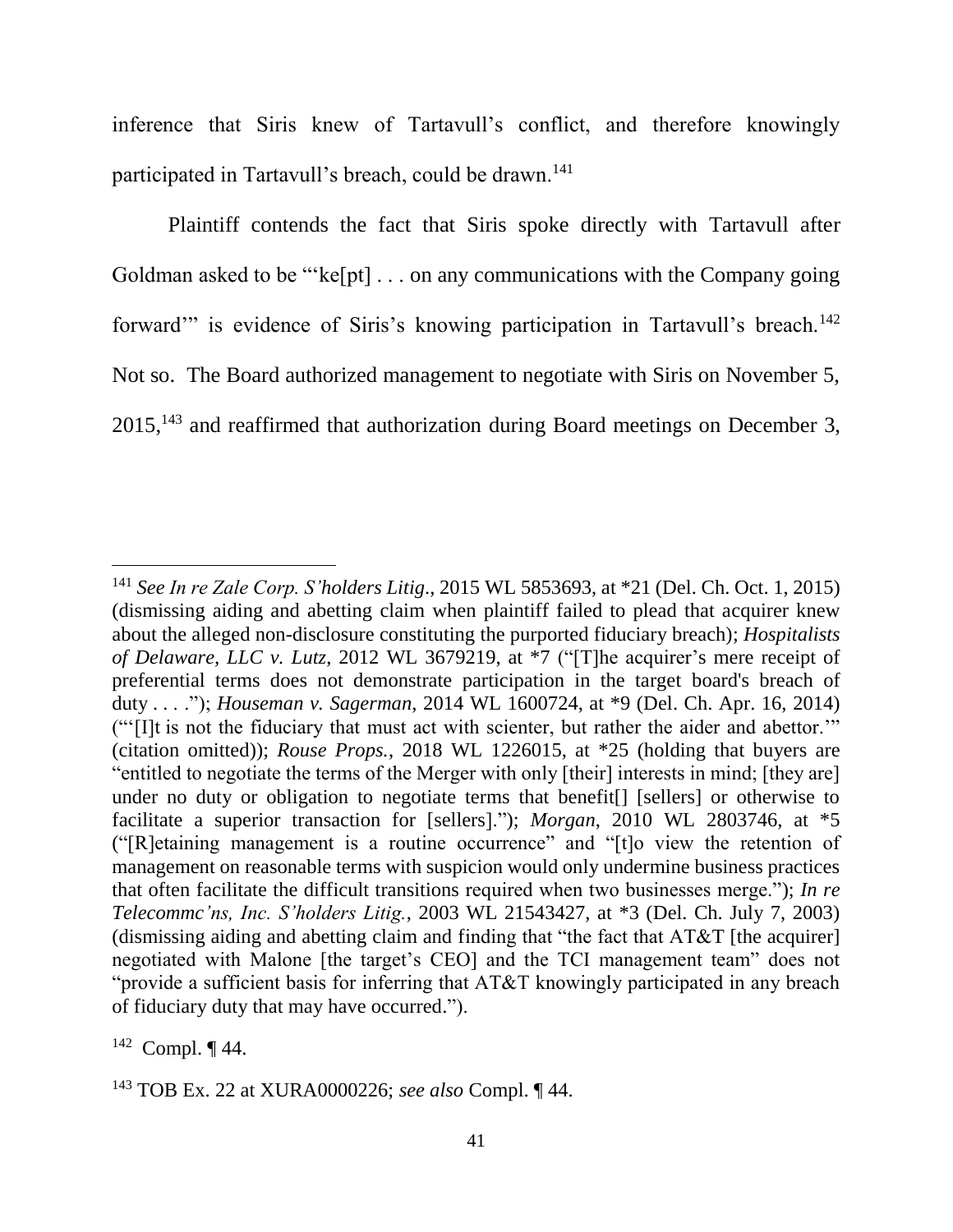$2015^{144}$  and February 29, 2016.<sup>145</sup> Xura's standard non-disclosure agreement required Siris to communicate through Tartavull and to get his permission before communicating directly with others. $146$  Goldman's request to be kept in the loop was not a condition imposed by the Board or the Strategic Committee, and it certainly was not binding upon Siris. Siris's alleged disregard of that request, therefore, cannot form the basis of an aiding and abetting claim.

Plaintiff's allegations that Siris somehow aided and abetted in the Board's deficient disclosures also fall short.<sup>147</sup> At the outset, I note that an aiding and abetting claim based on a third-party's alleged failure somehow to *prevent* a board from providing misleading disclosures to stockholders rests on thin ice.<sup>148</sup> Yet that is what Plaintiff alleges here. It has pled no facts to support an inference that Siris knowingly *facilitated* alleged disclosure deficiencies or otherwise "knowingly

 $\overline{a}$ 

<sup>146</sup> TOB Ex. 16 at SIRIS0198355-56; *see also* TOB Ex. 8 at GS-XURA000180433-34.

 $144$  Compl.  $\P$  47.

<sup>&</sup>lt;sup>145</sup> JX 258 at XURA0000289.

<sup>&</sup>lt;sup>147</sup> I note Plaintiff alleges Siris Defendants aided and abetted the purported disclosure deficiencies for the first time in its Answering Brief. PAB 75–76. The Complaint simply claims Siris Defendants aided and abetted a breach of fiduciary duty "by engaging in direct and improper communications with Tartavull throughout the negotiations that led to the Merger." Compl. ¶ 127. This alone is enough to disregard the claim. *In re Rouse Props., Inc.*, 2018 WL 1226015, at \*23 n.197 (Del. Ch. Mar. 9, 2018) (citation omitted) ("'Under Rule 15(aaa), a party cannot use its brief as a mechanism to informally amend its complaint.'").

<sup>&</sup>lt;sup>148</sup> Plaintiff unsurprisingly cites no case law in support of this argument. PAB 75–76.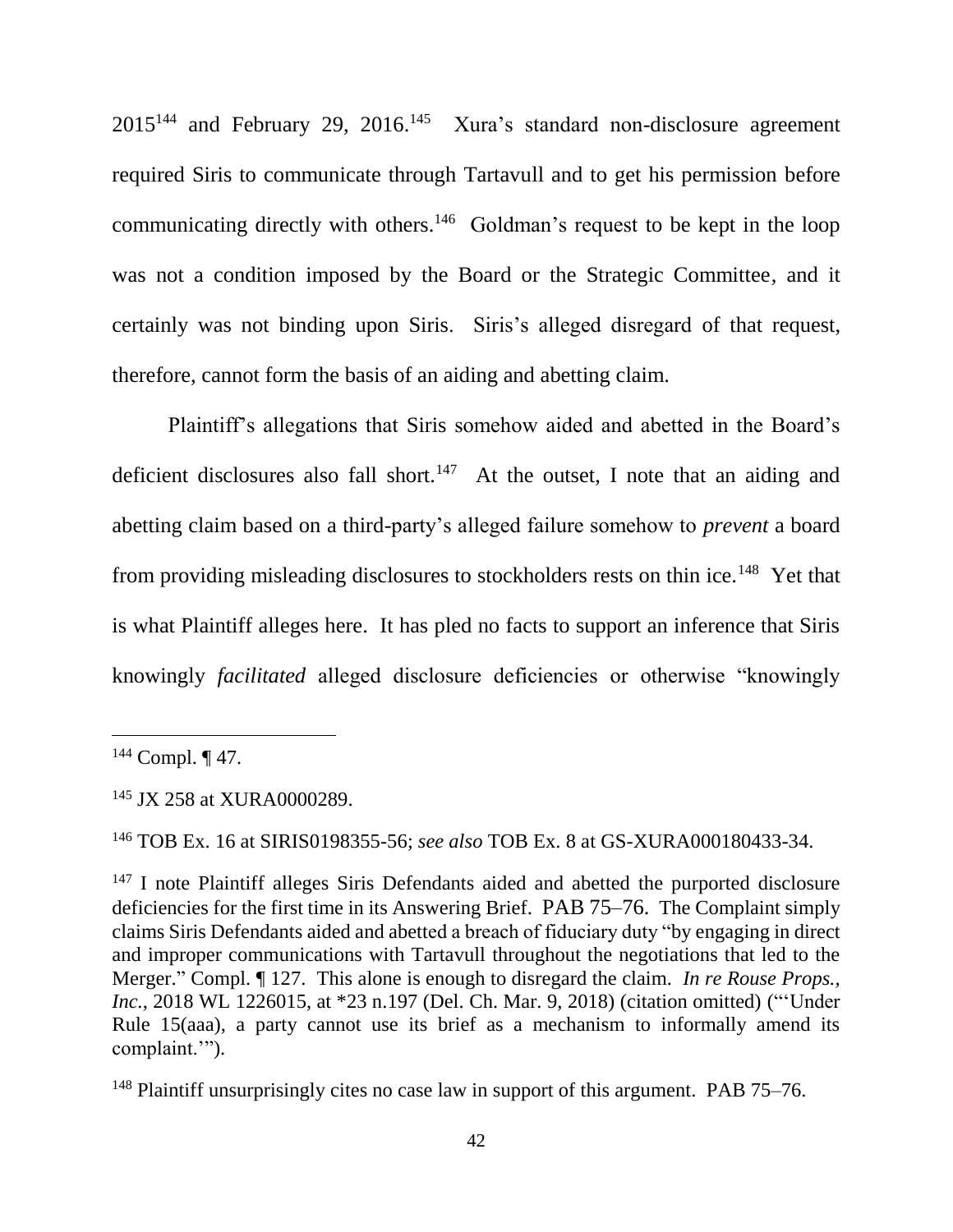participated" in that aspect of the alleged breach of fiduciary.<sup>149</sup> Instead, at best, Plaintiff alleges (albeit summarily) that Siris knew certain facts and knew that the Board was not disclosing those facts to stockholders.

In any event, with regard to the specific disclosure violations Siris allegedly aided and abetted Xura in committing, Plaintiff has not alleged anything to support its conclusory allegation that "[t]he Siris Defendants knew that Francisco Partners had expressed interest and [were] diverted to the buy-side of the transaction."<sup>150</sup> Nor has Plaintiff well-pled that Siris aided and abetted a breach of fiduciary duty because it "knew about [its] side deal with Neuberger[,]" but sat by as the Board failed to disclose the deal to stockholders.<sup>151</sup>

The knowledge standard embedded in our aiding and abetting law is "a stringent one, one that turns on proof of scienter of the alleged abettor."<sup>152</sup> Plaintiff's allegations fall short of this standard.

<sup>150</sup> PAB 76.

 $151 \, Id.$ 

<sup>149</sup> Courts have found aiding and abetting liability in the *narrow* circumstance where the third-party plays an active role in the "informational vacuum." *In re Rural Metro Corp.*, 88 A.3d 54, 96 (Del. Ch. 2014), *decision clarified on denial of reargument sub nom. In re Rural Metro Corp. S'holders Litig.*, 2014 WL 1094173 (Del. Ch. 2014). Here, there is no allegation that Siris provided knowingly false information to Xura with the knowledge that the Board would disclose that information to shareholders.

<sup>152</sup> *Binks v. DSL.net, Inc.*, 2010 WL 1713629, at \*10 (Del. Ch. Apr. 29, 2010). *See also Houseman v. Sagerman*, 2014 WL 1600724, at \*9 (Del. Ch. Apr. 16, 2014) ("'[I]t is not